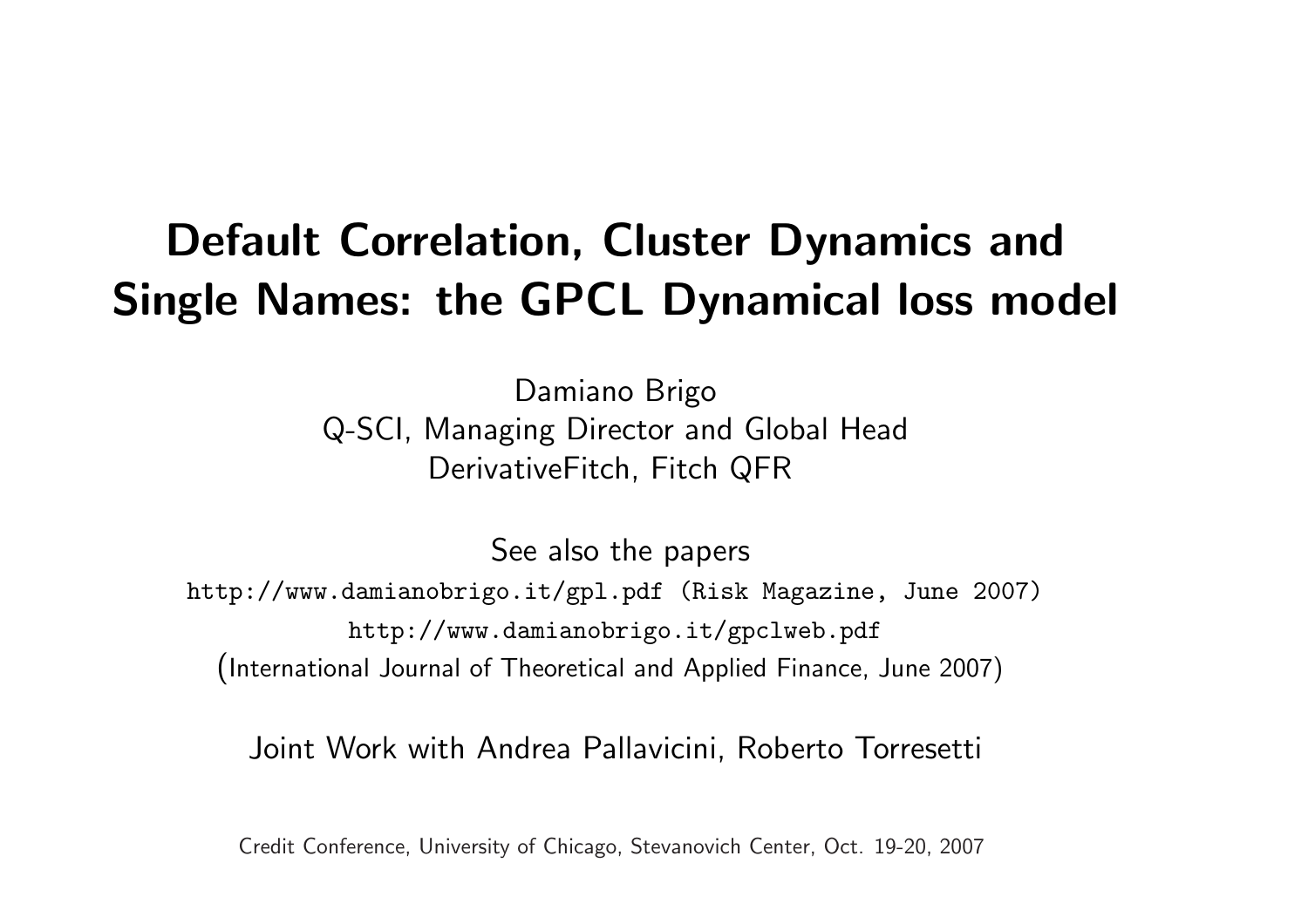Copyright 2007 Damiano Brigo: The GPCL Loss model and consistent CDO calibration **Q-SCI** DerivativeFitch, Fitch QFR

## Talk outline

- Information content in CDO market quotes;
- Bottom up and Top down approaches to Loss modeling;
- Common Poisson Shock model: excellent but... repeated defaults
- Address the problem at pool level only: GPL model
- Address the problem also at single name and cluster level: GPCL
- Calibration examples across capital strucure and maturity
- A model instead of an inconsistent Gaussian copula (correlation skew)
- Extensions, Pricing and Further Research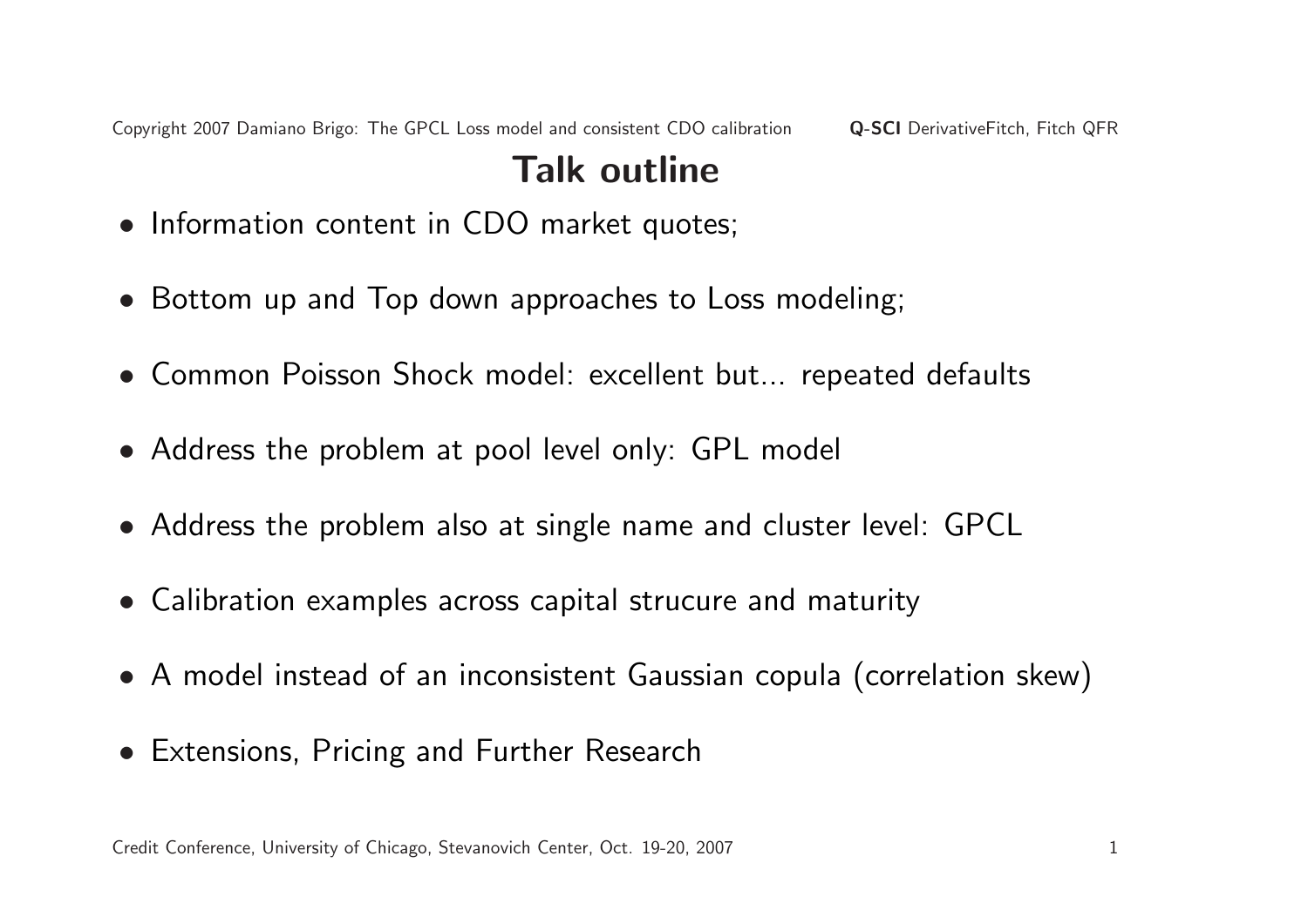Copyright 2007 Damiano Brigo: The GPCL Loss model and consistent CDO calibration Q-SCI DerivativeFitch, Fitch QFR Index CDO's (iTraxx, CDX...)

Given a pool of names  $1, 2, \ldots, M$ , typically  $M = 125$ , each with initial notional  $1/M$ , the index default leg pays to the protection buyer the loss increment occurring each time one or more names default, until final maturity  $T = T_b$  arrives or until all the names in the pool have defaulted.

We denote with  $\bar{L}_t$  the portfolio cumulated loss and with  $\bar{C}_t$  the number of defaulted names up to time t, re-scaled by  $M$  (and thus in the interval  $[0, 1]$ ).

Therefore

$$
\bar{C}_t = \frac{\text{Number of Defaults by } t}{M}, \quad 0 \le \bar{L}_t \le \bar{C}_t \le 1
$$

Credit Conference, University of Chicago, Stevanovich Center, Oct. 19-20, 2007 2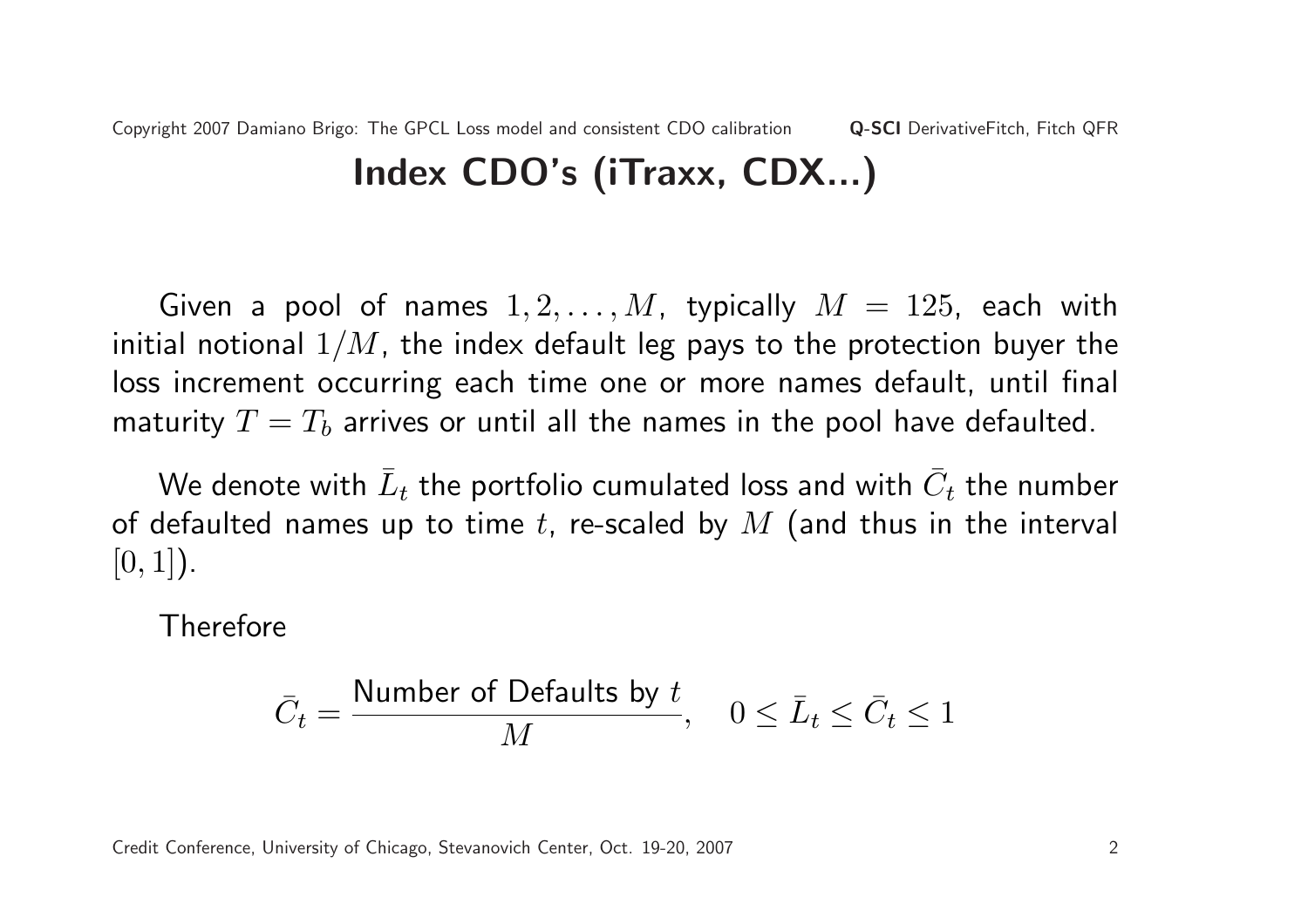## Information contained in CDO quotes

Recall the market quoted spreads for indices and tranches:

$$
S_0 = \frac{\mathbb{E}_0 \left[ \int_0^T D(0, u) d\bar{L}_u \right]}{\mathbb{E}_0 \left[ \sum_{i=1}^b \delta_i D(0, T_i) (1 - \bar{C}_{T_i}) \right]}
$$
  

$$
S_0^{A, B} = \frac{\mathbb{E}_0 \left[ \int_0^T D(0, t) d\bar{L}_u^{A, B} \right] - U_0^{A, B}}{\mathbb{E}_0 \left[ \sum_{i=1}^b \delta_i D(0, T_i) (1 - \bar{L}_{T_i}^{A, B}) \right]}
$$

where  $\bar{L}^{A,B}_{T_i}$  is the tranched loss at points  $A,B$  divided by the tranche thickness  $\overline{B}-A.$  If  $S_0$  and  $S_0^{A,B}$  $\mathcal{C}^{A,B}_0$  are the only data on default correlation in the market, we see that the only information are "expected losses", "expected tranche losses" and "expected number of defaults".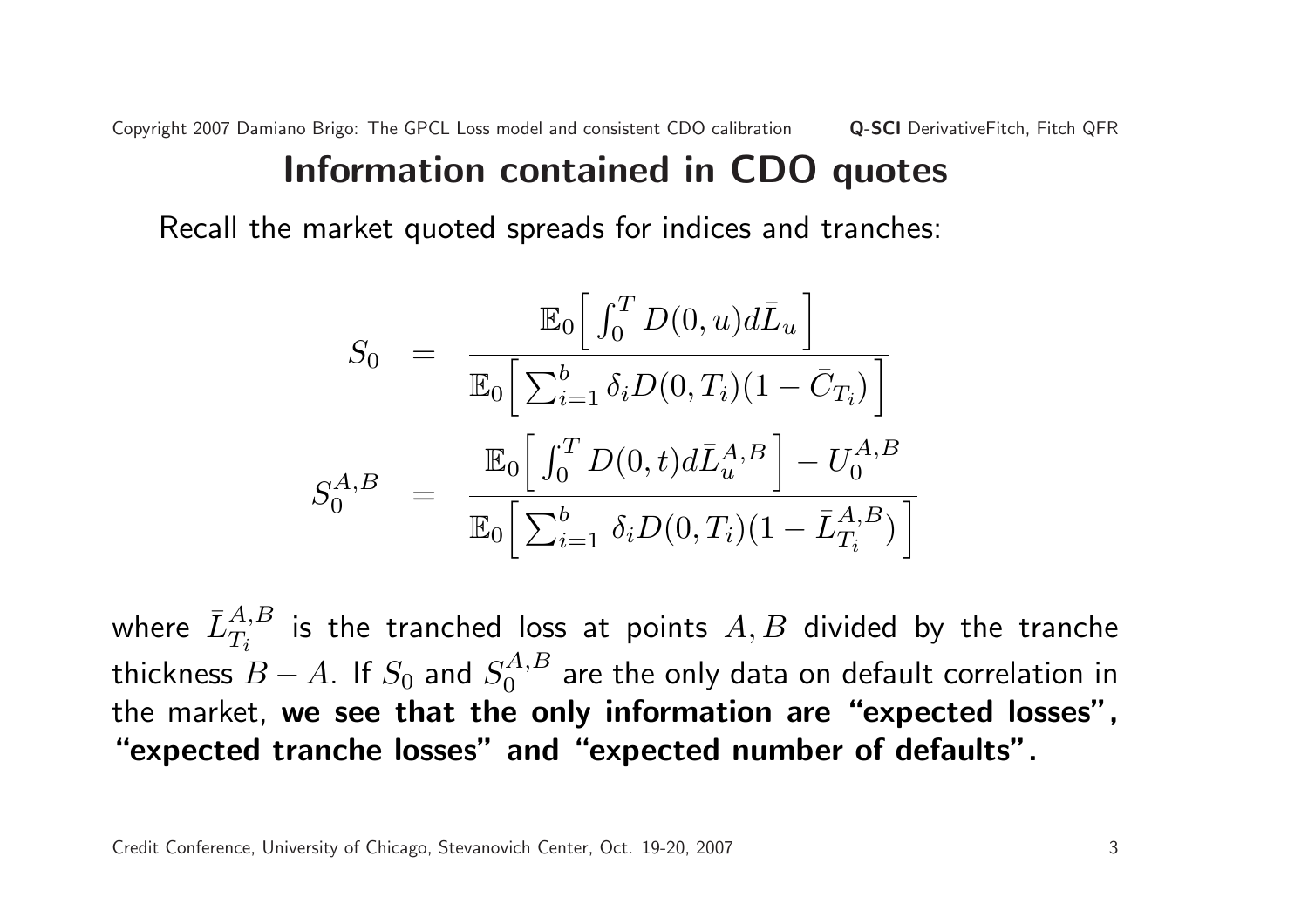## Copyright 2007 Damiano Brigo: The GPCL Loss model and consistent CDO calibration Q-SCI DerivativeFitch, Fitch QFR Loss models: The "BOTTOM UP" and "TOP DOWN" approaches

Index and tranches contain information only on expected losses, expected tranche losses and expected number of defaults.

Modeling loss and default number? 2 approaches: BOTTOM UP and TOP DOWN.

BOTTOM UP: Model single defaults, correlate them and build the loss from these through recovery assumptions on single names. Mostly copula models. Static.

TOP (DOWN?): Model the loss and number of defaults directly as the fundamental objects, and possibly achieve consistency with single names a posteriori. Dynamics. Market feel.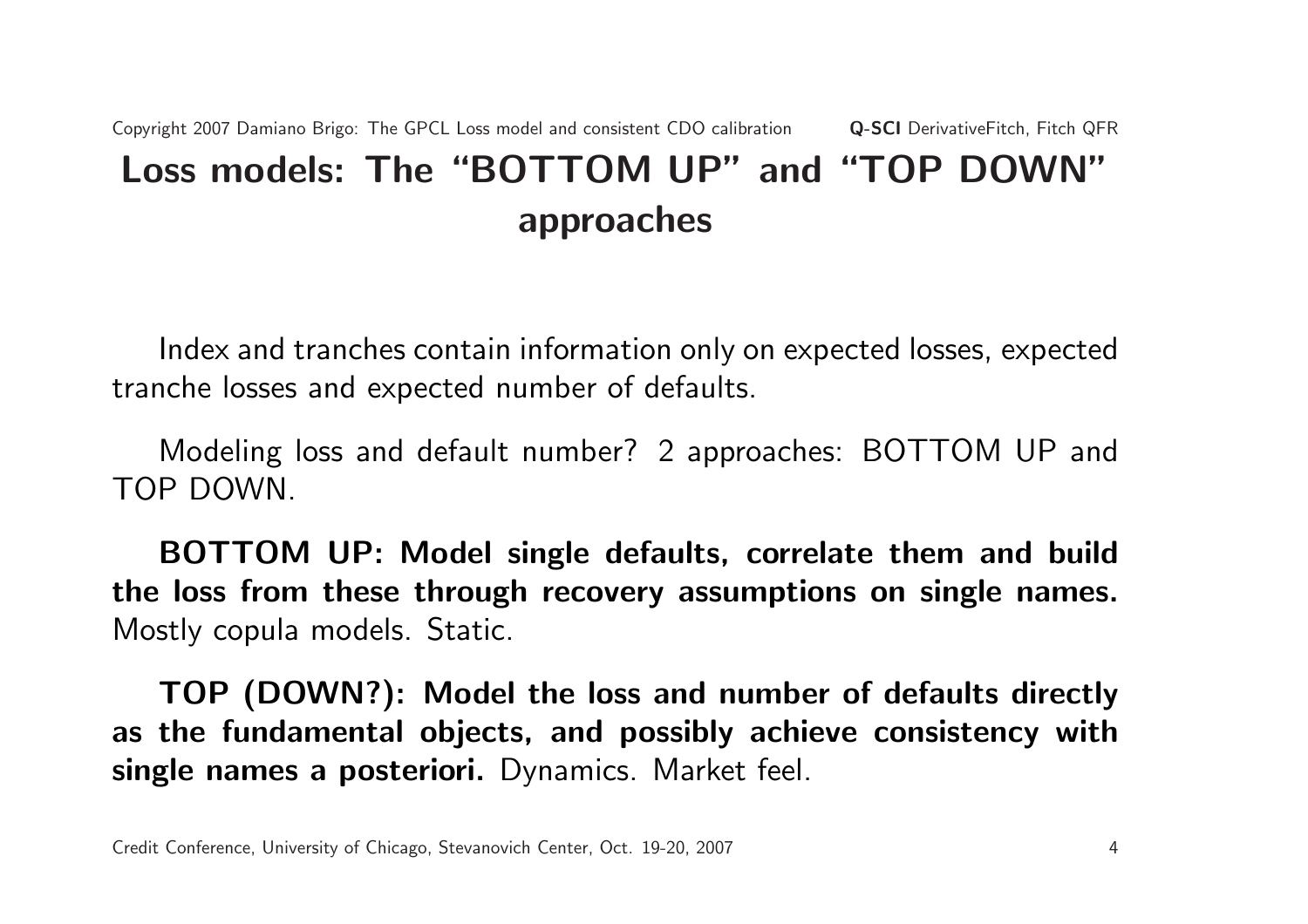We begin with the common Poisson shock framework (CPS).

The occurrence of a default can be originated by different events or "factors", either idiosyncratic or systematic.

Occurrence of event/factor number e, with  $e = 1 \ldots m$ , is modelled as a jump of a Poisson process  $N^{(e)}$ . Each event can be triggered many times  $r = 1, 2, \ldots$  as jumps go on.

Poisson processes driving different factors are independent.

The CPS setup assumes unrealistically that a defaulted name  $k$  may default again. We address this limitation.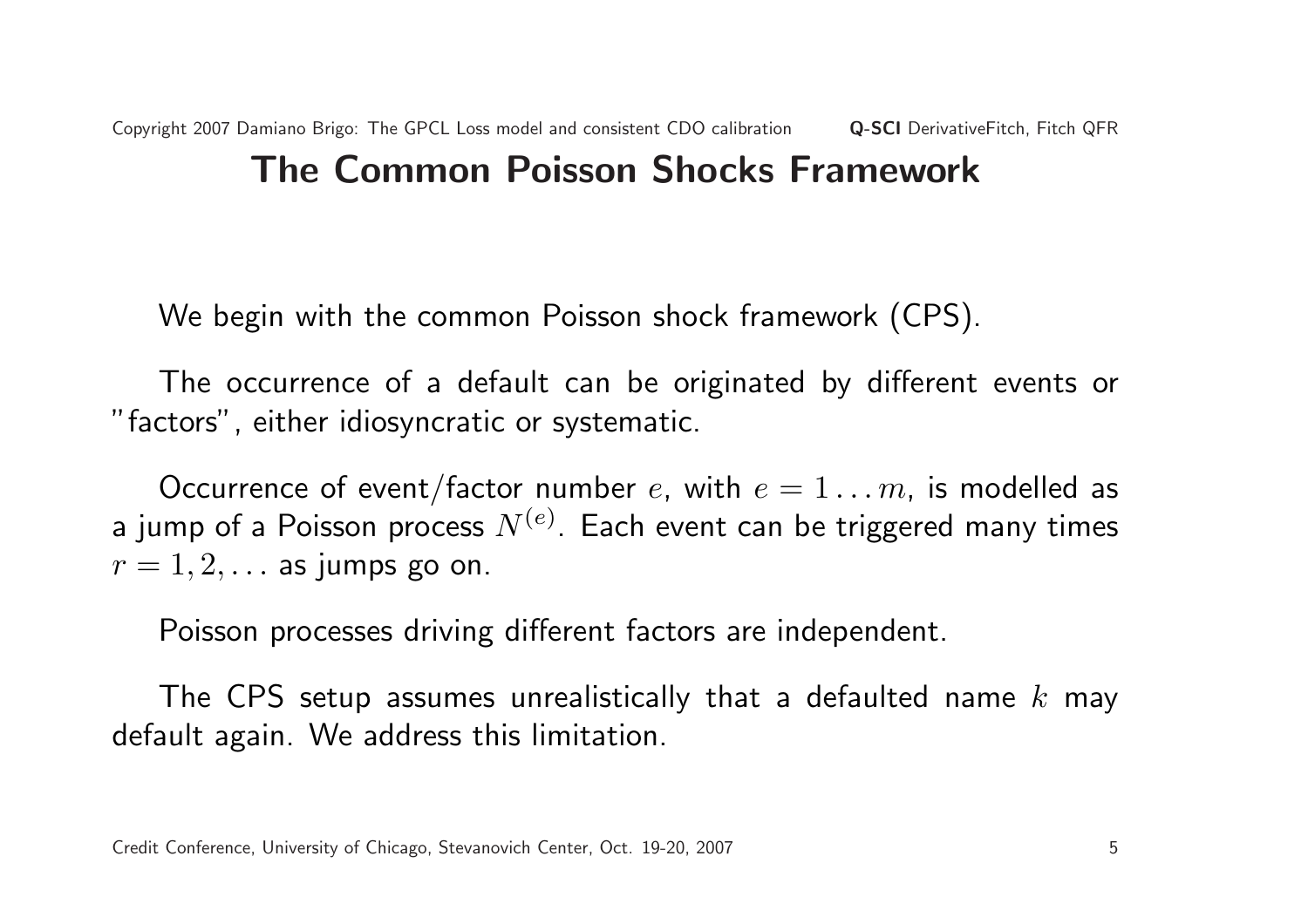For now we assume the r-th jump of  $N^{(e)}$  to trigger a default event for name  $k$  with probability  $p_{\bm r,\bm k}^{(e)}$  $\frac{(e)}{r,k}$  ,

|                  |                             | Name $k=1$ |  |
|------------------|-----------------------------|------------|--|
|                  | Factor e: 1                 |            |  |
| Repetition $r$ : |                             |            |  |
|                  |                             |            |  |
|                  | $p_{\bf \bar{2}.1}^{\bf -}$ |            |  |
|                  |                             |            |  |

|                  |                             | Name $k=2$   |  |
|------------------|-----------------------------|--------------|--|
|                  | Factor e: 1                 |              |  |
| Repetition $r$ : |                             |              |  |
|                  |                             |              |  |
|                  | $p_{\bf \bar{2},2}^{\bf +}$ | $\sqrt{2.2}$ |  |
|                  |                             |              |  |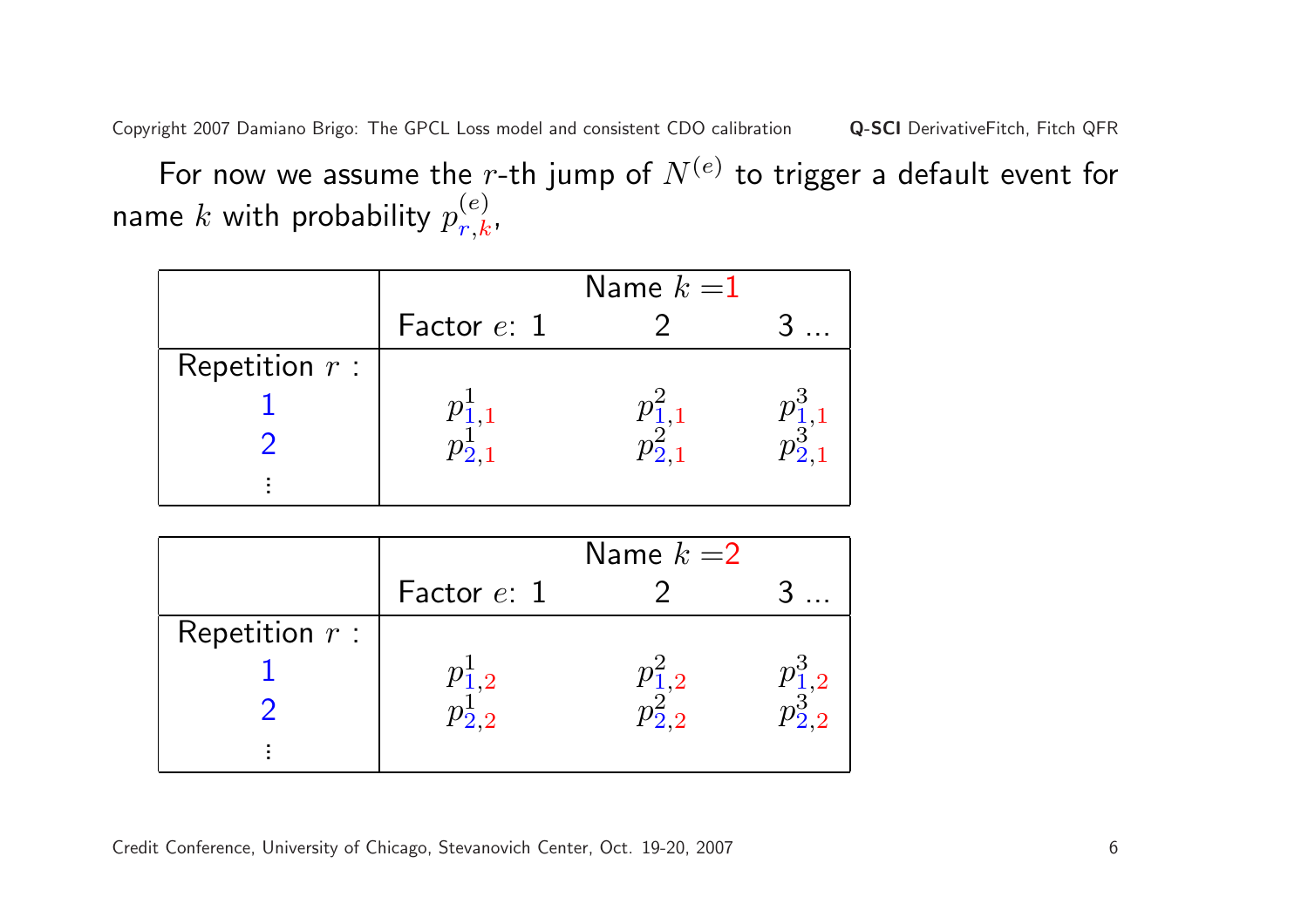### The Common Poisson Shocks Framework

We have the dynamics for the single name default process  $N_k$ , jumping each time name  $k$  defaults:

$$
N_k(t) := \sum_{e=1}^{m} \sum_{r=1}^{N^{(e)}(t)} I_{r,k}^{(e)}
$$

where  $I_{r,k}^{(e)}$  is a Bernoulli variable with probability  $\mathbb{Q}\{I_{r,k}^{(e)}=1\}=p_{r,k}^{(e)}.$  $N_k$  turns out to be itself Poisson.

Notice however that  $N_k$  and  $N_h$  are not independent since their dynamics is explained by the same driving events.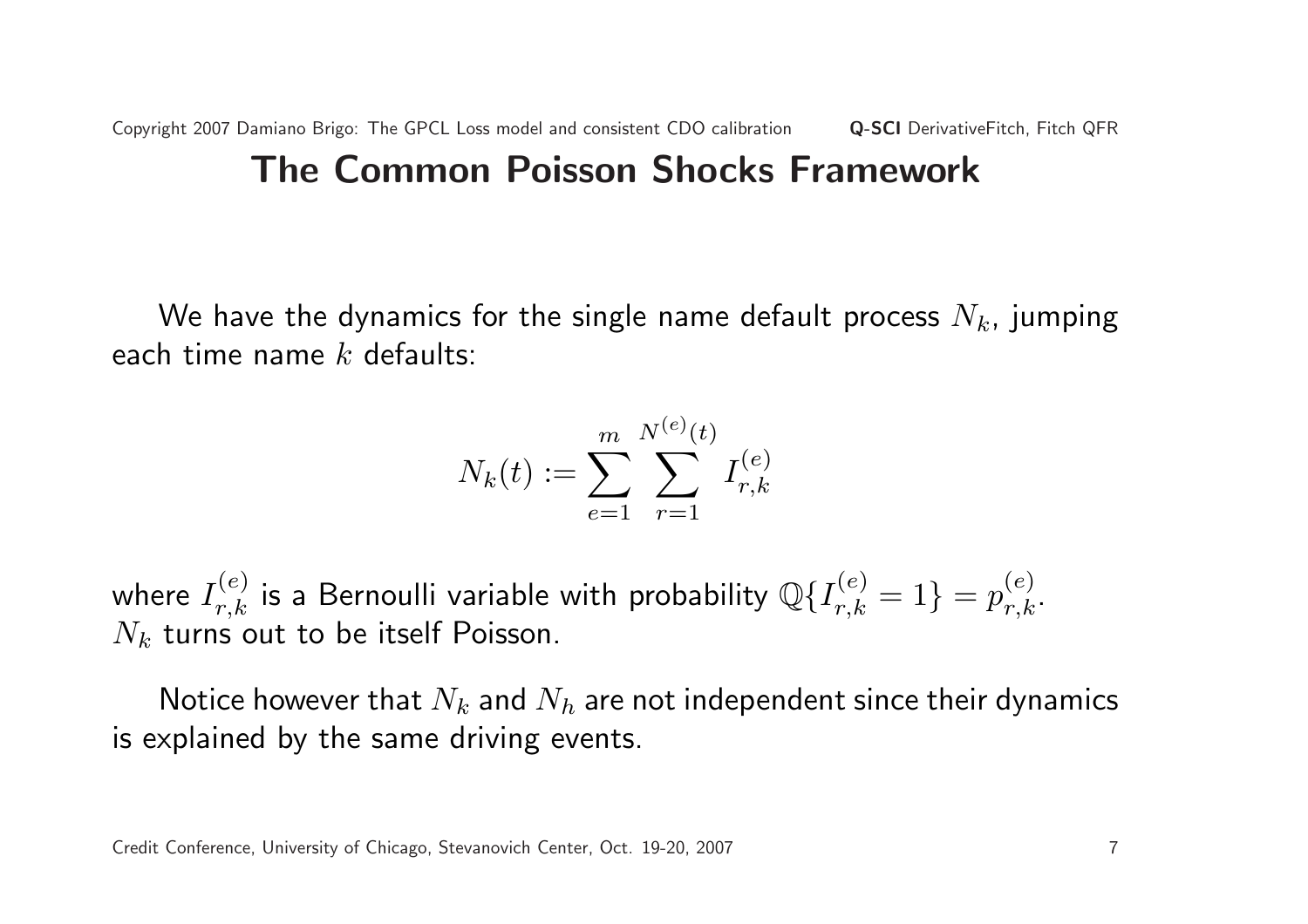## The Common Poisson Shocks Framework

A key result consists in mapping the single name defaults  $N_k$  into a multi-name dynamics explained in terms of *independent* Poisson processes  $N_s$ , where s is a subset (or "cluster") of names of the pool:

$$
\widetilde{N}_s(t) = \sum_{e=1}^m \sum_{r=1}^{N^{(e)}(t)} \sum_{s' \supseteq s} (-1)^{|s'|-|s|} \prod_{k' \in s'} I_{r,k'}^{(e)}
$$

where  $|s|$  is the number of names in the cluster s.

In a summation,  $s \ni k$  means "across all clusters s containing  $k$ ",  $k \in s$  means "across all elements k of cluster s",  $|s| = j$  means "across all clusters of size  $j$ " and, finally,  $s' \supseteq s$  means "across all clusters  $s'$  containing cluster  $s$  as a subset".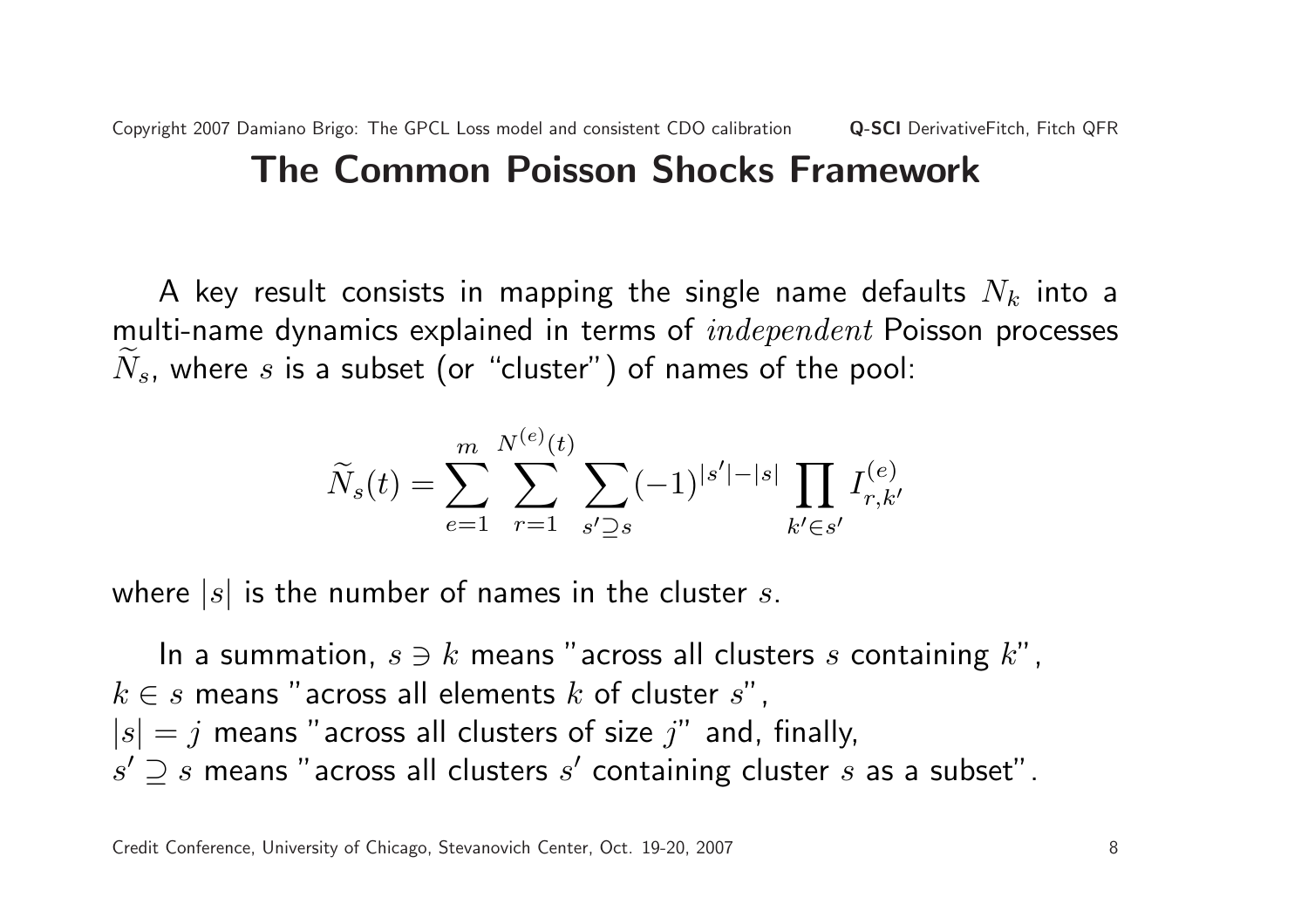## GPCL: The Common Poisson Shocks Framework

The non-trivial proof of the independence of  $N_s$  for different subsets s can be found in Lindskog and McNeil (2003).

Notice that a jump in a  $\widetilde{N}_s$  process means that all the names in the subset s, and only those names, have defaulted at the jump time.

We denote by  $\widetilde{\lambda}_s$  the intensity of  $\widetilde{N}_s(t)$ , and we assume it to be deterministic; we present extensions later.

 $\widetilde{N}_s(t)$  will be our new building blocks: for example single names are

$$
dN_k(t) = \sum_{s \ni k} d\widetilde{N}_s(t),\tag{1}
$$

The first jump times survival copula across names for  $N_1, ..., N_k, ...$  is a Marshal Olkin copula. Top Down!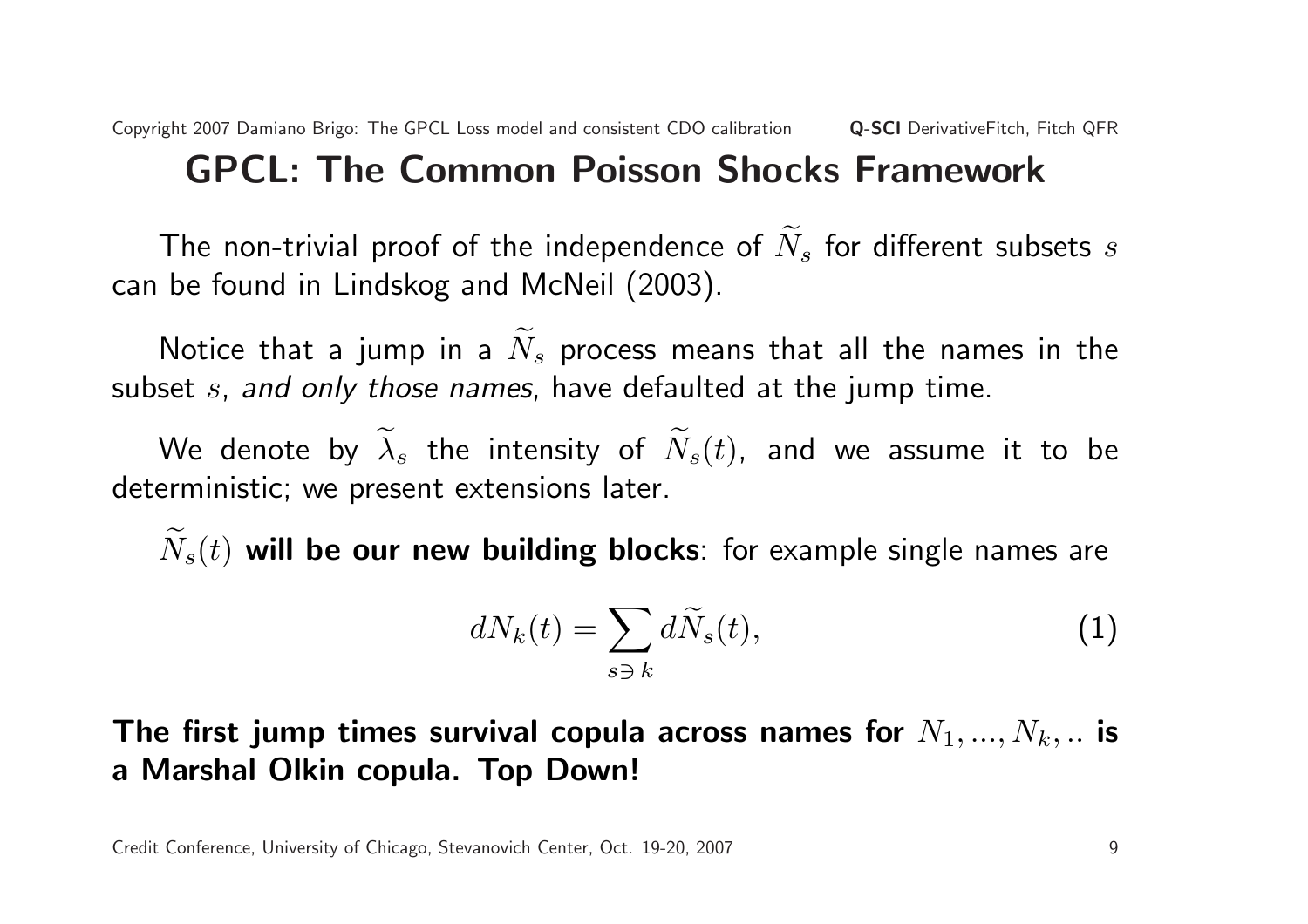### The Common Poisson Shocks Framework

$$
Z_j(t) := \sum_{|s|=j} \widetilde{N}_s(t). \tag{2}
$$

 $Z_i(t)$  describes the simultaneous default of any j names whenever it jumps (by one); being the sum of independent Poisson, is itself Poisson.

Further, since the clusters corresponding to the different  $Z_1, Z_2, \ldots, Z_M$ never overlap, the  $Z_j(t)$  are independent.

The total number of defaults in the pool by  $t$  is

$$
Z_t := \sum_{k=1}^{M} N_k(t) = \sum_{j=1}^{M} j Z_j(t)
$$
 (3)

Credit Conference, University of Chicago, Stevanovich Center, Oct. 19-20, 2007 10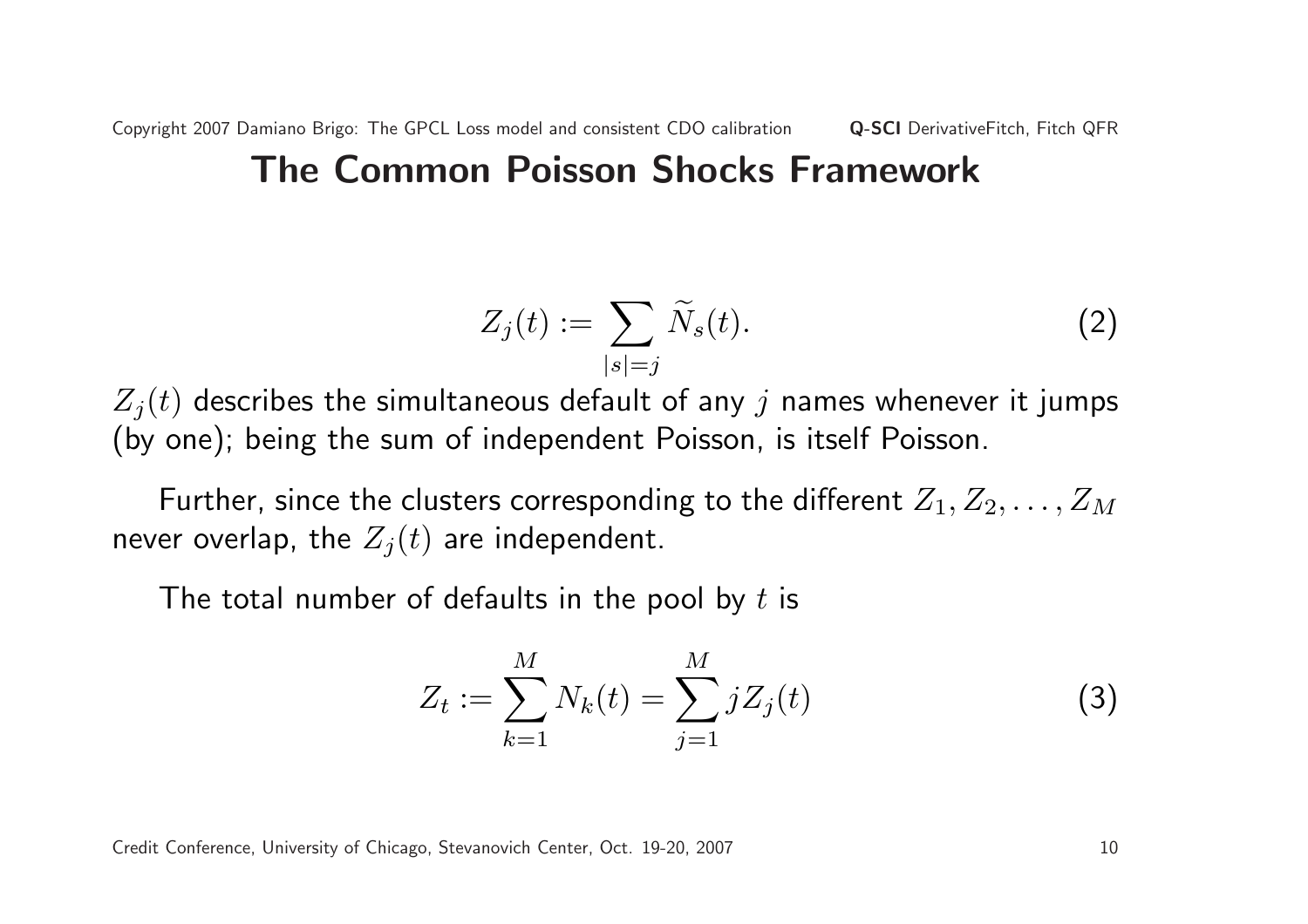#### Copyright 2007 Damiano Brigo: The GPCL Loss model and consistent CDO calibration Q-SCI DerivativeFitch, Fitch QFR Top Down Approach: The GPL Model

If we accepted repeated defaults, this would be a real top down model for  $Z_t/M$  (and then Loss when including recovery modeling).

How would the aggregate pool default counting process look like exactly?

Example :  $M = 125$ ,  $Z_t = 1 Z_1(t) + 2 Z_2(t) + ... + 125 Z_{125}(t)$ .

If  $Z_1$  jumps there is just one default (idiosyncratic), if  $Z_{125}$  jumps there are 125 ones and the whole pool defaults one shot (total systemic risk), otherwise for other  $Z_i$ 's we have intermediate situations (sectors).

A self-exciting feature, although extreme, is present in that more name may default together (rather than one default increasing the intensity of others)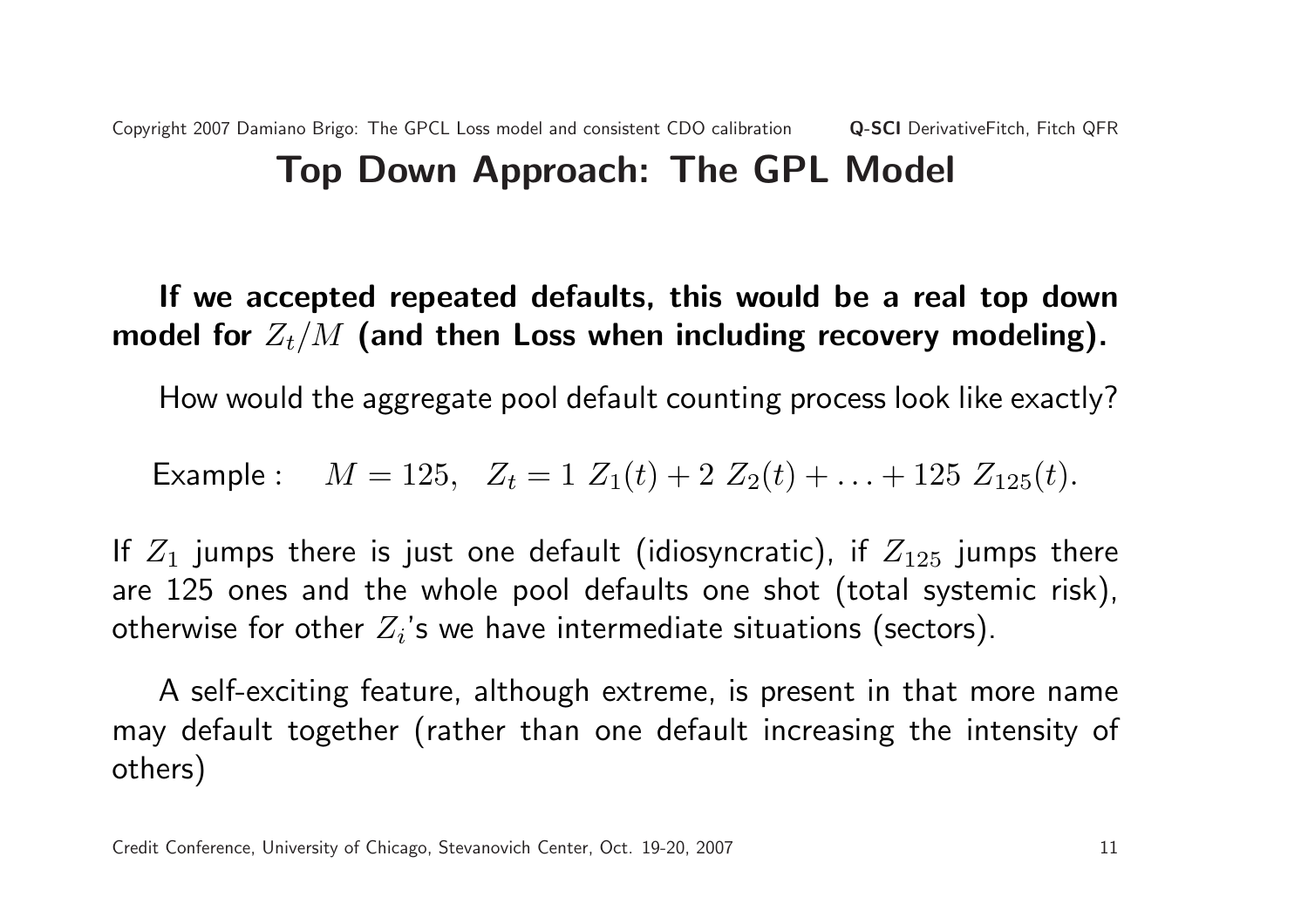### Copyright 2007 Damiano Brigo: The GPCL Loss model and consistent CDO calibration Q-SCI DerivativeFitch, Fitch QFR Improving CPS: Avoiding repeated defaults

Fundamental problem: repeated jumps (=defaults) of the same Poisson processes, both at the cluster level,  $N_s$ , and at the single name level,  $N_k$ . These repetitions would also cause the default counting process  $Z_t$  to exceed the pool size  $M$ .

Lindskog and McNeil (2003) suppose that the default intensities of the names are so small to lead to negligible "second-default" probabilities. However, in our calibration results of GPL below, intensities are large enough to make repeated defaults unacceptable in practice.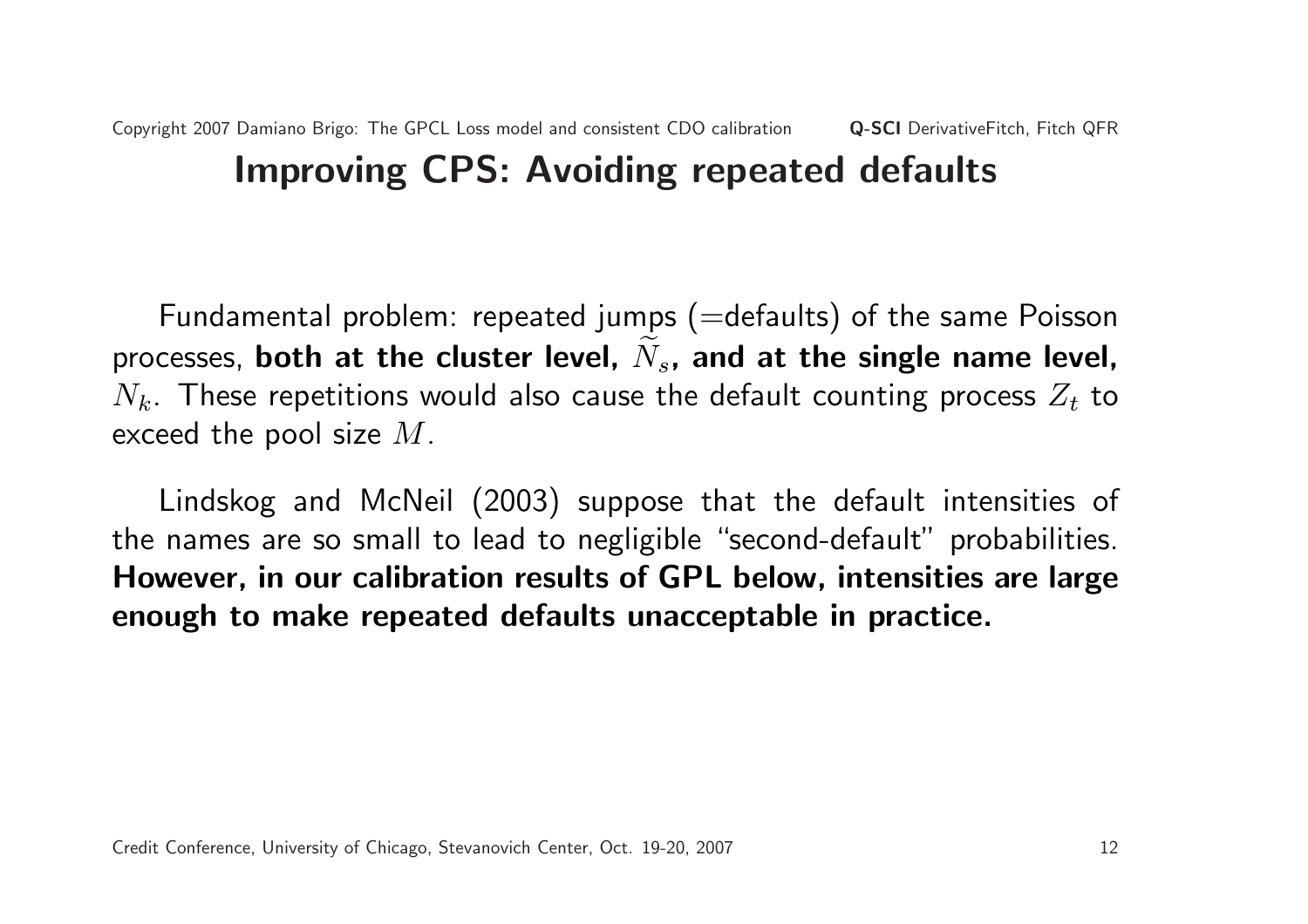#### Copyright 2007 Damiano Brigo: The GPCL Loss model and consistent CDO calibration Q-SCI DerivativeFitch, Fitch QFR Improving CPS: Avoiding repeated defaults

Strategy GPL (Default-counting adjusted approach). Modify the aggregated pool default counting process so that this does not exceed the number of names, by simply capping  $Z_t$  to  $M$ , regardless of cluster structures:

$$
C_t := \min(Z_t, M)
$$

Strategy GPCL (Cluster adjusted approach). Force clusters to jump only once and deduce single names defaults consistently.

The first choice is ok at top level but it does not really go down. We attack this first.

The second choice is a real top down model, which we attack later.

Credit Conference, University of Chicago, Stevanovich Center, Oct. 19-20, 2007 13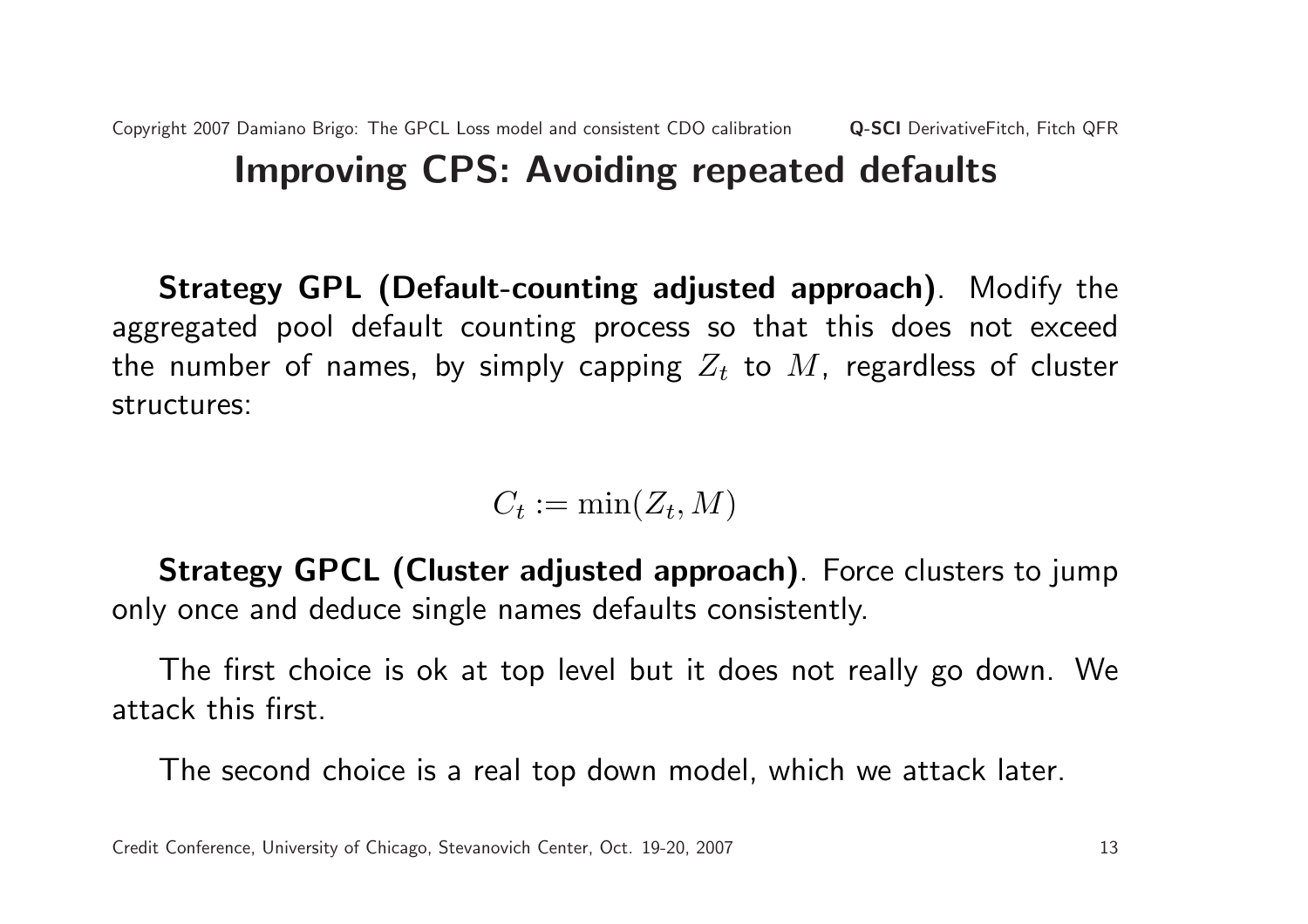#### Copyright 2007 Damiano Brigo: The GPCL Loss model and consistent CDO calibration **Q-SCI** DerivativeFitch, Fitch QFR Top (Down?) Approach: The GPL Model

Consider a number n of independent Poissons  $Z_1, \ldots, Z_n$  with intensities  $\lambda_1^0$  $\lambda_1^0,\ldots,\lambda_n^0$  . Define the stochastic process (Generalized Poisson Loss, GPL)

$$
Z_t = \sum_{j=1}^n \alpha_j Z_j(t), \quad C_t := \min(Z_t, M)
$$

for increasing integers  $\alpha_1, \ldots, \alpha_n$ 

The density of  $Z_t$  (and thus of  $C_t$ ) can be obtained as the inverse Fourier transform of the known characteristic function of  $Z_t$ 

The pool intensity (compensator) can be computed in closed form.

Multiple default intensities can be generalized to Gamma, CIR...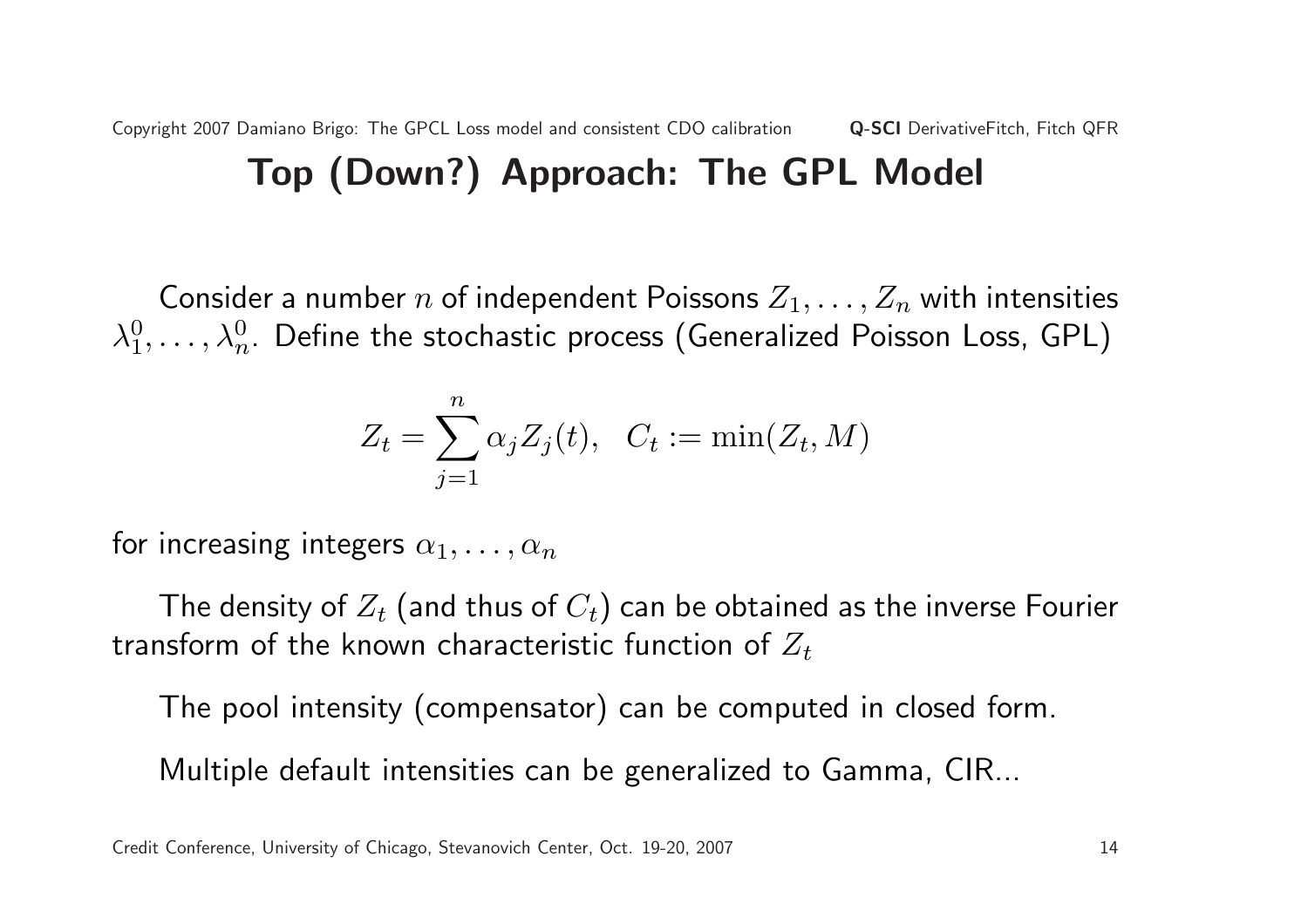## Calibration

The GPL model is calibrated to the market quotes observed on March 1 and 6, 2006. Deterministic discount rates are listed in Brigo, Pallavicini and Torresetti (2006). Tranche data and DJi-TRAXX fixings, along with bid-ask spreads, are

|                  | <b>Att-Det</b> |             | March, 1 2006 | <b>March, 6 2006</b> |             |              |  |
|------------------|----------------|-------------|---------------|----------------------|-------------|--------------|--|
|                  |                | 5y          | 7y            | 3y                   | 5y          | 7y           |  |
| Index            |                | 35(1)       | 48(1)         | 20(1)                | 35(1)       | 48(1)        |  |
| <b>Tranche</b>   | $0 - 3$        | 2600(50)    | 4788(50)      | 500(20)              | 2655(25)    | 4825(25)     |  |
|                  | $3-6$          | 71.00(2.00) | 210.00(5.00)  | 7.50(2.50)           | 67.50(1.00) | 225.50(2.50) |  |
|                  | $6 - 9$        | 22.00(2.00) | 49.00(2.00)   | 1.25(0.75)           | 22.00(1.00) | 51.00(1.00)  |  |
|                  | $9 - 12$       | 10.00(2.00) | 29.00(2.00)   | 0.50(0.25)           | 10.50(1.00) | 28.50(1.00)  |  |
|                  | $12-22$        | 4.25(1.00)  | 11.00(1.00)   | 0.15(0.05)           | 4.50(0.50)  | 10.25(0.50)  |  |
| <b>Tranchlet</b> | $0 - 1$        | 6100(200)   | 7400(300)     |                      |             |              |  |
|                  | $1 - 2$        | 1085(70)    | 5025(300)     |                      |             |              |  |
|                  | $2 - 3$        | 393(45)     | 850(60)       |                      |             |              |  |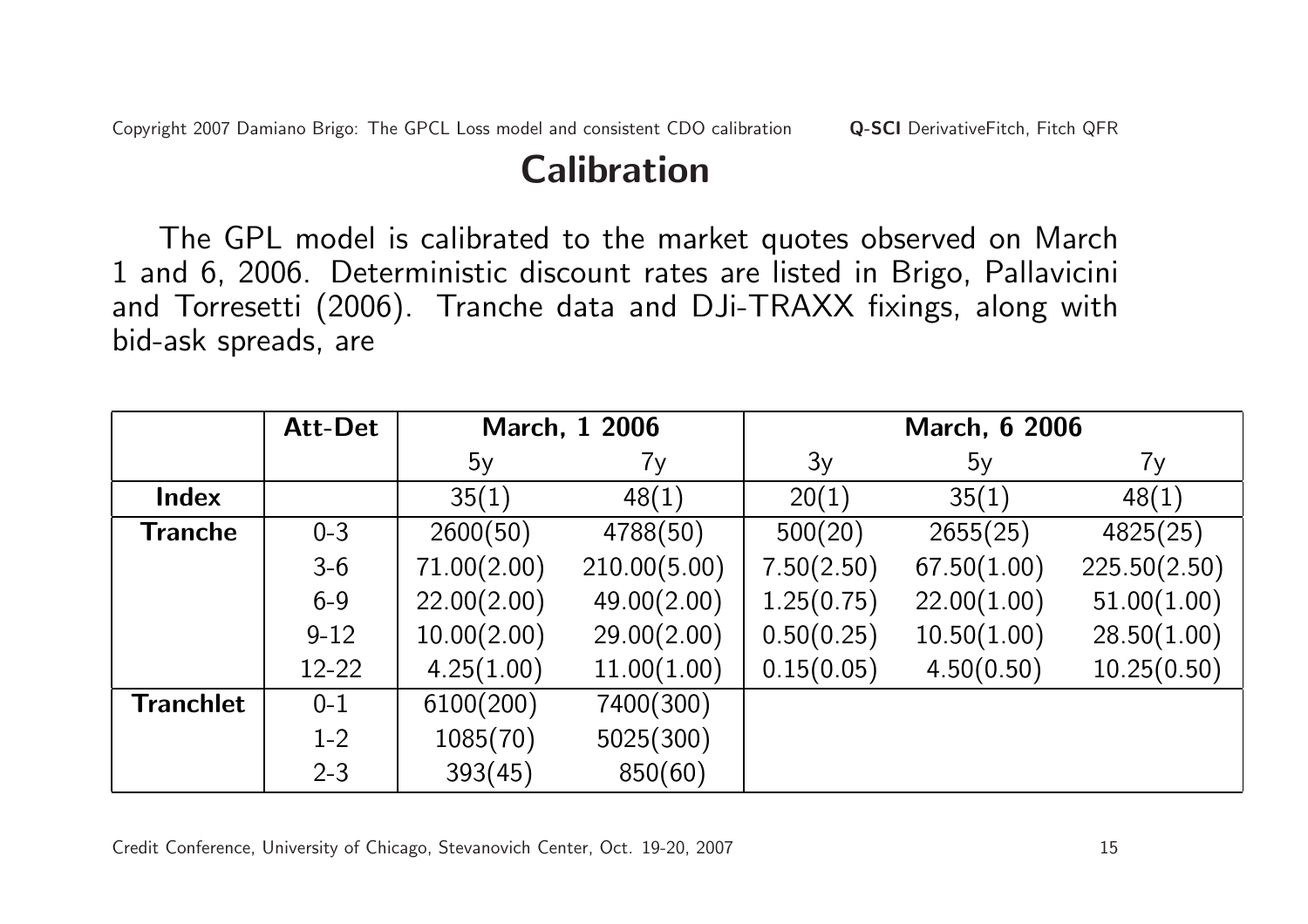Copyright 2007 Damiano Brigo: The GPCL Loss model and consistent CDO calibration Q-SCI DerivativeFitch, Fitch QFR

## Calibration

The cumulated intensities  $\Lambda^0_i$  $\frac{0}{i}(T)$  are real non-decreasing piecewise linear functions in the tranche maturity.

The optimal values for the amplitudes  $\alpha$  are selected as follows:

- 1. set  $\alpha_1=1$  and all other  $\alpha$ 's to zero. Calibrate  $\Lambda^0_1$  $_{1}^{0}$  ;
- 2. find the best integer value for  $\alpha_2$  by calibrating the cumulated intensities  $\Lambda_1^0$  $^0_1$  and  $\Lambda^0_2$  $^0_2$  for each value of  $\alpha_2$  in the range  $[1, 125]$ ,starting from the previous  $\Lambda_1^0$  $_{1}^{0}$  as a guess;
- 3. repeat the previous step for  $\alpha_i$  with  $i=3$  and so on, by calibrating the cumulated intensities  $\Lambda_1^0$  $\stackrel{0}{1}, \ldots, \Lambda^0_i$  $_i^0$ , starting from the previously found  $\Lambda_1^0$  $\stackrel{0}{1},\ldots,\Lambda^0_i$  $_{i-1}^0$  as initial guess, until the calibration error is under a pre-fixed threshold or until the intensity  $\Lambda^0_i$  $\frac{0}{i}$  can be considered negligible.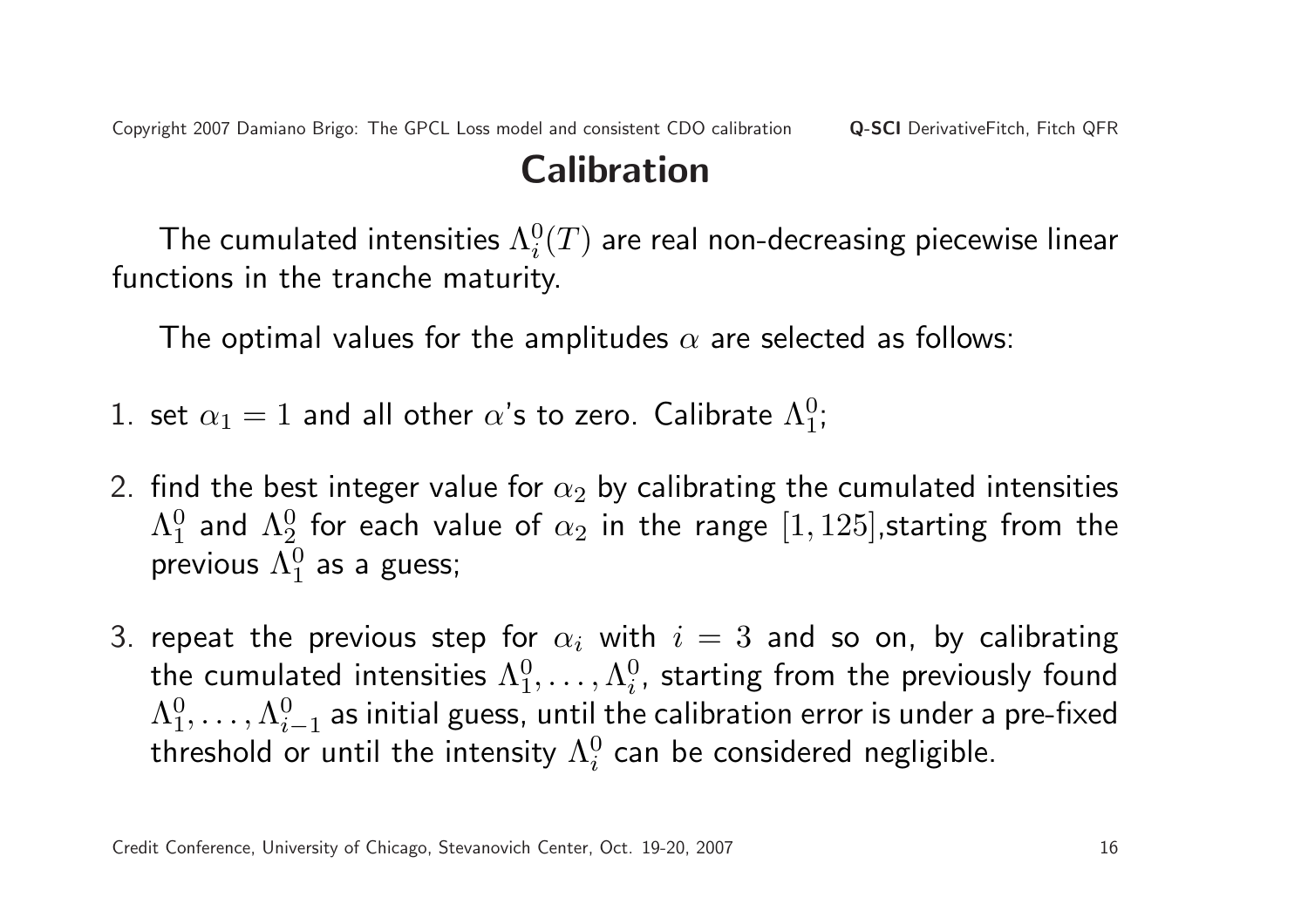## Calibration

The objective function  $f$  to be minimized in the calibration is the squared sum of the errors shown by the model to recover the tranche and index market quotes weighted by market bid-ask spreads:

$$
f(\alpha, \Lambda^0; \beta, \gamma) = \sum_i \epsilon_i^2, \quad \epsilon_i = \frac{x_i(\alpha, \Lambda^0; \beta, \gamma) - x_i^{\text{Mid}}}{x_i^{\text{Bid}} - x_i^{\text{Ask}}}
$$

where the  $x_i$ , with  $i$  running over the market quote set, are the index values  $S_0$  for DJi-TRAXX index quotes, and either the index periodic premium rates  $S_0^{A,B}$  $U_0^{A,B}$  or the upfront premium rates  $U_0^{A,B}$  $\mathcal{O}^{(A,B)}_0$  for the DJi-TRAXX tranche quotes.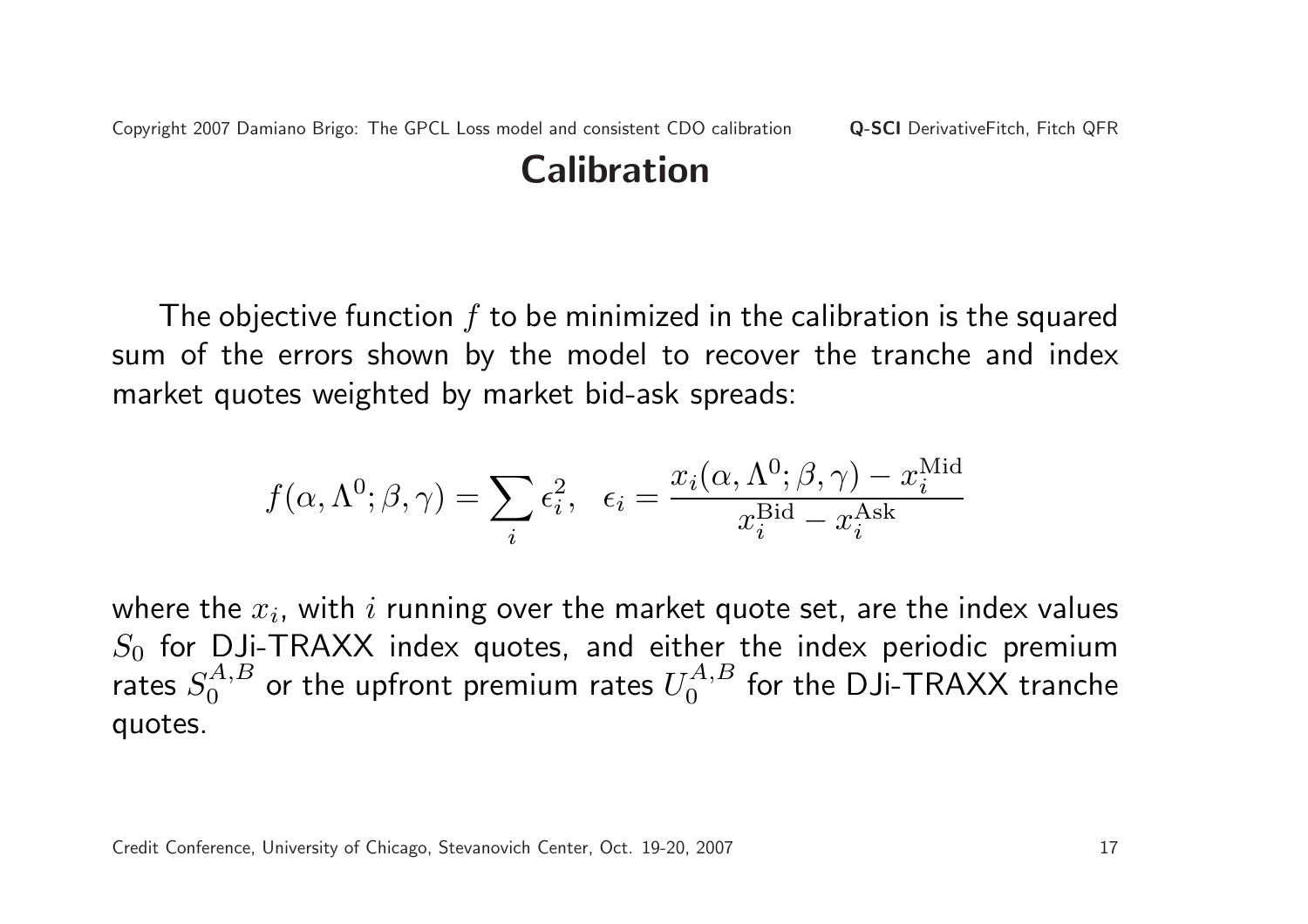### Calibration: All standard tranches up to seven years

As a first calibration example we consider standard DJi-TRAXX tranches up to a maturity of  $7y$  with constant recovery rate of  $40\%$ .

The calibration procedure selects five Poisson processes. The 18 market quotes used by the calibration procedure are almost perfectly recovered. In particular all instruments are calibrated within the bid-ask spread (we show the ratio calibration error  $/$  bid ask spread).

|                | <b>Att-Det</b> | <b>Maturities</b> |        |         |  |  |
|----------------|----------------|-------------------|--------|---------|--|--|
|                |                | 3y                | 5y     | 7y      |  |  |
| Index          |                | $-0.4$            | $-0.2$ | $-0.9$  |  |  |
| <b>Tranche</b> | $0 - 3$        | 0.1               | 0.0    | $-0.7$  |  |  |
|                | $3-6$          | 0.0               | 0.0    | 0.7     |  |  |
|                | $6 - 9$        | 0.0               | 0.0    | $-0.2$  |  |  |
|                | $9 - 12$       | 0.0               | 0.0    | $0.0\,$ |  |  |
|                | $12 - 22$      | 0.0               | 0.0    | 0.2     |  |  |

| $\alpha$    |       | $\Lambda(T)$ |       |
|-------------|-------|--------------|-------|
|             | 3y    | 5y           | 7y    |
| $\mathbf 1$ | 0.535 | 2.366        | 4.930 |
| 3           | 0.197 | 0.266        | 0.267 |
| 16          | 0.000 | 0.007        | 0.024 |
| 21          | 0.000 | 0.003        | 0.003 |
| 88          | 0.000 | 0.002        | 0.007 |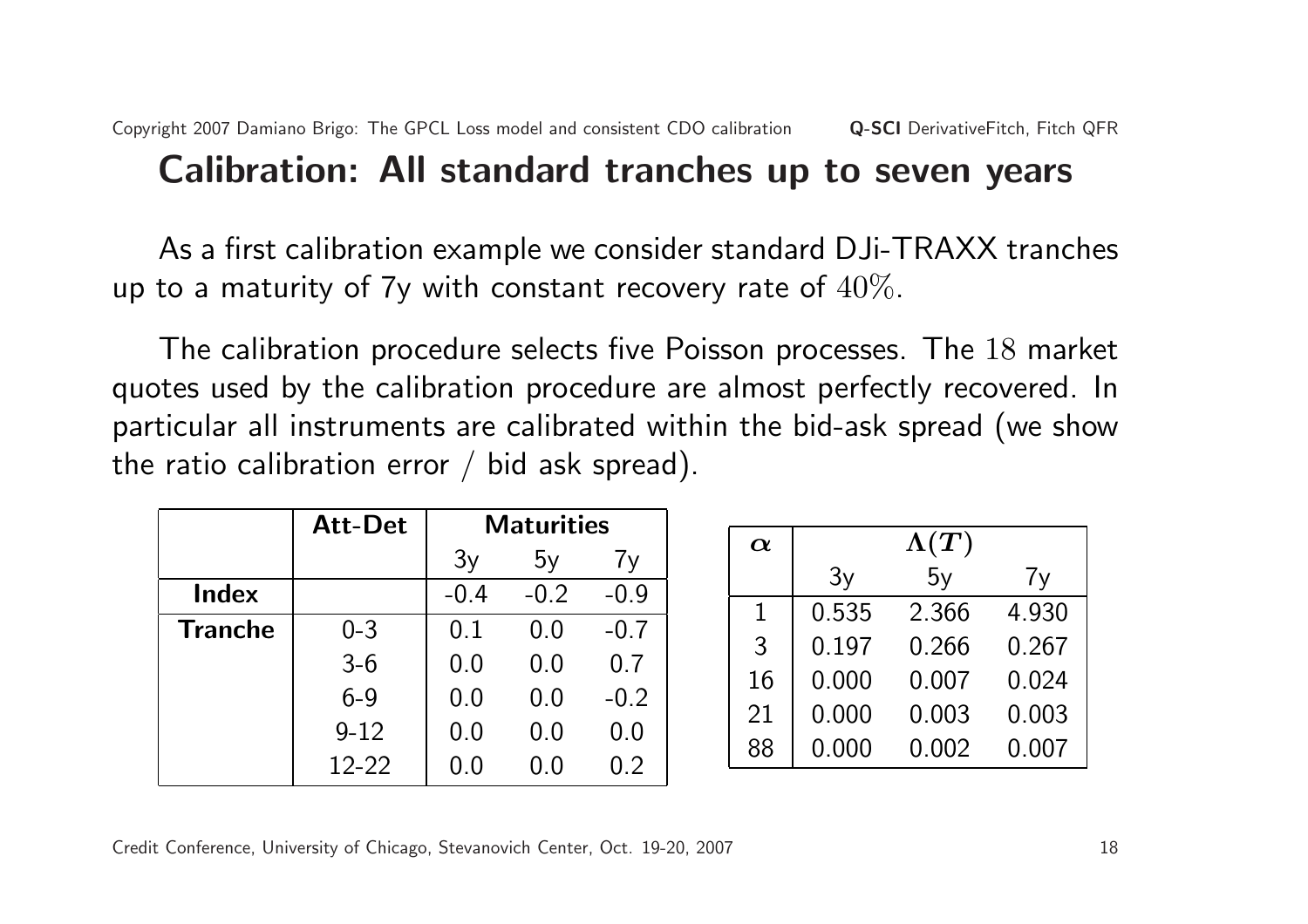### Calibration: All standard tranches up to seven years



Credit Conference, University of Chicago, Stevanovich Center, Oct. 19-20, 2007 19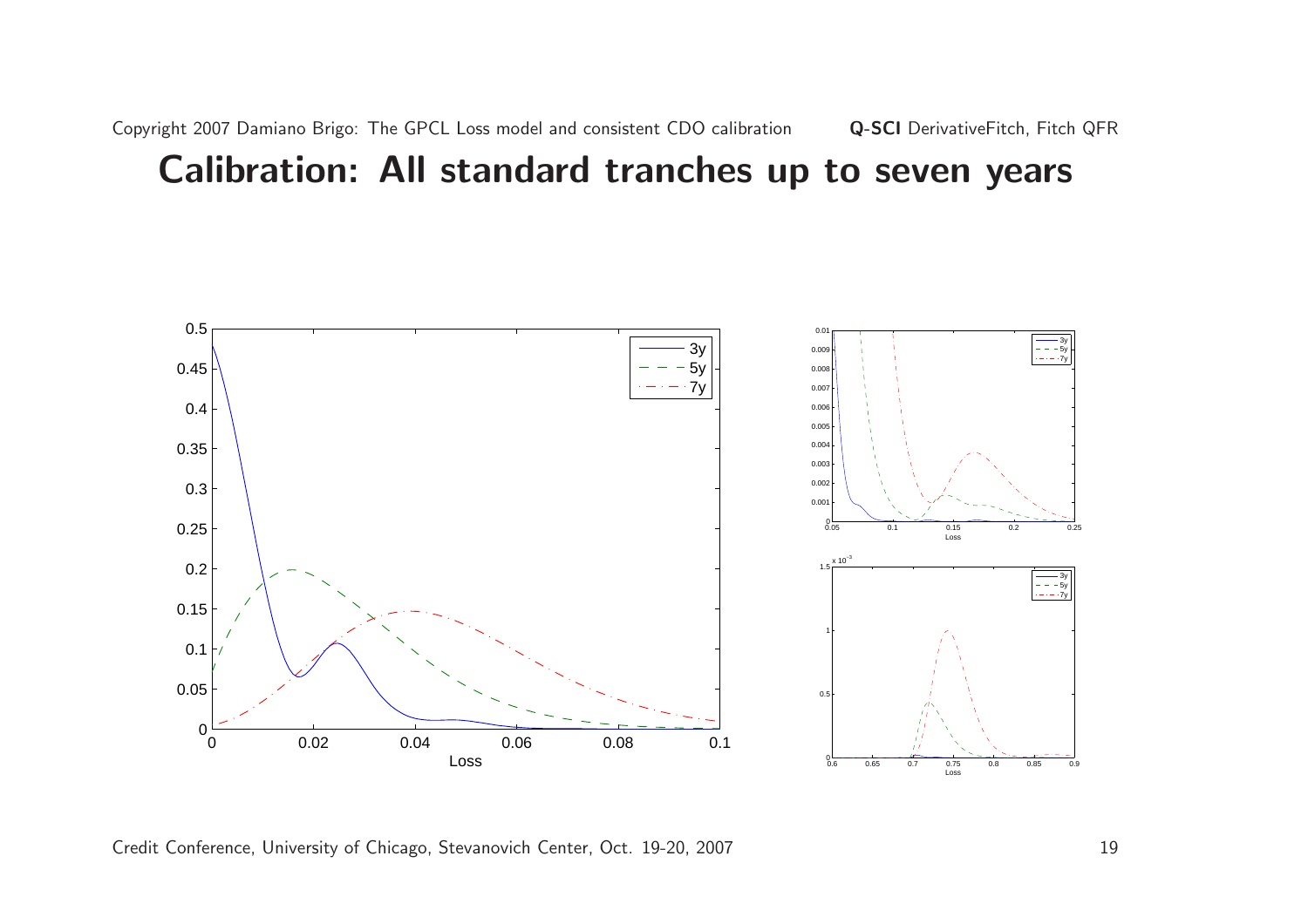Notice in particular the large portion of mass concentrated near the origin, the subsequent modes (default clusters) when moving along the loss distribution for increasing values, and the bumps in the far tail.

In particular, the components with higher  $\alpha$ 's are giving rise to the little bumps in the far tail of the loss distribution and help with senior tranches.

These features are common to other approaches, such as the static implied copula by Hull and White (as reimplemented in Torresetti, Brigo and Pallavicini (2006)).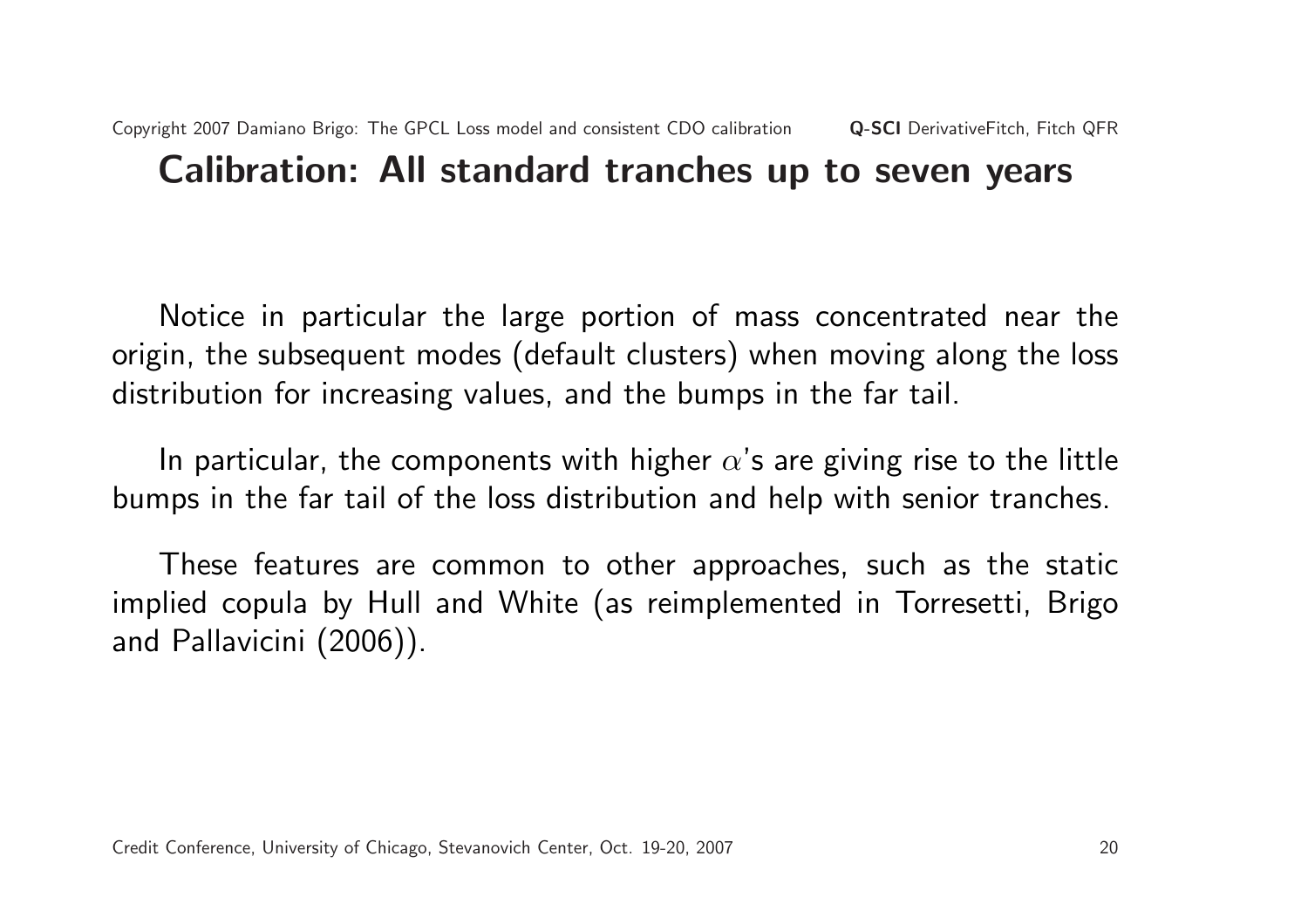## Calibration: Tranchlets

The market quotes also non-standard tranches, which are quoted over the counter. An interesting case is given by the so called "tranchlets", namely DJi-TRAXX tranches with attachment and detachment points possibly smaller than 3%. On the first of march 2006 we obtain market quotes for a set of tranchlets with maturity of five and seven years (see earlier table).

We calibrate the market data with constant recovery rate of  $40\%$ . The calibration procedure selects five Poisson processes. The 18 market quotes used by the calibration procedure are recovered, but within an error that is occasionally larger than the bid-ask spread.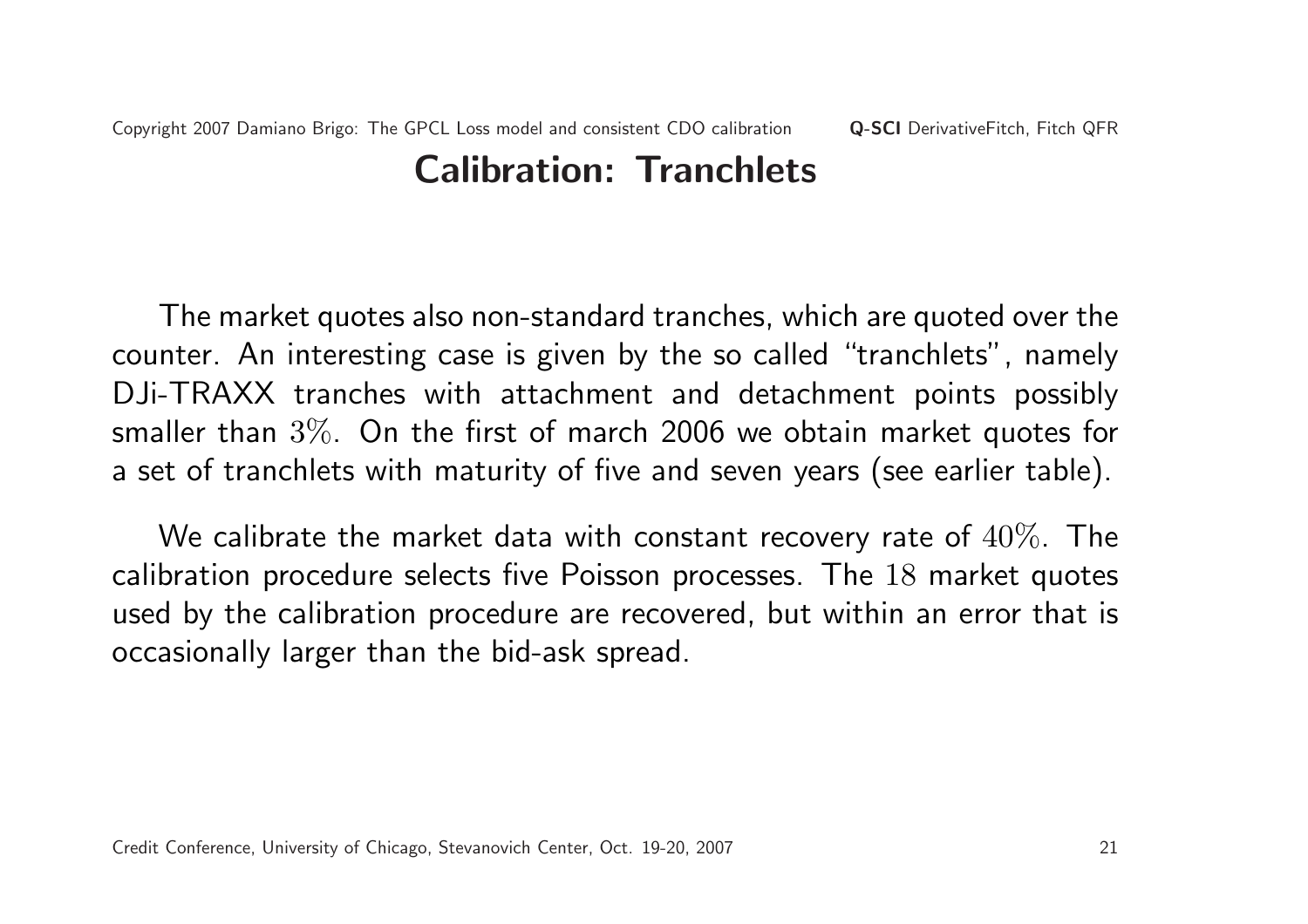|                  | <b>Att-Det</b> |        | <b>Maturities</b> |
|------------------|----------------|--------|-------------------|
|                  |                | 5y     | 7y                |
| <b>Index</b>     |                | $-0.8$ | $-2.1$            |
| <b>Tranchlet</b> | $0 - 1$        | 1.1    | $-1.4$            |
|                  | $1-2$          | 1.7    | $-0.6$            |
|                  | $2 - 3$        | $-0.1$ | $-0.4$            |
| <b>Tranche</b>   | $0 - 3$        | 0.1    | 0.4               |
|                  | $3 - 6$        | $-1.9$ | 0.2               |
|                  | $6 - 9$        | 0.4    | 0.6               |
|                  | $9 - 12$       | 2.8    | 0.9               |
|                  | 12-22          | $-0.4$ | $-1.5$            |

## Calibration: Tranchlets

| $\boldsymbol{\alpha}$ | $\Lambda(T)$ |       |  |  |  |
|-----------------------|--------------|-------|--|--|--|
|                       | 5y           | 7y    |  |  |  |
| 1                     | 0.834        | 3.336 |  |  |  |
| $\overline{2}$        | 1.070        | 1.070 |  |  |  |
| 13                    | 0.008        | 0.015 |  |  |  |
| 21                    | 0.004        | 0.013 |  |  |  |
| 104                   | 0.002        | 0.007 |  |  |  |

Table 1: Left side: calibration error with respect to the bid-ask spread for tranches quoted by the market. Right side: cumulated intensities of the basic GPL model. Each row corresponds to a different Poisson component with jump amplitude  $\alpha$ . Recovery rate is  $40\%$ .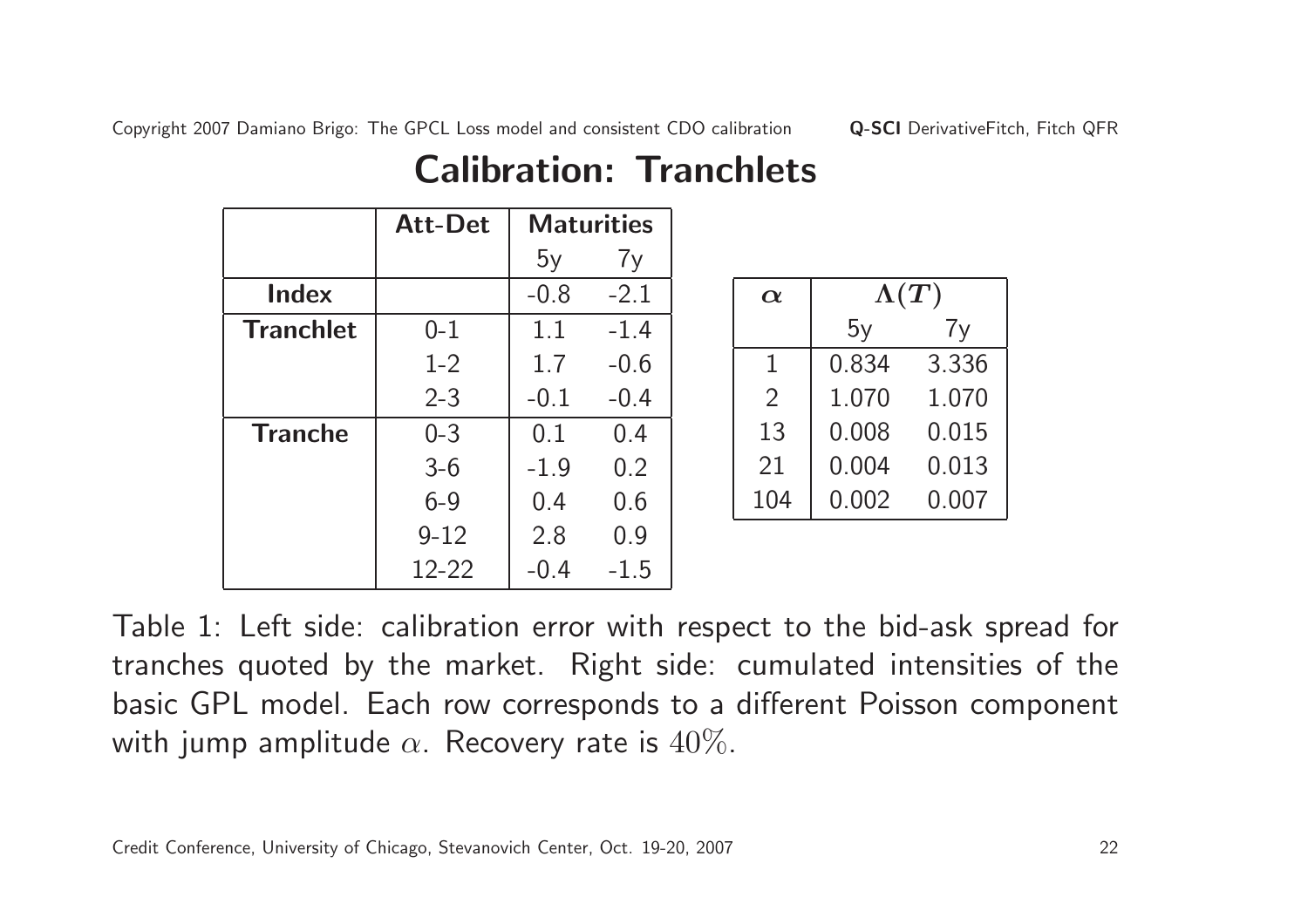#### Copyright 2007 Damiano Brigo: The GPCL Loss model and consistent CDO calibration Q-SCI DerivativeFitch, Fitch QFR Pricing and Further research

Pricing products based on the loss distribution such as tranche options, forward start tranches, cancelabe tranche etc, even path dependent ones, with the calibrated model is simple through simulation, given knowledge of the marginal and transition distributions for the constituent Poisson processes.

This is maintained also under random (Gamma or scenario or CIR) intensities.

Alternatively, if only the terminal losses are relevant, we may decide to use the inverse Fourier transform of the known characteristic function of the terminal distribution to obtain the loss density and then integrate numerically the payoff against this density.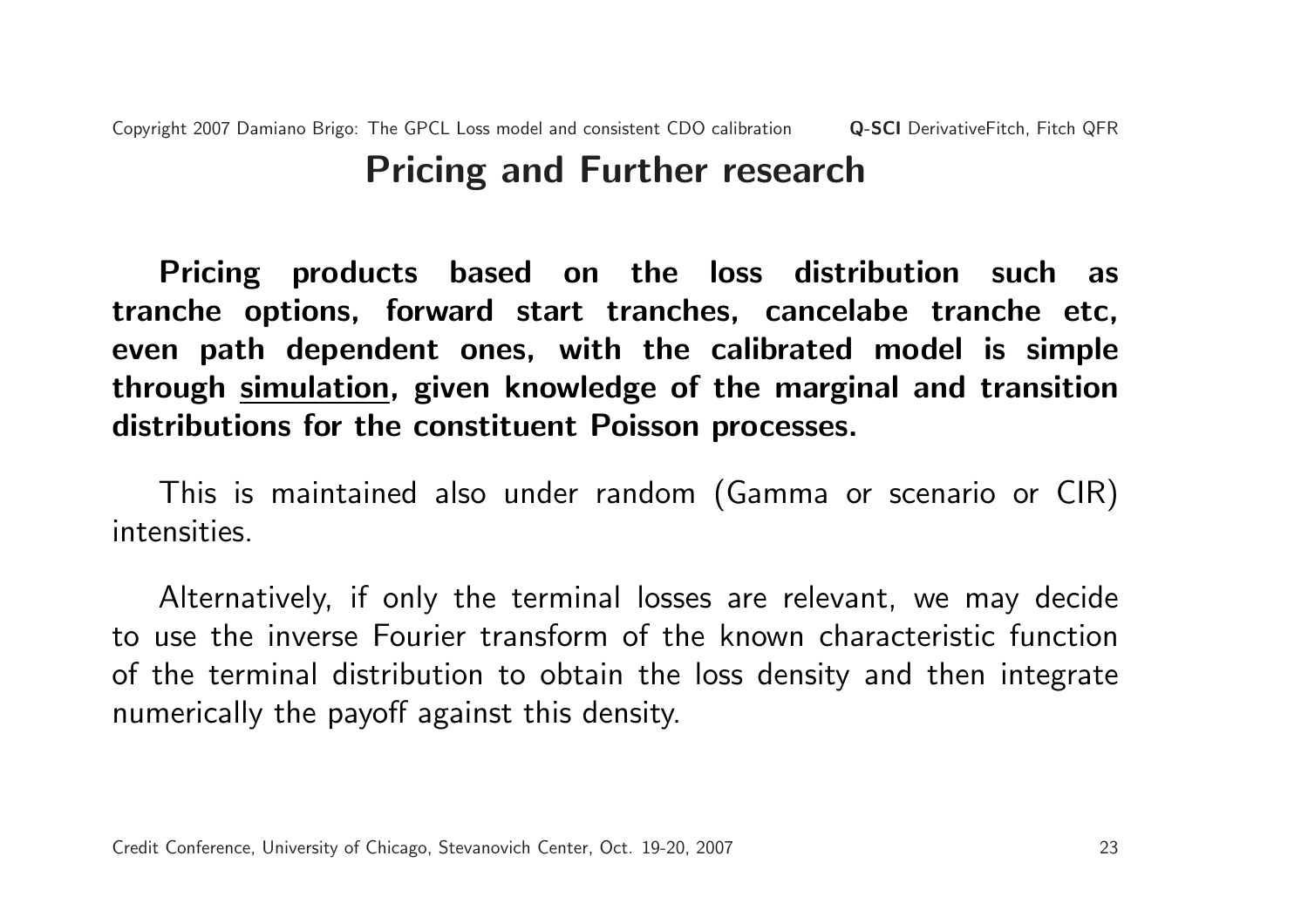### Problem

This model, after the capping

### $C_t := \min(Z_t, M)$

loses the rigorous top down interpretation, in that the default rate is no longer associated with single name models whose defaults are connected through a Marshal Olkin Copula.

So we cannot zoom on defaults of single names not even in principle, nor can we know how losses of subpools are related  $(CDO<sup>2</sup>)$ .

#### We attack this by indtroducing the second way to avoid repeated defaults in the CPS framewor: The GPLC model.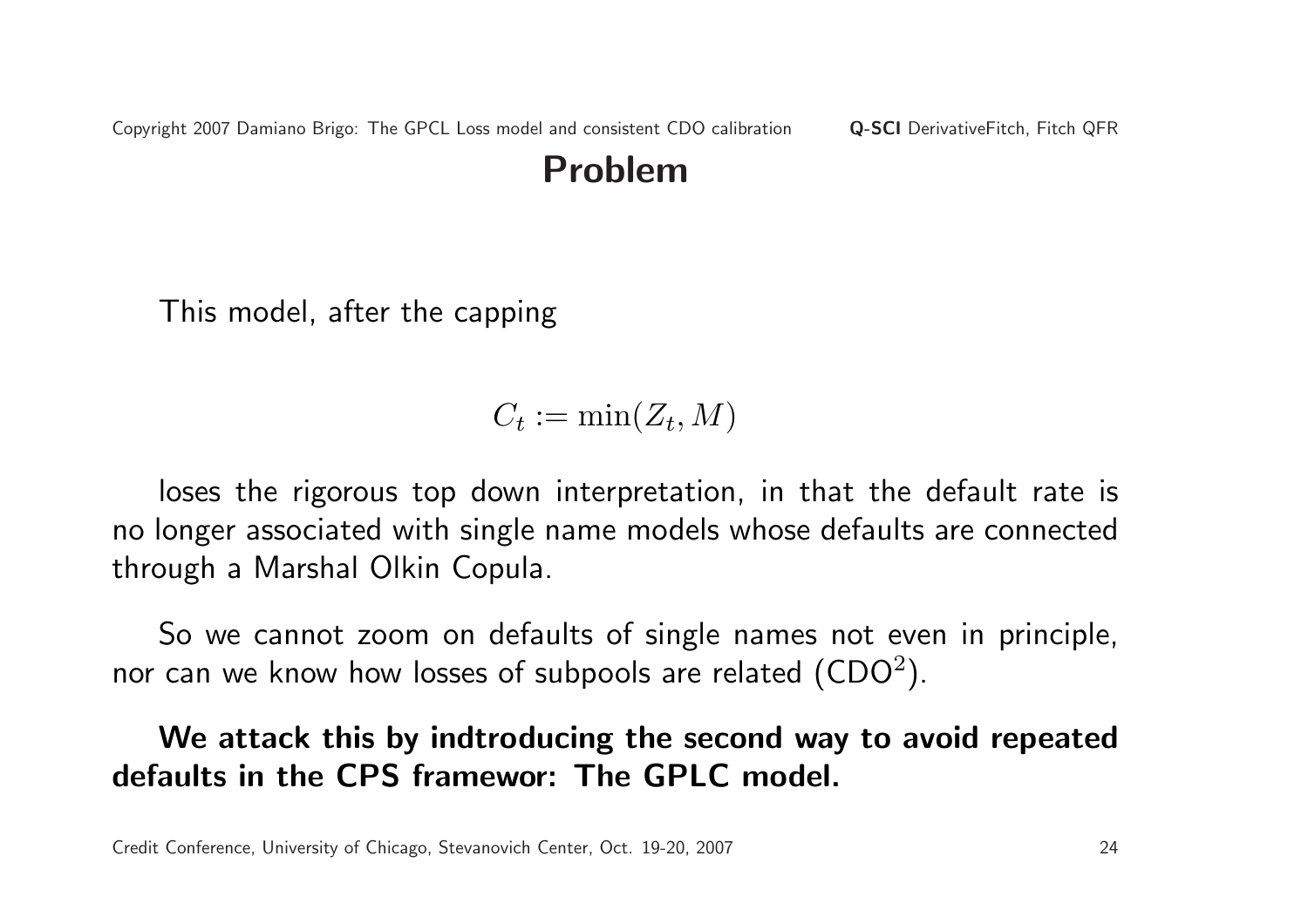The key to *consistently* avoid repeated cluster defaults (and subsequently single names) is to track, when a cluster jumps, which single-name defaults are triggered, and then force all the clusters containing such names not to jump any longer. Define

$$
J_s(t):=\prod_{k\in s}\prod_{s'\ni k}1_{\{\tilde{N}_{s'}(t)=0\}}=\prod_{s':\,s'\cap s\neq\emptyset}1_{\{\tilde{N}_{s'}(t)=0\}}
$$

The process  $J_s(t)$  is equal to 1 at starting time and it jumps to 0 whenever a cluster containing one element of  $s$  jumps. Or one may view the process  $J_s$  as being one when none of the names in s have defaulted and 0 when some names in s have defaulted.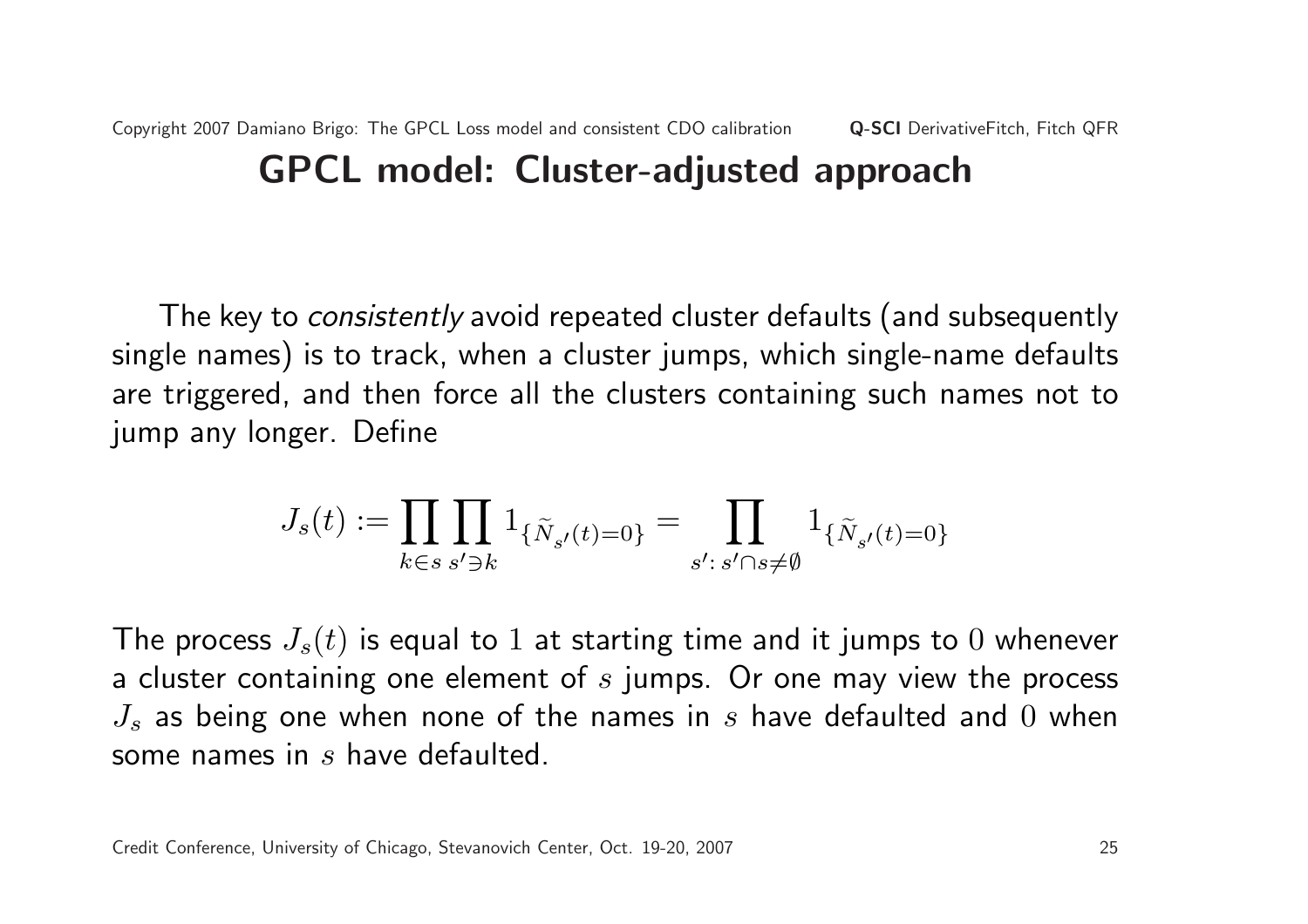#### Copyright 2007 Damiano Brigo: The GPCL Loss model and consistent CDO calibration Q-SCI DerivativeFitch, Fitch QFR GPCL model: Cluster-adjusted approach

We now correct the cluster dynamics by avoiding repeated clusters defaults. We define as new cluster dynamics the following:

$$
d\widetilde{N}_s^2(t) = J_s(t^-)d\widetilde{N}_s(t). \tag{4}
$$

Interpretation: every time a repeated cluster default process  $N_s$  jumps, this is a jump in our "no-repeated-jumps" framework only if no name contained in s has defaulted in the past, i.e. if no cluster intersecting s has defaulted in the past.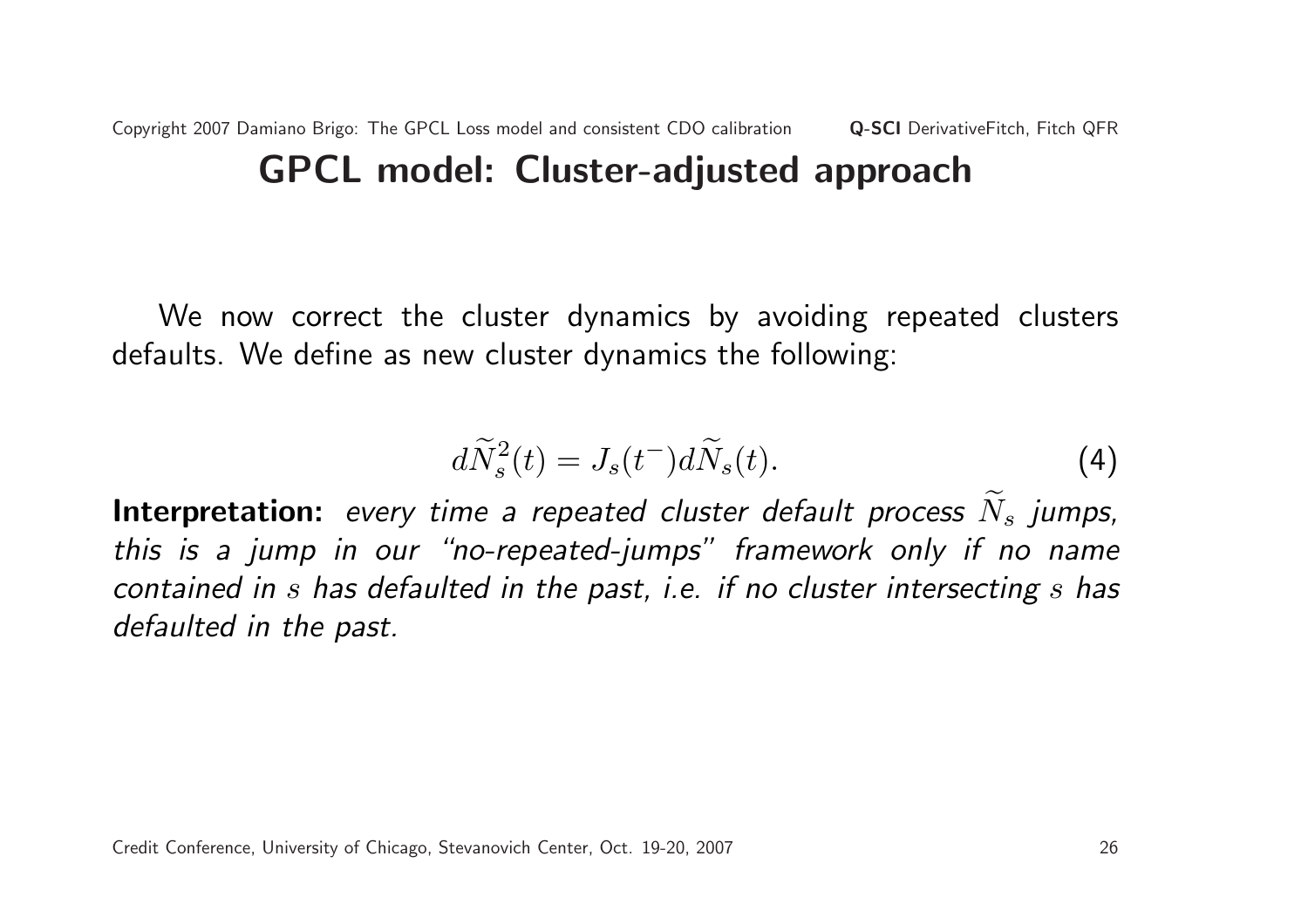Copyright 2007 Damiano Brigo: The GPCL Loss model and consistent CDO calibration Q-SCI DerivativeFitch, Fitch QFR GPCL model: Cluster-adjusted approach

Once the clusters defaults are given, single name defaults follow easily. Define the single name dynamics as

$$
dN_k^2(t) := \sum_{s \ni k} d\widetilde{N}_s^2 = \sum_{s \ni k} J_s(t^-) d\widetilde{N}_s(t).
$$
 (5)

Now, re-define default counting processes in terms of our new cluster dynamics. We obtain

$$
dZ^{2}{}_{j} := \sum_{|s|=j} d\widetilde{N}_{s}^{2} = \sum_{|s|=j} J_{s}(t^{-}) d\widetilde{N}_{s}(t).
$$
 (6)

Credit Conference, University of Chicago, Stevanovich Center, Oct. 19-20, 2007 27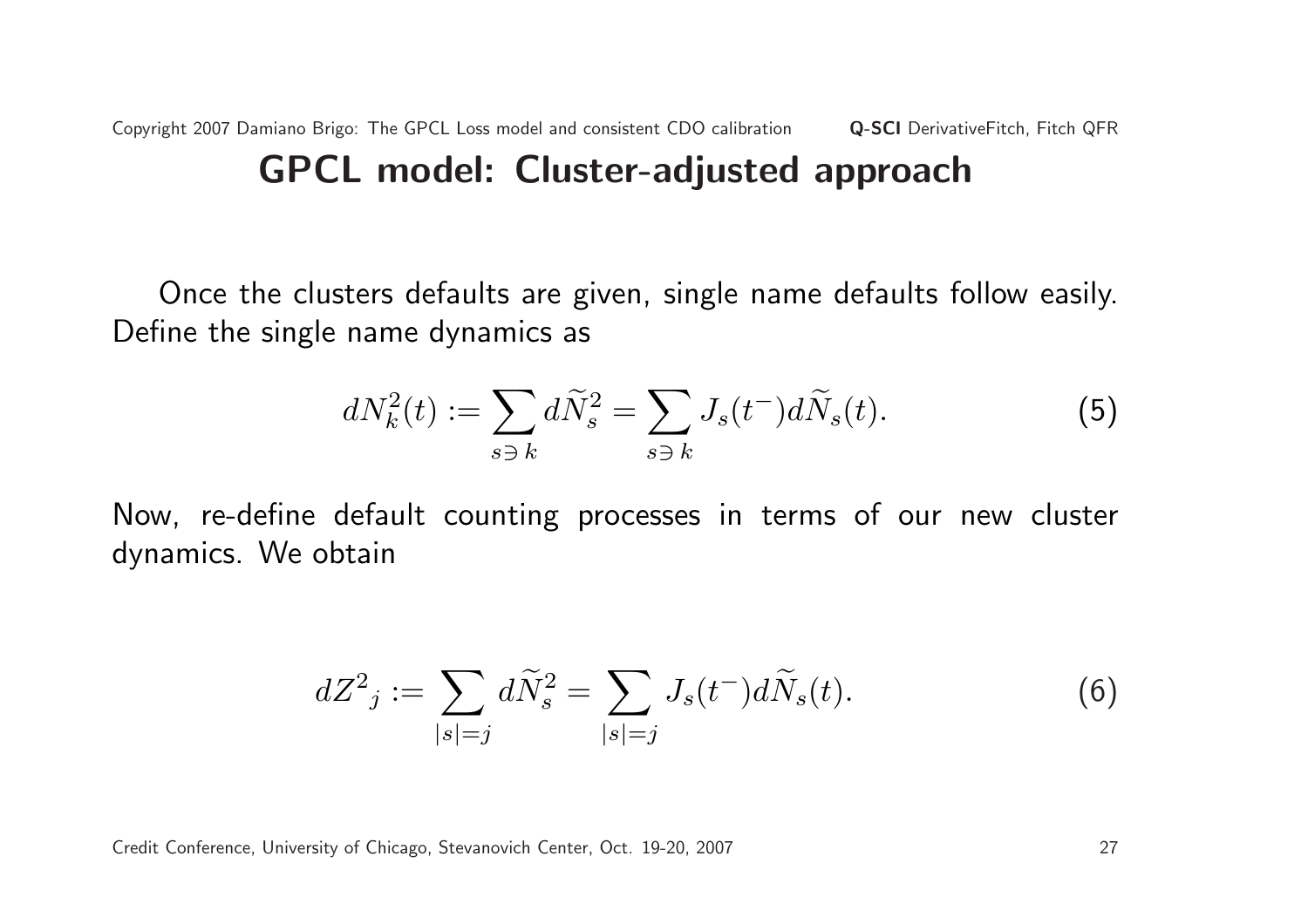The pool counting process reads

$$
dZ^{2} = \sum_{j=1}^{M} j \sum_{|s|=j} d\widetilde{N}_{s}^{2} = \sum_{j=1}^{M} j \sum_{|s|=j} J_{s}(t^{-}) d\widetilde{N}_{s}(t).
$$
 (7)

If not for the cluster-related indicators  $J_s(t^-)$ ,  $Z^2$  would be a generalized Poisson process. That is why we term the model  $N_k^2, \widetilde N_s^2, Z^2{}_j$  the Generalized Poisson Cluster-adjusted Loss model (GPCL).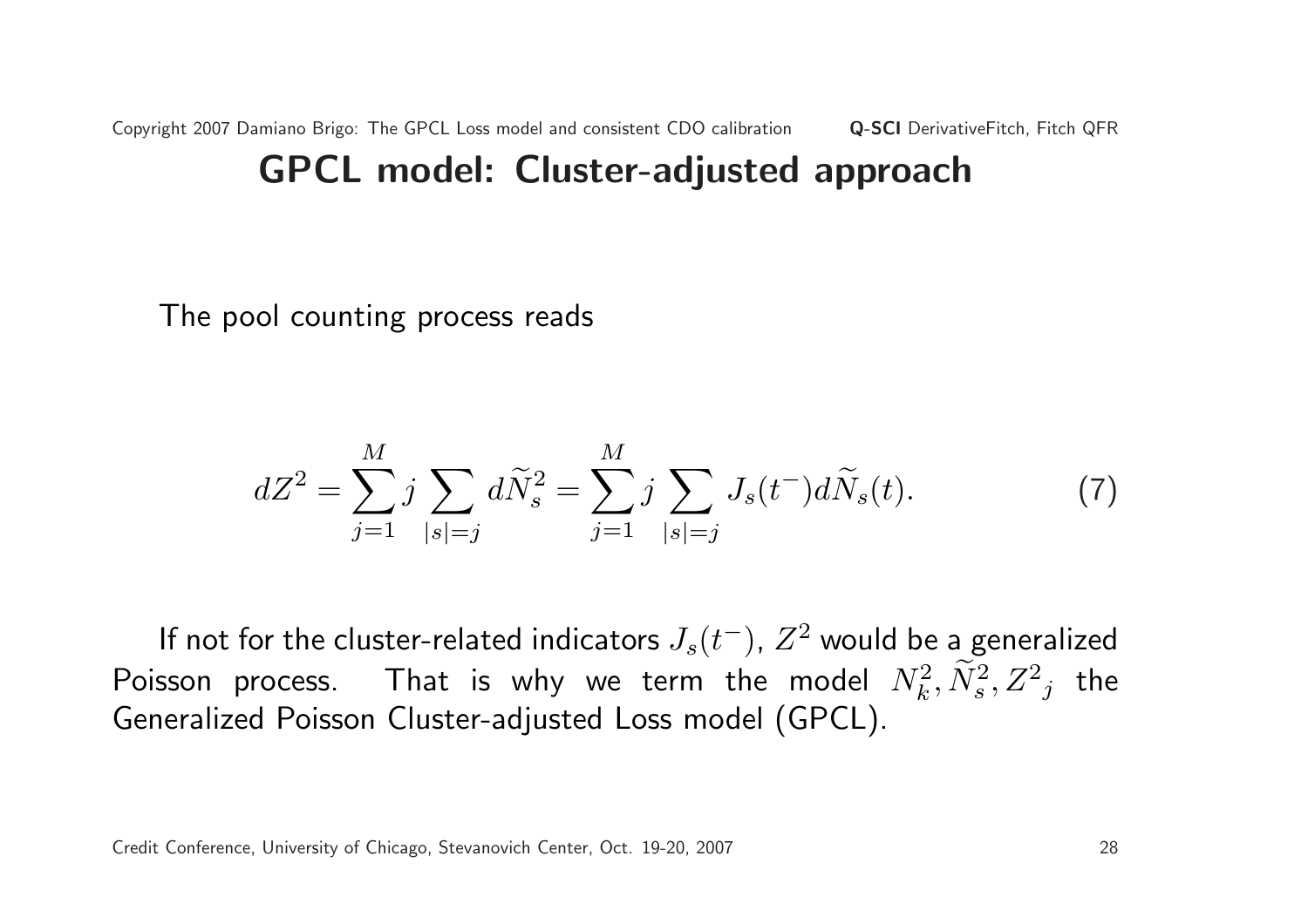The recovery rate is considered as a deterministic constant and set equal to  $R = 40\%$ . Thus, the underlying driving model definition is

$$
C_t := Z^2(t) = \sum_{j=1}^M j Z_j^2(t), \text{ where } dZ_j^2(t) \sim \text{Poisson}\left(\binom{M - Z_t^2}{j} \widetilde{\lambda}_j(t) dt\right)
$$

while the pool counting and loss processes are defined as

$$
d\bar{C}_t := dZ_t^2/M
$$
  

$$
d\bar{L}_t := (1 - R) dZ_t^2/M
$$

Credit Conference, University of Chicago, Stevanovich Center, Oct. 19-20, 2007 29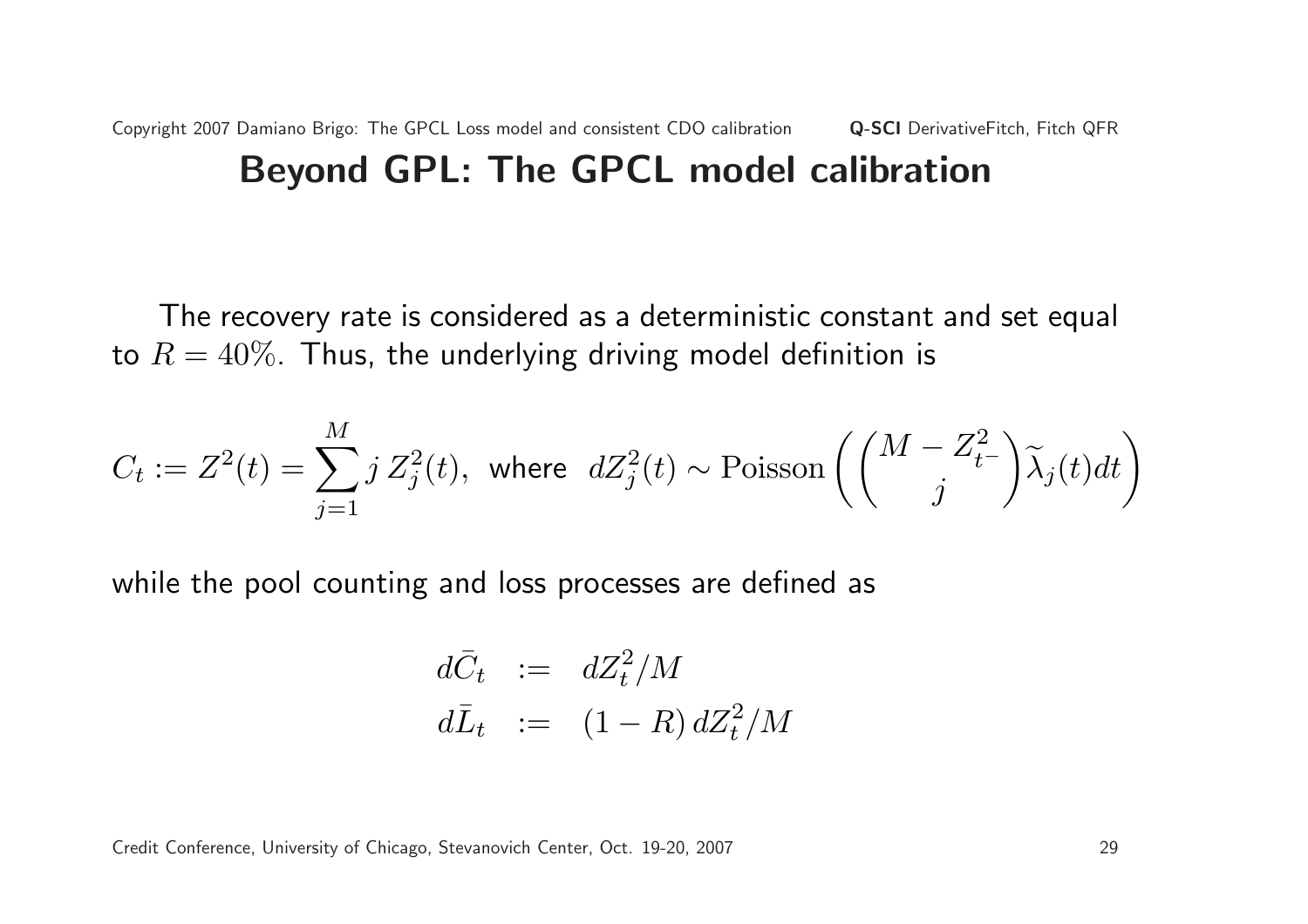Given our recovery assumption, the prices of the products to be calibrated, depend only on knowledge of the probability distribution of the pool counting process  $C_t$ . Thus, our main issue is to calculate this law as fast as possible.

With the GPCL model, the dependence of the intensity of the pool counting process on the process itself

$$
dZ_j^2(t) \sim \text{Poisson}\left(\binom{M-Z_{t^-}^2}{j}\widetilde{\lambda}_j(t)dt\right)
$$

prevents us either to calculate the relevant characteristic function in closed form (as for GPL instead) or to use the Panjer method.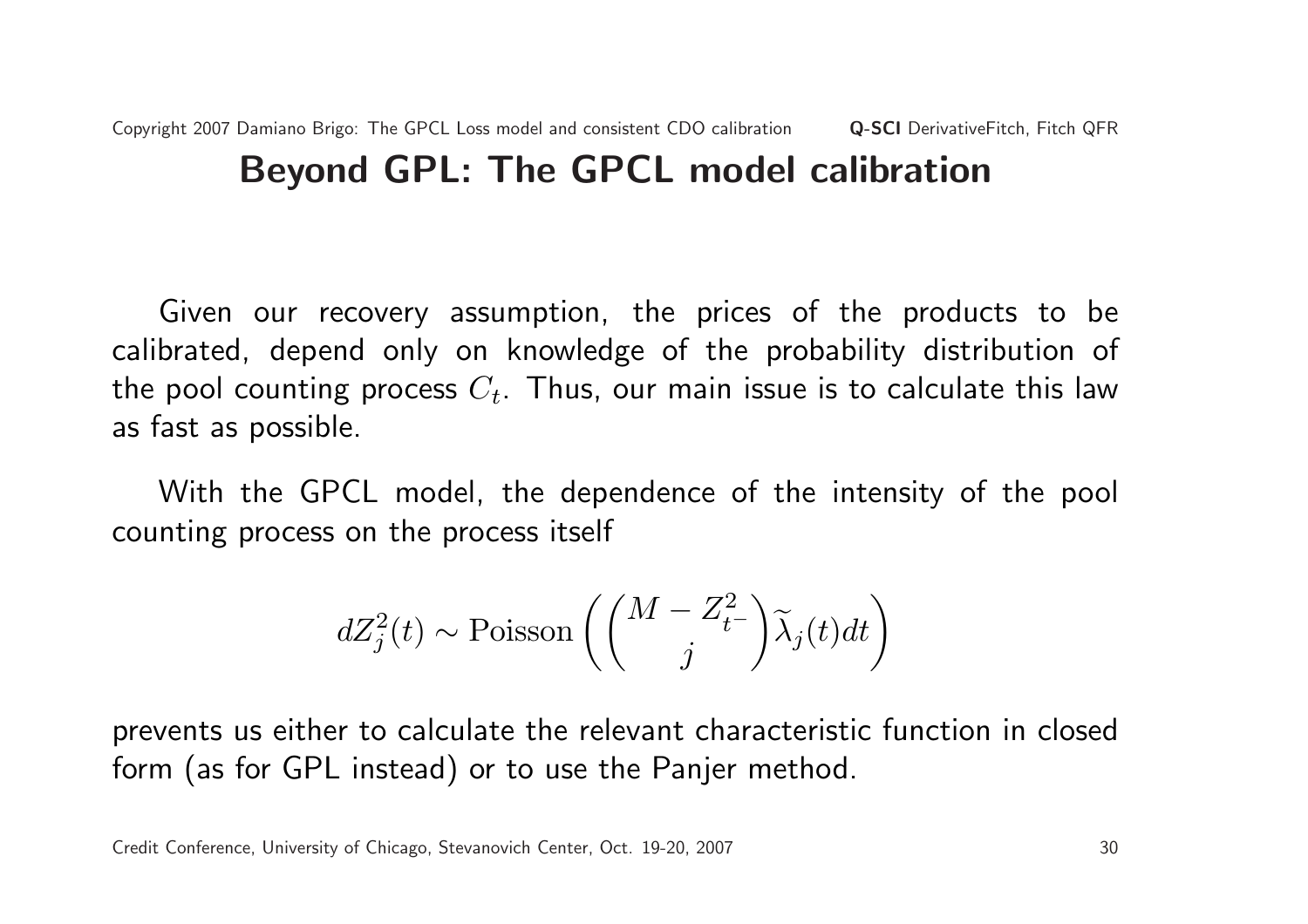Calculate the forward Kolmogorov equation for  $p_{Z^2_t}$  $(x) = \mathbb{Q}\{Z_t^2 = x\}$ :

$$
\frac{d}{dt} p_{Z_t^2}(x) = \sum_{y=0}^{M} A_t(x, y) p_{Z_t^2}(y)
$$
, with trans rate matrix  $A_t = (A_t(x, y))_{x, y=0,...,M}$ 

$$
A_t(x,y) := \lim_{\Delta t \to 0} \frac{\mathbb{Q}\{Z_{t+\Delta t}^2 = x | Z_t^2 = y\}}{\Delta t} = \binom{M-y}{x-y} \widetilde{\lambda}_{x-y}(t)
$$
 for  $x > y$ ,

$$
A_t(y, y) := \lim_{\Delta t \to 0} \frac{\mathbb{Q}\{Z_{t+\Delta t}^2 = y | Z_t^2 = y\} - 1}{\Delta t} = -\sum_{j=1}^{M-y} {M - y \choose j} \widetilde{\lambda}_j(t).
$$

for  $x = y$ , and zero for  $x < y$ .

Credit Conference, University of Chicago, Stevanovich Center, Oct. 19-20, 2007 31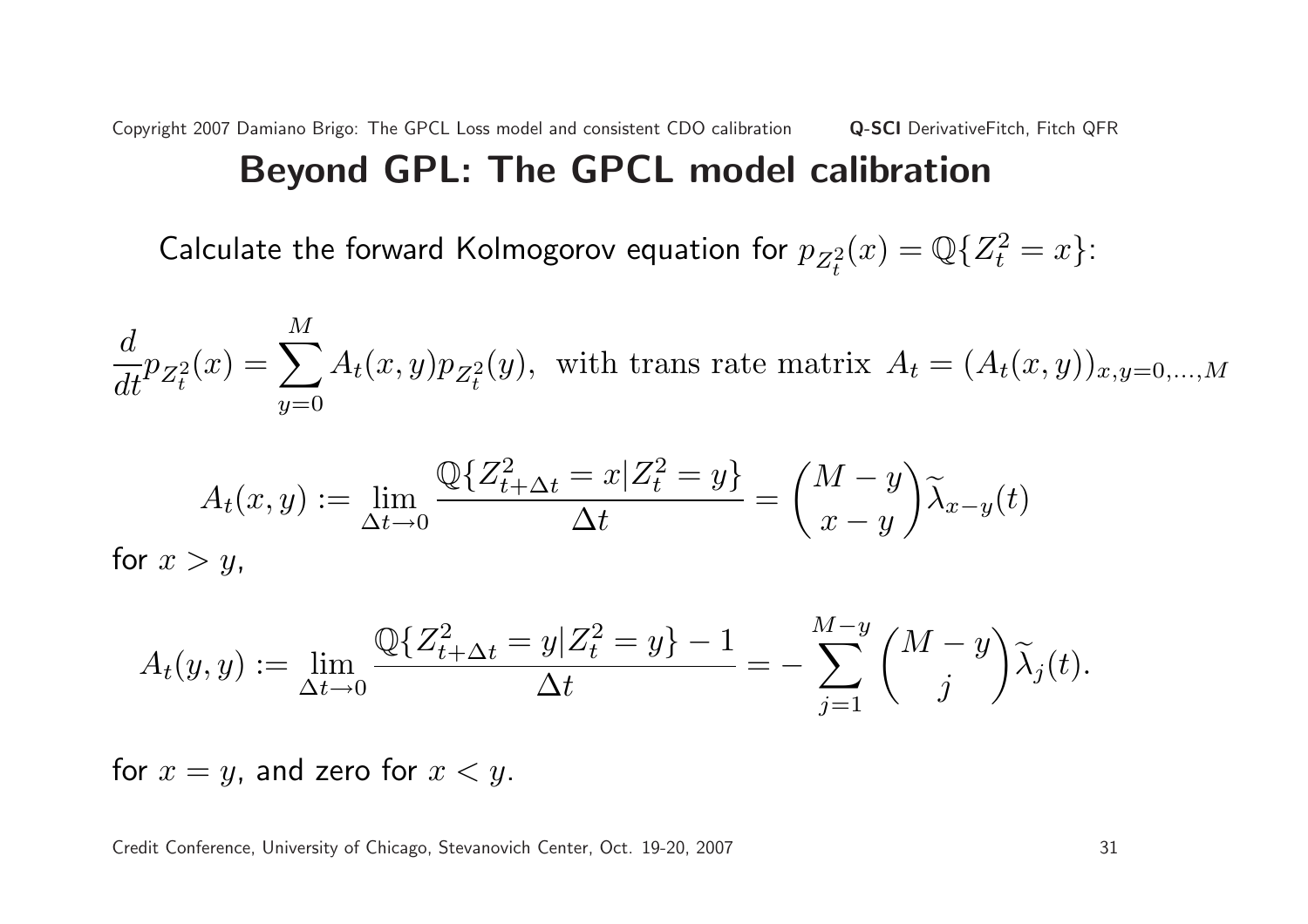In matrix form we write

$$
\frac{d}{dt}\widehat{\pi}_t = A_t\widehat{\pi}_t, \qquad \widehat{\pi}_t := \left[\begin{array}{cccc} p_{Z_t^2}(0) & p_{Z_t^2}(1) & p_{Z_t^2}(2) & \dots & p_{Z_t^2}(M) \end{array}\right]'
$$

whose solution is obtained through the exponential matrix,

$$
\widehat{\pi}_t = \exp\left(\int_0^t A_u du\right) \widehat{\pi}_0, \quad \widehat{\pi}_0 = [1 \ 0 \ 0 \dots 0]'
$$

Matrix exponentiation can be quickly computed with the Padé approximation (see Golub and Van Loan (1983)), leading to a closed form solution for the probability distribution  $p_{C_t} = \widehat{\pi}_t$  of the pool counting process  $C_t$ . This distribution can then be used in the calibration procedure.

Credit Conference, University of Chicago, Stevanovich Center, Oct. 19-20, 2007 32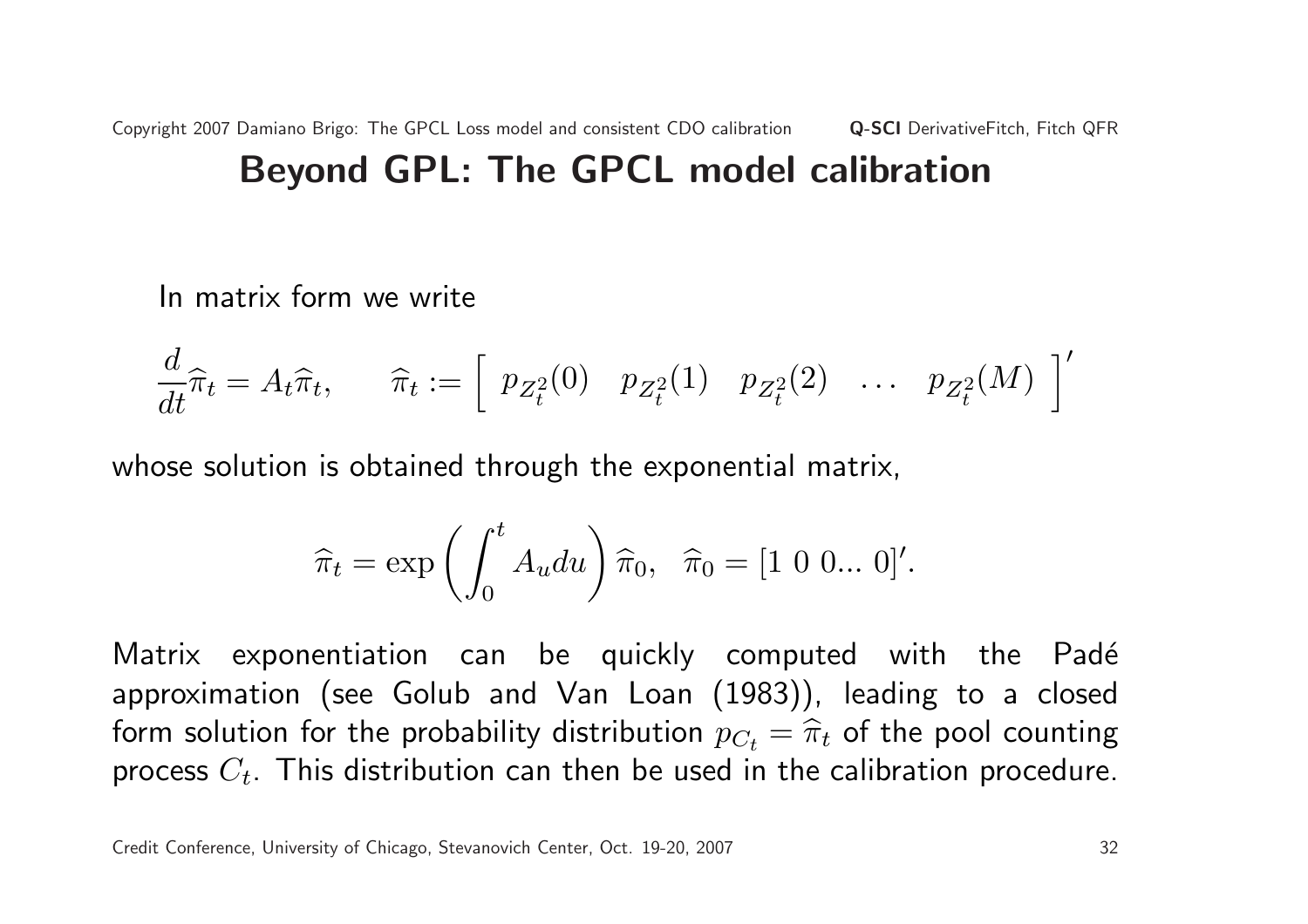If we define the cumulated cluster intensities as  $\widetilde{\Lambda}_{j}(t)=\int_{0}^{t}\widetilde{\lambda}_{j}(u)\,du$ , then the entries of the matrix undergoing exponentiation in determining the default counting distribution are given by

for 
$$
x > y
$$
:  $\int_0^t A_u(x, y) du = \left(\frac{M-y}{x-y}\right) \widetilde{\Lambda}_{x-y}(t)$   
for  $x = y$ :  $\int_0^t A_u(y, y) du = -\sum_{j=1}^{M-y} \left(\frac{M-y}{j}\right) \widetilde{\Lambda}_j(t)$ .

We assume the  $\widetilde{\Lambda}_j$  to be piecewise linear in time, changing their values at payoff maturity dates. We use  $\widetilde{\Lambda}_j$  as calibration parameters. We have  $bM$ free calibration parameters, if we consider  $b$  maturities.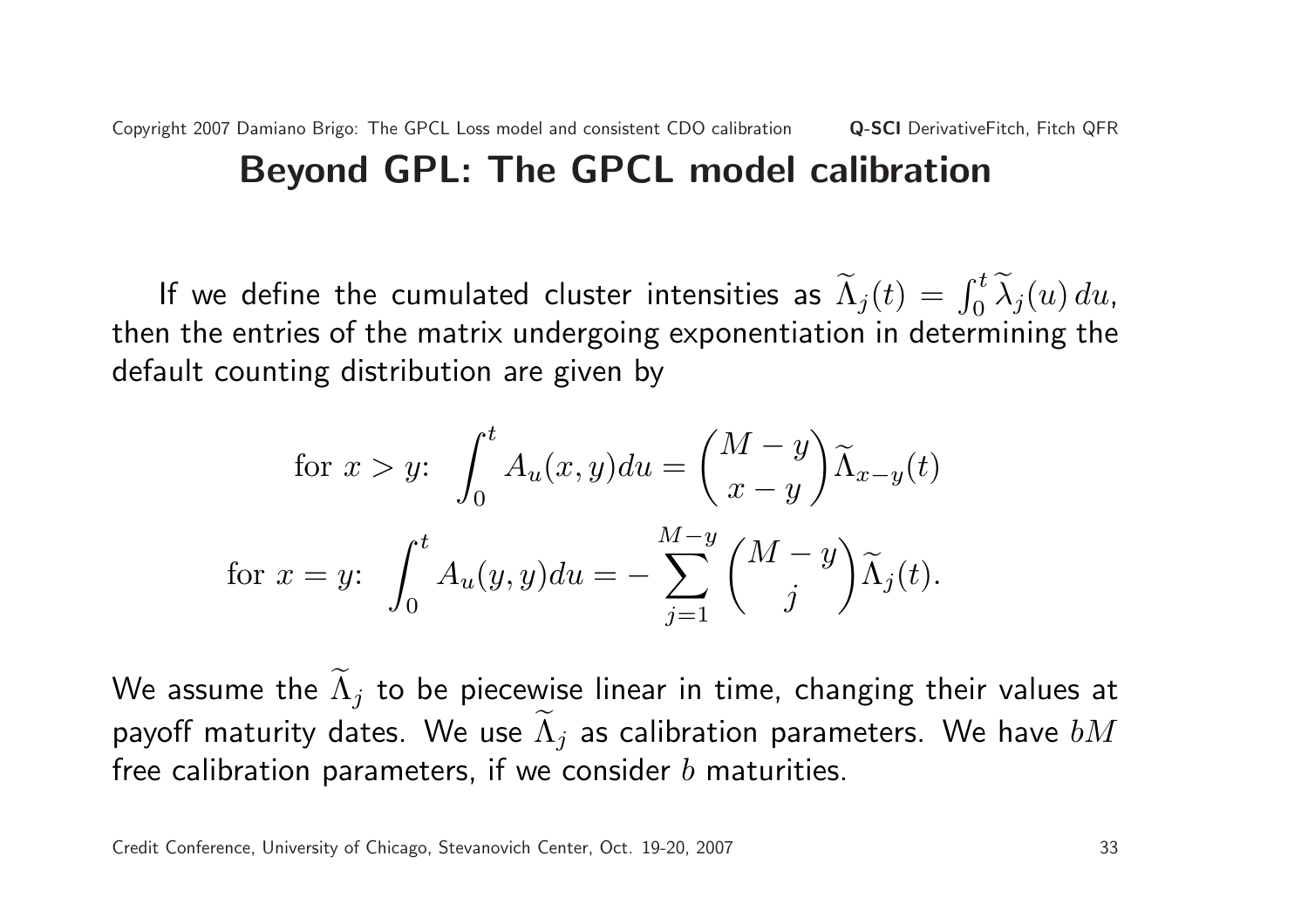Many  $\widetilde{\Lambda}_{j}(t)$  will be zero for all maturities, and we can ignore their  $Z_{j}^{2}$  $j^2(t)$ .

Call  $\alpha_1 < \alpha_2 < ... < \alpha_n$  the jump sizes with nonzero intensity. Then one renumbers progressively the intensities according to the nonzero increasing  $\alpha$ :  $Z_i^2$  $j^2_j$  becomes the jump of a cluster of size  $\alpha_j.$ 

The calibration procedure for GPCL is implemented using the  $\alpha_i$  in the same way as for GPL. We also calibrate GPL, for comparison.

In the tables we display  $\binom{M}{\infty}$  $\alpha_j$  $\mathbf{r}$  $\widetilde{\Lambda}_j$ , i.e. we multiply a cluster cumulated intensity for a given cluster size for the number of clusters with that size at time 0.

The calibration data set is the DJi-TRAXX main series on the run on October, 2 2006.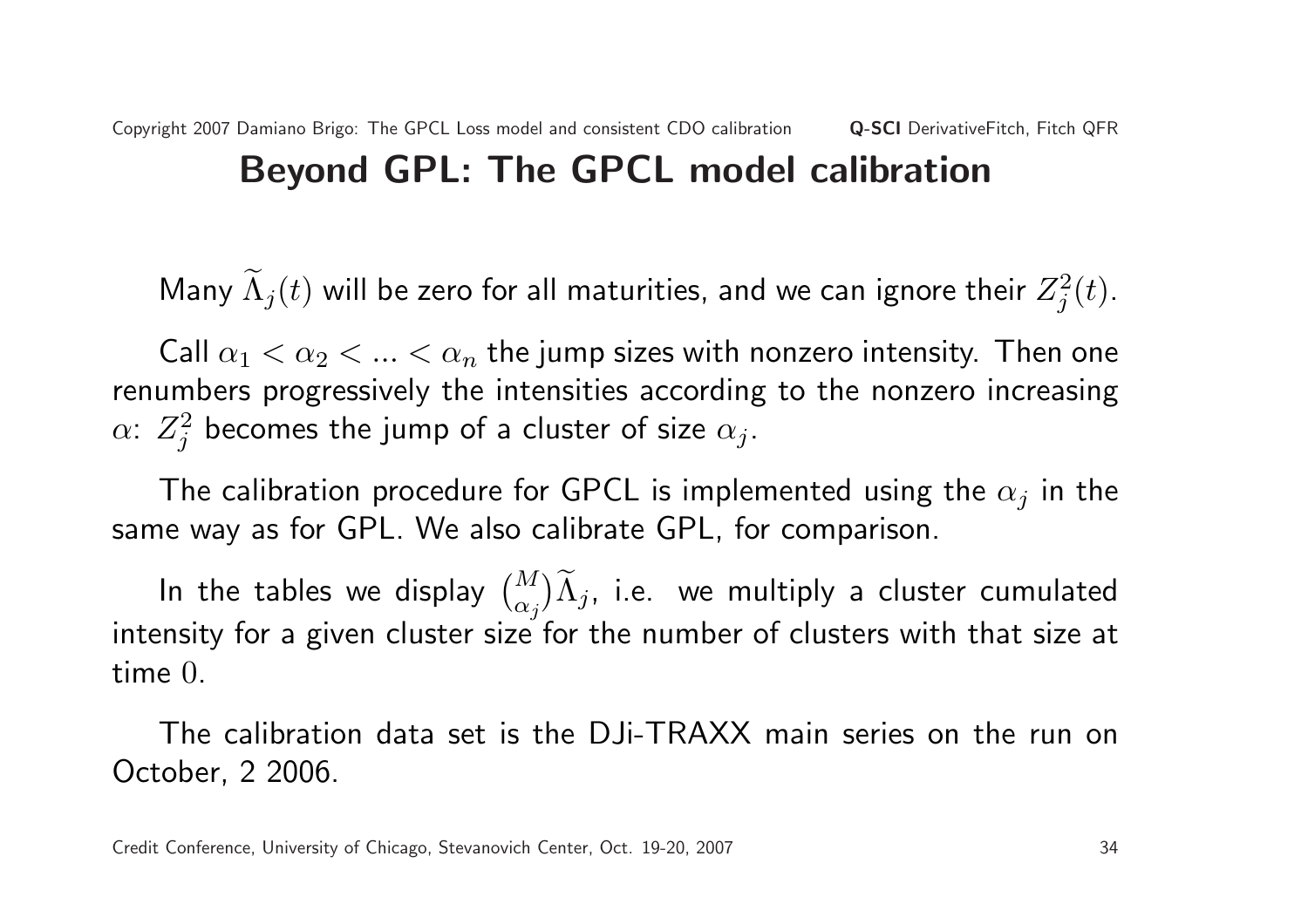When we calibrate the GPL and GPCL models, and we obtain the calibration parameters presented in Table 2

This is a joint calibration across tranche seniority and maturity, since we are calibrating all and every tranche and index quote with a single model specification.

Both our models perform very well on maturities of 3 years, 5 years and 7 years, for which the calibration error is within the bid-ask spread.

Both models are close to the 10y market values, as we see from the left panel of Table 4. Notice, however, that the GPCL model has a lower calibration error  $(10\% - 20\%$  better).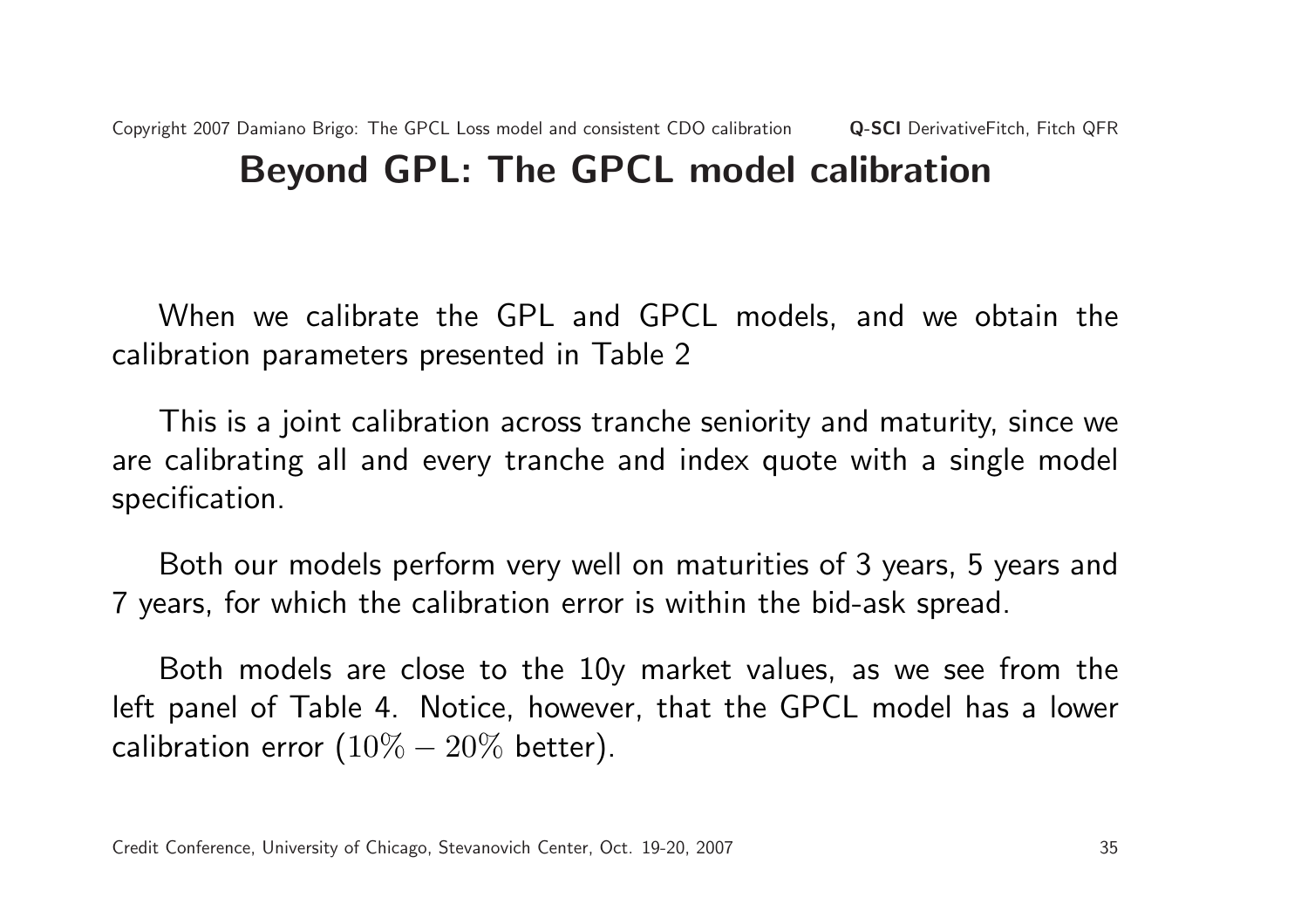| $\alpha_i$ |       | $\Lambda^0_i(T)$ |       |                 |  | $\alpha_i$ |       |       |       |                 |
|------------|-------|------------------|-------|-----------------|--|------------|-------|-------|-------|-----------------|
|            | 3y    | 5y               | 7y    | 10 <sub>V</sub> |  |            | 3y    | 5y    | 7y    | 10 <sub>V</sub> |
|            | 0.778 | 1.318            | 3.320 | 4.261           |  |            | 0.882 | 1.234 | 3.223 | 3.661           |
| 3          | 0.128 | 0.536            | 0.581 | 1.566           |  | 3          | 0.128 | 0.615 | 0.682 | 1.963           |
| 15         | 0.000 | 0.004            | 0.024 | 0.024           |  | 15         | 0.001 | 0.002 | 0.023 | 0.023           |
| 19         | 0.000 | 0.007            | 0.011 | 0.028           |  | 19         | 0.000 | 0.009 | 0.016 | 0.043           |
| 32         | 0.000 | 0.000            | 0.000 | 0.007           |  | 57         | 0.000 | 0.000 | 0.002 | 0.007           |
| 79         | 0.000 | 0.000            | 0.003 | 0.003           |  | 80         | 0.000 | 0.000 | 0.000 | 0.010           |
| 120        | 0.000 | 0.002            | 0.003 | 0.008           |  | 125        | 0.001 | 0.005 | 0.042 | 0.042           |

Copyright 2007 Damiano Brigo: The GPCL Loss model and consistent CDO calibration **Q-SCI** DerivativeFitch, Fitch QFR

Table 2: DJi-TRAXX pool. Left side: cumulated intensities, integrated up to tranche maturities, of the basic GPL model. Each row  $j$  corresponds to a different Poisson component with jump amplitude  $\alpha_j$ . Right side: cumulated cluster intensities, integrated up to tranche maturities, and multiplied by the number of clusters of the same size at time 0. Each row j corresponds to a different cluster size  $\alpha_j$ . The amplitudes/cluster-sizes not listed have an intensity below  $10^{-7}$ . The recovery rate is  $40\%$ . All calibration errors within one bid-ask Credit Conference, University of Chicago, Stevanovich Center, Oct. 19-20, 2007 36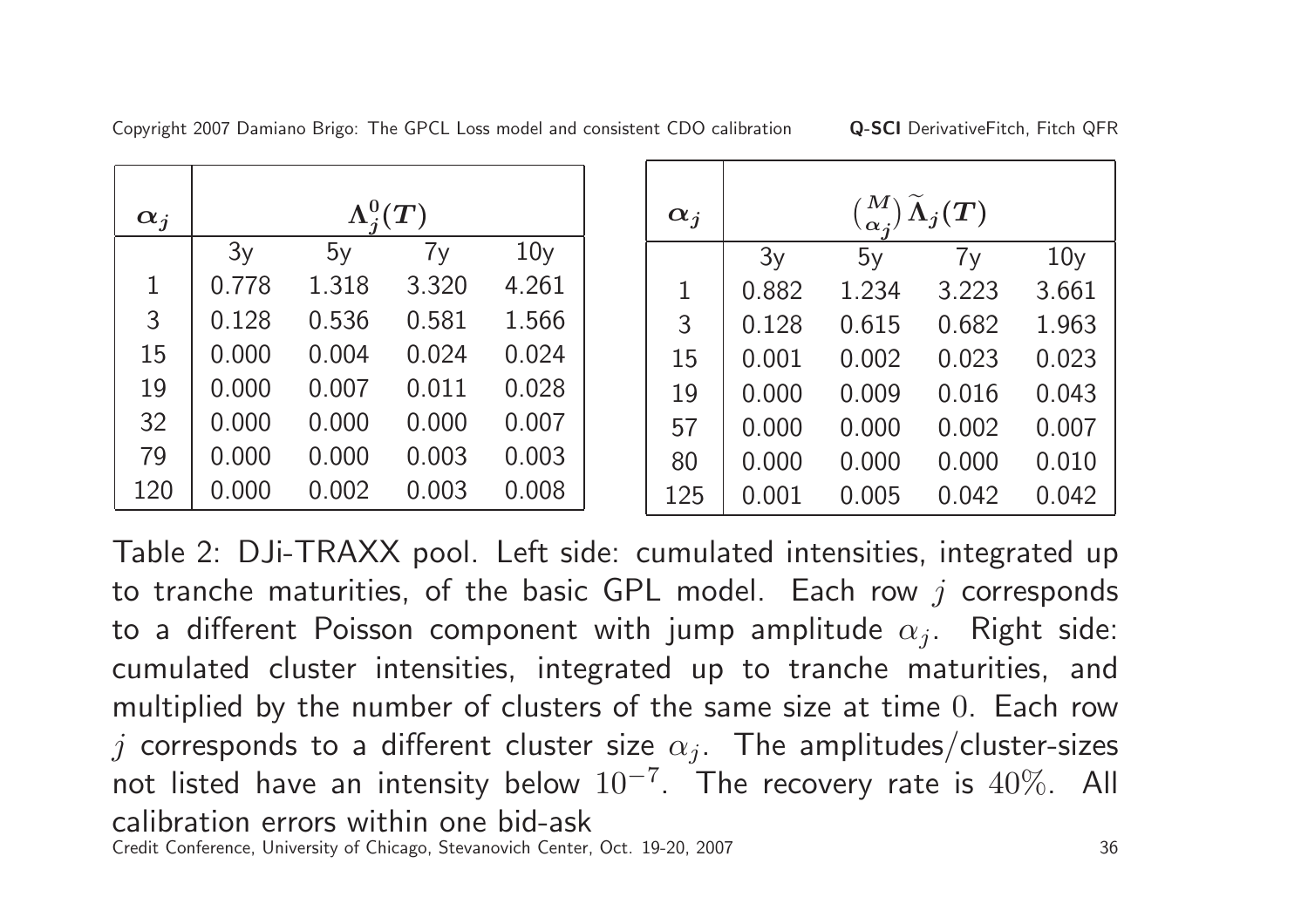We also apply the GPL and GPCL methods to the CDX index and tranches, following the same procedure used for the DJi-TRAXX above.

We find better results, that are summarized in Table 3 and in the right panel of Table 4.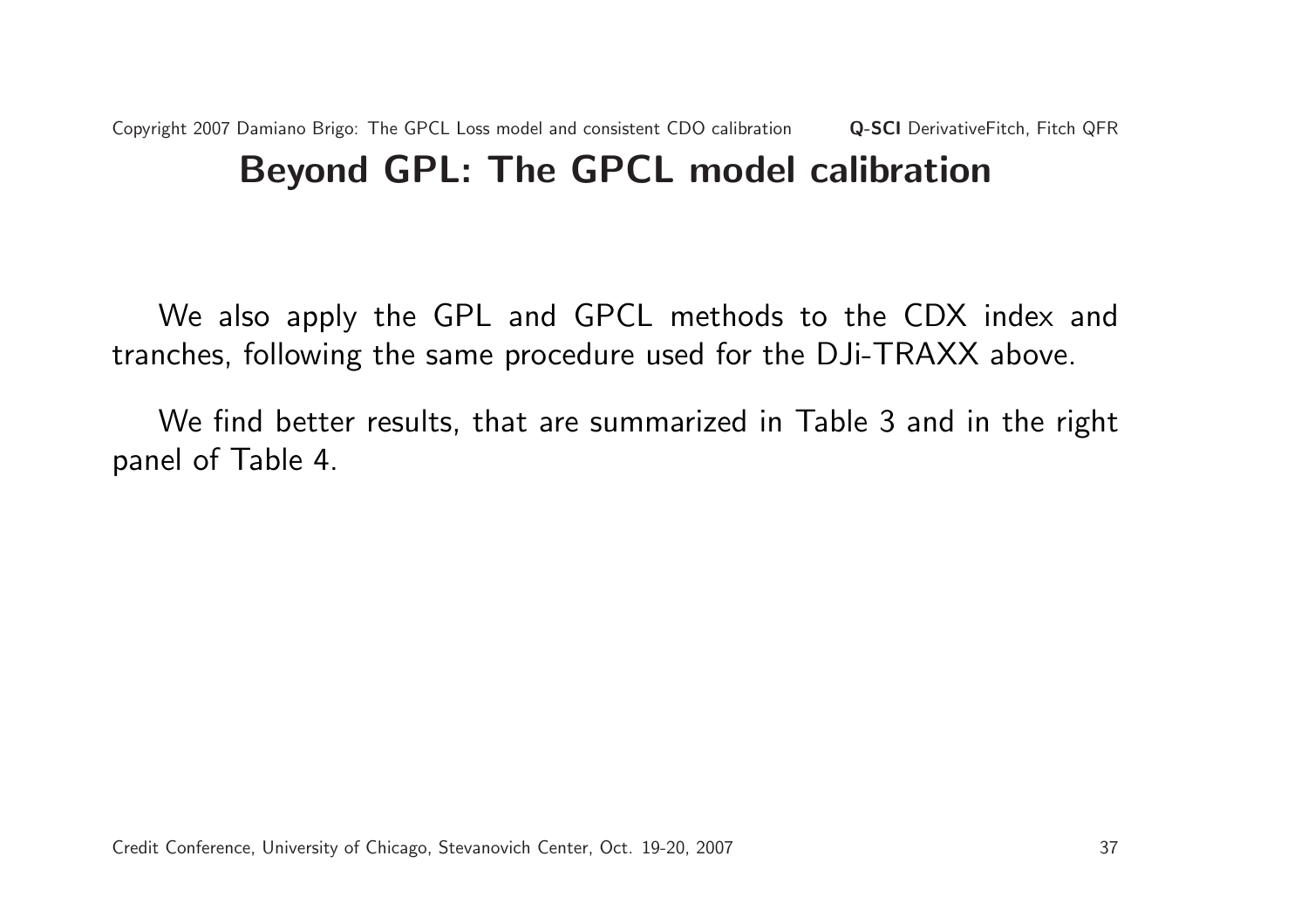| $\alpha_j$ | $\Lambda^0_i(T)$ |       |       | $\alpha_j$      |                |       | $\binom{M}{\alpha_{\boldsymbol{j}}} \widetilde{\Lambda}_{\boldsymbol{j}}(\boldsymbol{T})$ |       |                 |
|------------|------------------|-------|-------|-----------------|----------------|-------|-------------------------------------------------------------------------------------------|-------|-----------------|
|            | 3y               | 5y    | 7y    | 10 <sub>V</sub> |                | 3y    | 5y                                                                                        | 7y    | 10 <sub>V</sub> |
|            | 1.132            | 3.043 | 4.247 | 7.166           |                | 0.063 | 0.552                                                                                     | 3.100 | 6.661           |
| 2          | 0.189            | 0.189 | 0.812 | 1.625           | $\overline{2}$ | 0.804 | 1.531                                                                                     | 1.531 | 2.076           |
| 6          | 0.011            | 0.091 | 0.091 | 0.091           | 3              | 0.020 | 0.195                                                                                     | 0.195 | 0.195           |
| 18         | 0.000            | 0.006 | 0.028 | 0.028           | 17             | 0.000 | 0.010                                                                                     | 0.037 | 0.087           |
| 23         | 0.000            | 0.004 | 0.005 | 0.032           | 32             | 0.000 | 0.003                                                                                     | 0.009 | 0.032           |
| 32         | 0.000            | 0.000 | 0.000 | 0.009           | 110            | 0.000 | 0.000                                                                                     | 0.000 | 0.010           |
| 124        | 0.000            | 0.003 | 0.005 | 0.010           | 125            | 0.000 | 0.011                                                                                     | 0.054 | 0.054           |

Copyright 2007 Damiano Brigo: The GPCL Loss model and consistent CDO calibration **Q-SCI** DerivativeFitch, Fitch QFR

Table 3: CDX pool. Left side: cumulated intensities, integrated up to tranche maturities, of the basic GPL model. Each row  $j$  corresponds to a different Poisson component with jump amplitude  $\alpha_j$ . Right side: cumulated cluster intensities, integrated up to tranche maturities, and multiplied by the number of clusters of the same size at time  $0$ . Each row  $j$  corresponds to a different cluster size  $\alpha_i$ . The amplitudes/cluster-sizes not listed have an intensity below  $10^{-7}$ . The recovery rate is  $40\%$ .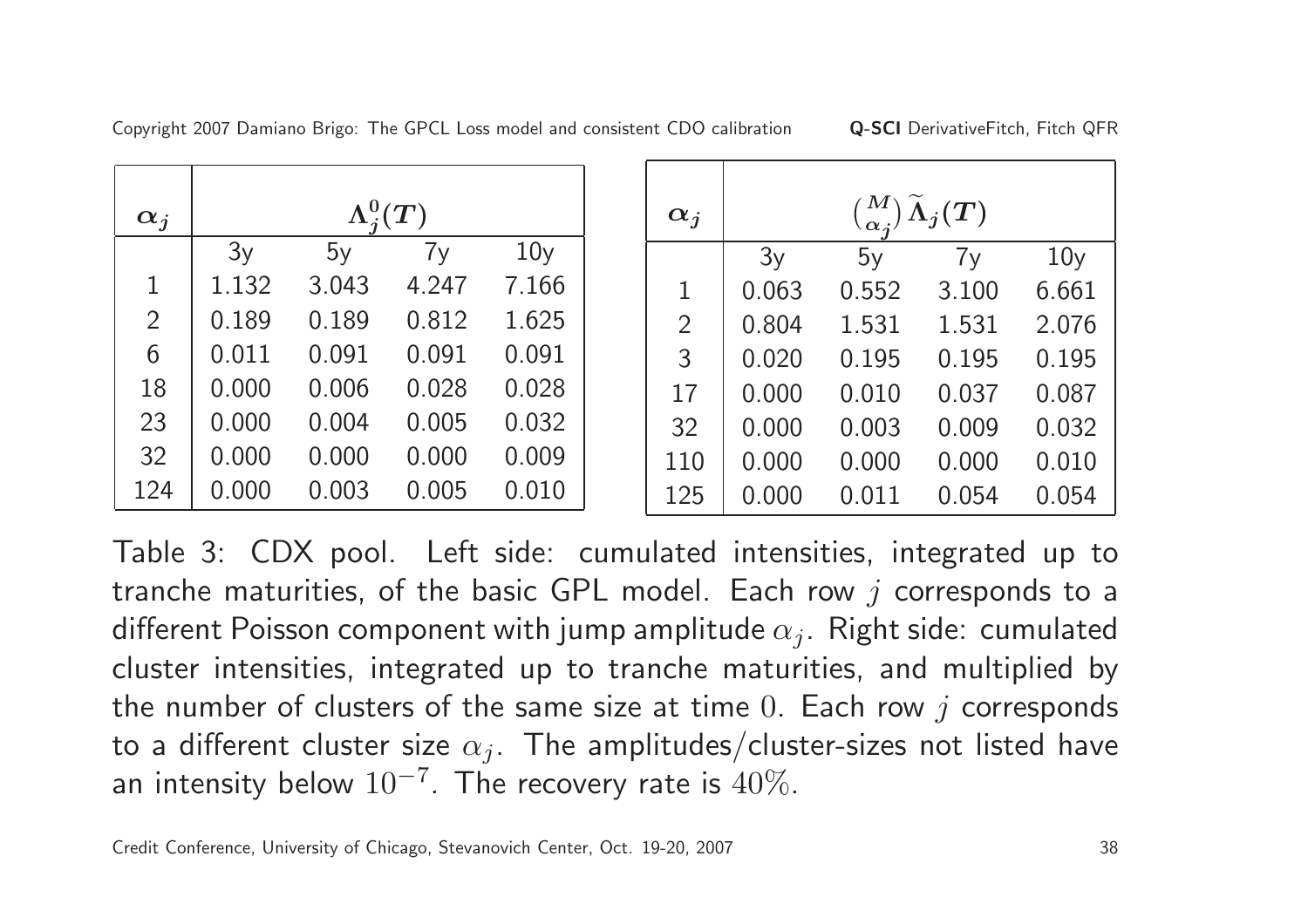|  | Copyright 2007 Damiano Brigo: The GPCL Loss model and consistent CDO calibration | <b>Q-SCI</b> DerivativeFitch, Fitch QFR |
|--|----------------------------------------------------------------------------------|-----------------------------------------|
|--|----------------------------------------------------------------------------------|-----------------------------------------|

|            | Att-Det   |            | DJi-TRAXX 10y |            | <b>Att-Det</b> | $CDX$ 10 $y$ |             |
|------------|-----------|------------|---------------|------------|----------------|--------------|-------------|
|            |           | <b>GPL</b> | <b>GPCL</b>   |            |                | <b>GPL</b>   | <b>GPCL</b> |
| <b>Idx</b> |           | 0.00       | 0.00          | <b>Idx</b> |                | 0.00         | $-0.06$     |
| <b>Trn</b> | $0 - 3$   | 0.76       | 0.62          | <b>Trn</b> | $0 - 3$        | 1.43         | 1.60        |
|            | $3-6$     | $-2.35$    | $-1.93$       |            | $3 - 7$        | $-0.45$      | $-0.22$     |
|            | $6 - 9$   | 1.21       | 1.04          |            | $7 - 10$       | 0.22         | 0.25        |
|            | $9 - 12$  | $-0.40$    | $-0.36$       |            | $10 - 15$      | $-0.08$      | $-0.12$     |
|            | $12 - 22$ | 0.02       | 0.02          |            | 15-30          | 0.01         | 0.07        |
|            | 22-100    | 0.00       | 0.00          |            |                |              |             |

| Table 4: Calibration errors calculated with the GPL and GPCL models with                 |
|------------------------------------------------------------------------------------------|
| respect to the bid-ask spread (i.e. $\epsilon_i$ ) for tranches quoted by the market for |
| the ten year maturity. The left panel refers to DJi-TRAXX market quotes,                 |
| while the right panel refers to CDX market quotes. Calibration errors for                |
| the other maturities are within the bid-ask spread and therefore they are                |
| not reported. The recovery rate is $40\%$ .                                              |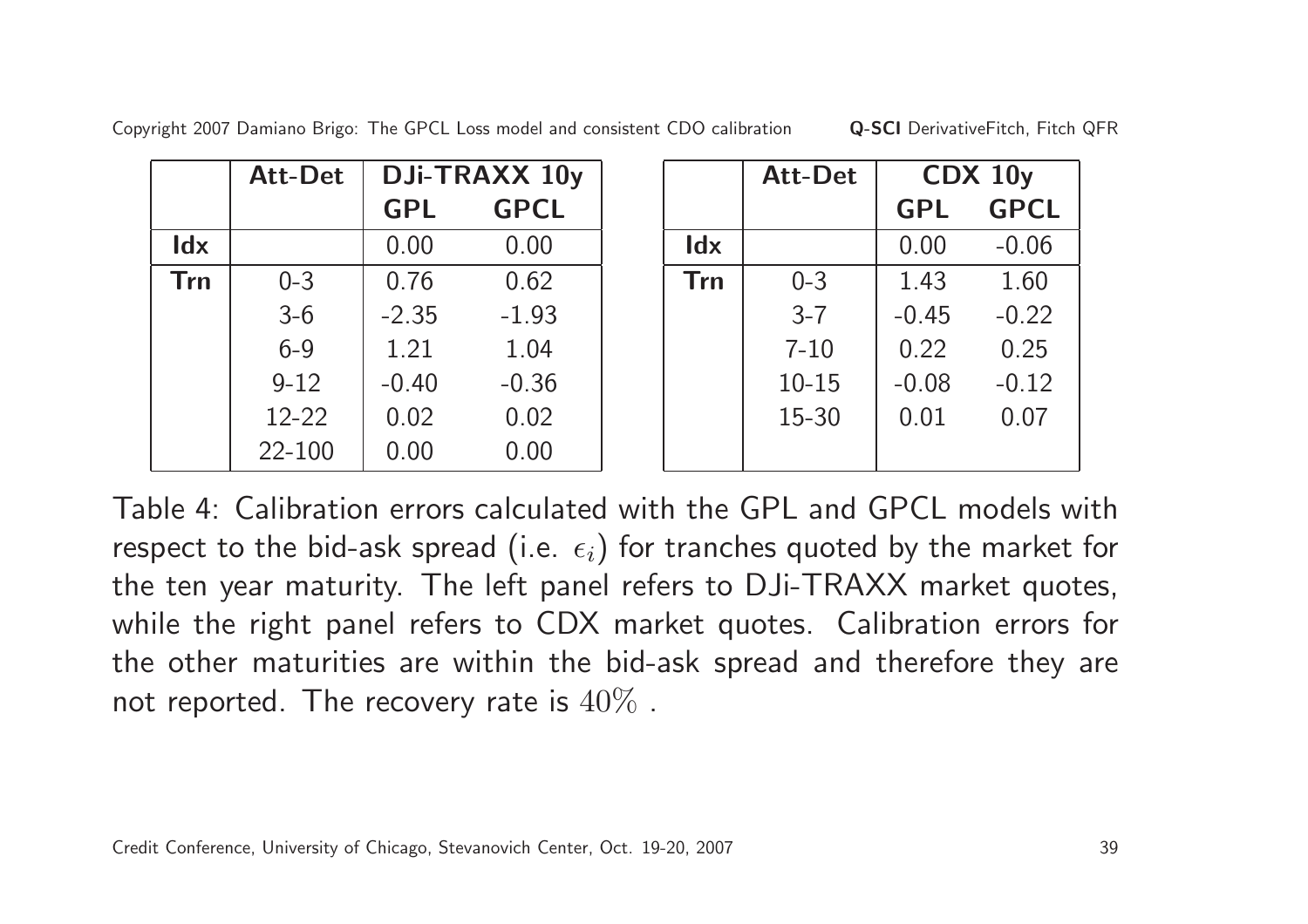



Figure 1: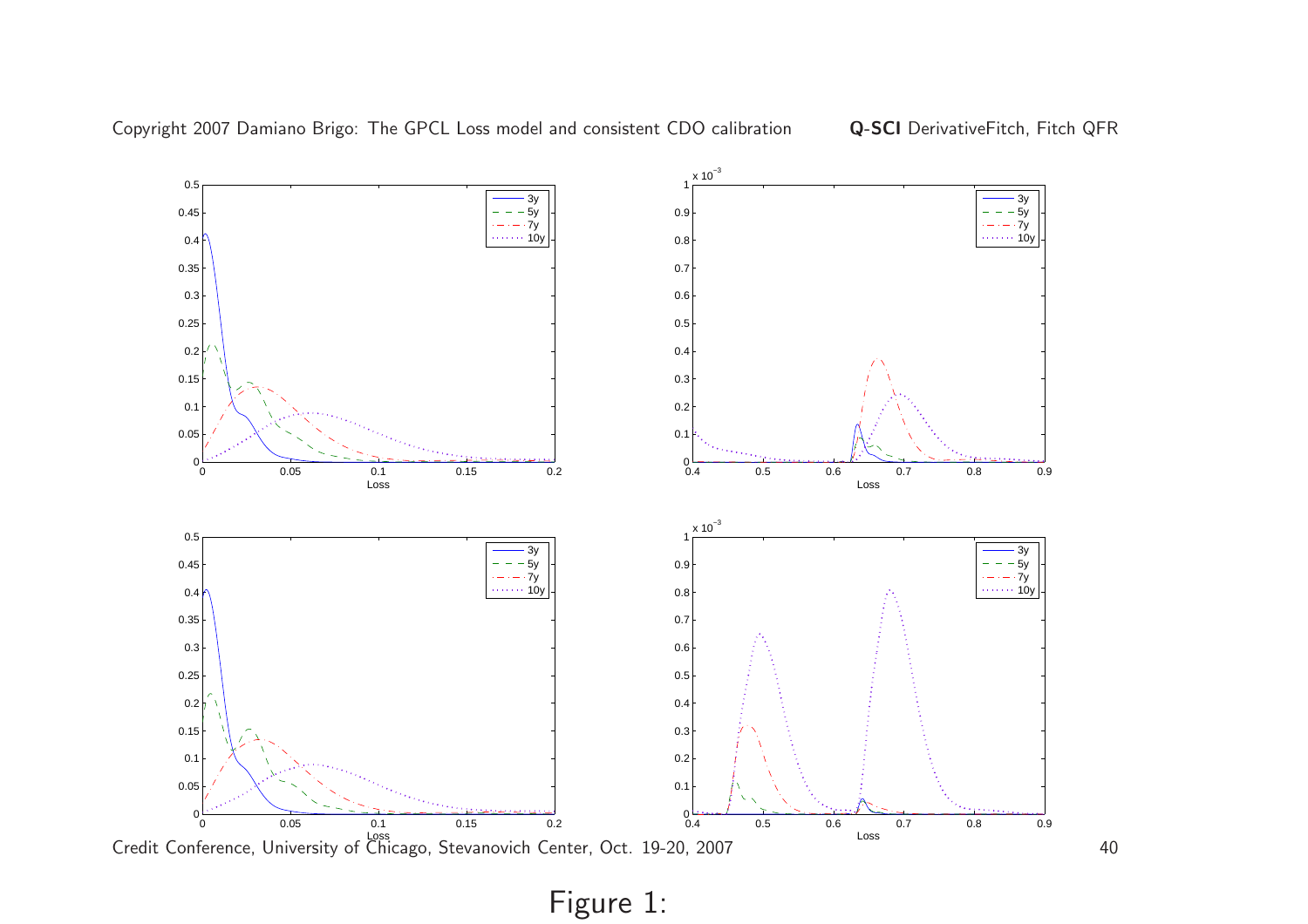Loss distribution evolution of the GPL model (upper panel) and of the GPCL model (lower panel) at all the quoted maturities up to ten years, drawn as a continuous line.

The probability distributions implied by the two dynamical models are similar at gross-grain view, as one can see in Figure 1, but they differ if we observe the fine structure. Indeed, the tails of the two distributions show different bumps. The GPCL model shows a more complex pattern, and, as one can see from Table 2, its highest mode is the maximum portfolio loss, while the GPL model has a less clear tail configuration.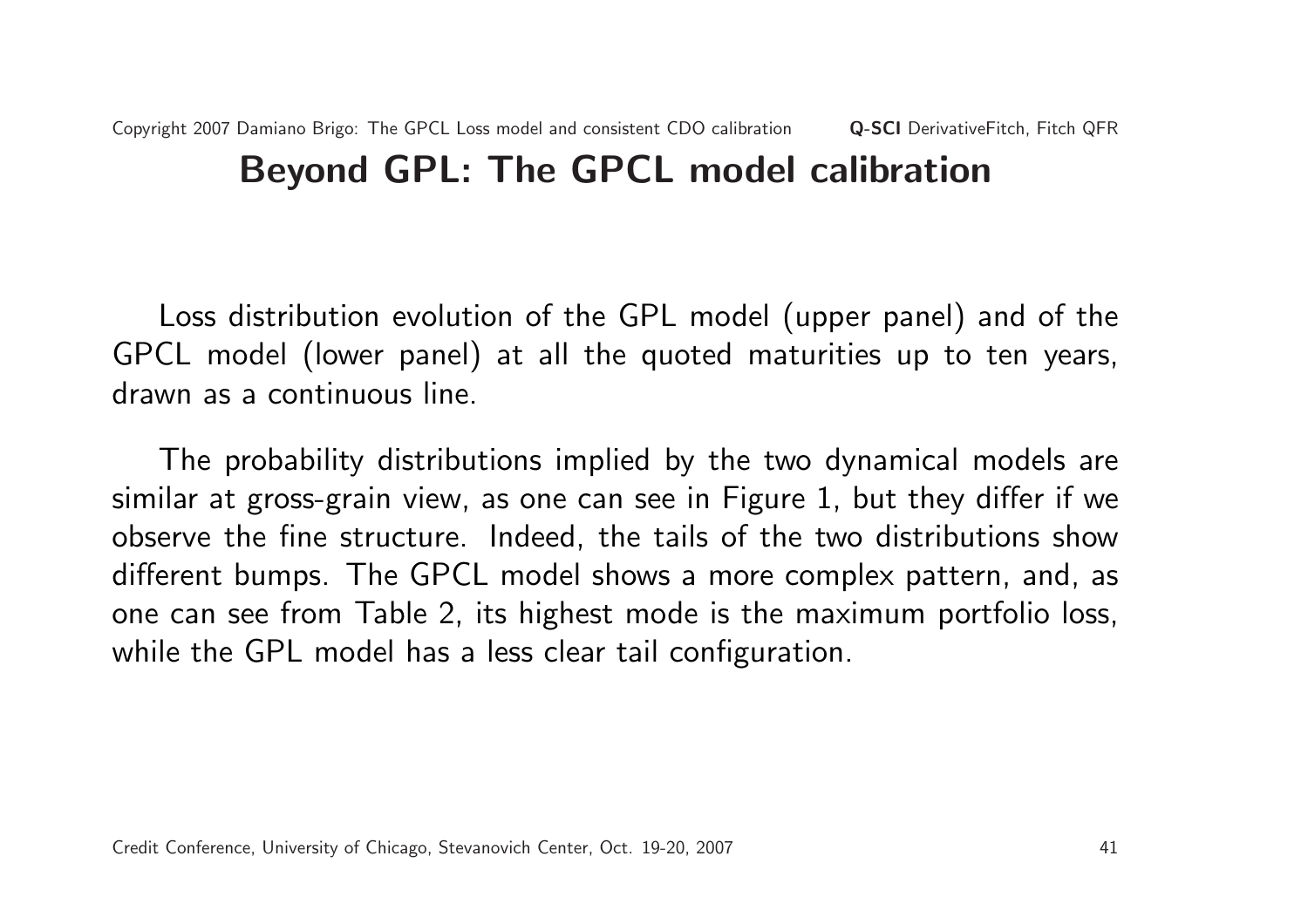### Copyright 2007 Damiano Brigo: The GPCL Loss model and consistent CDO calibration Q-SCI DerivativeFitch, Fitch QFR Model Extensions: Spread dynamics

The valuation of credit index forward contracts or options maturing at time  $T = T_a$  requires the calculation of the index spread at those future times, which in turn depends on the default intensity evolution.

The dynamics can be enriched by explicitly adding stochasticity to the Poisson intensities  $\lambda_i(t)$ , e.g. resorting to the Gamma, scenario or CIR extensions, similarly to what has been suggested for the GPL model.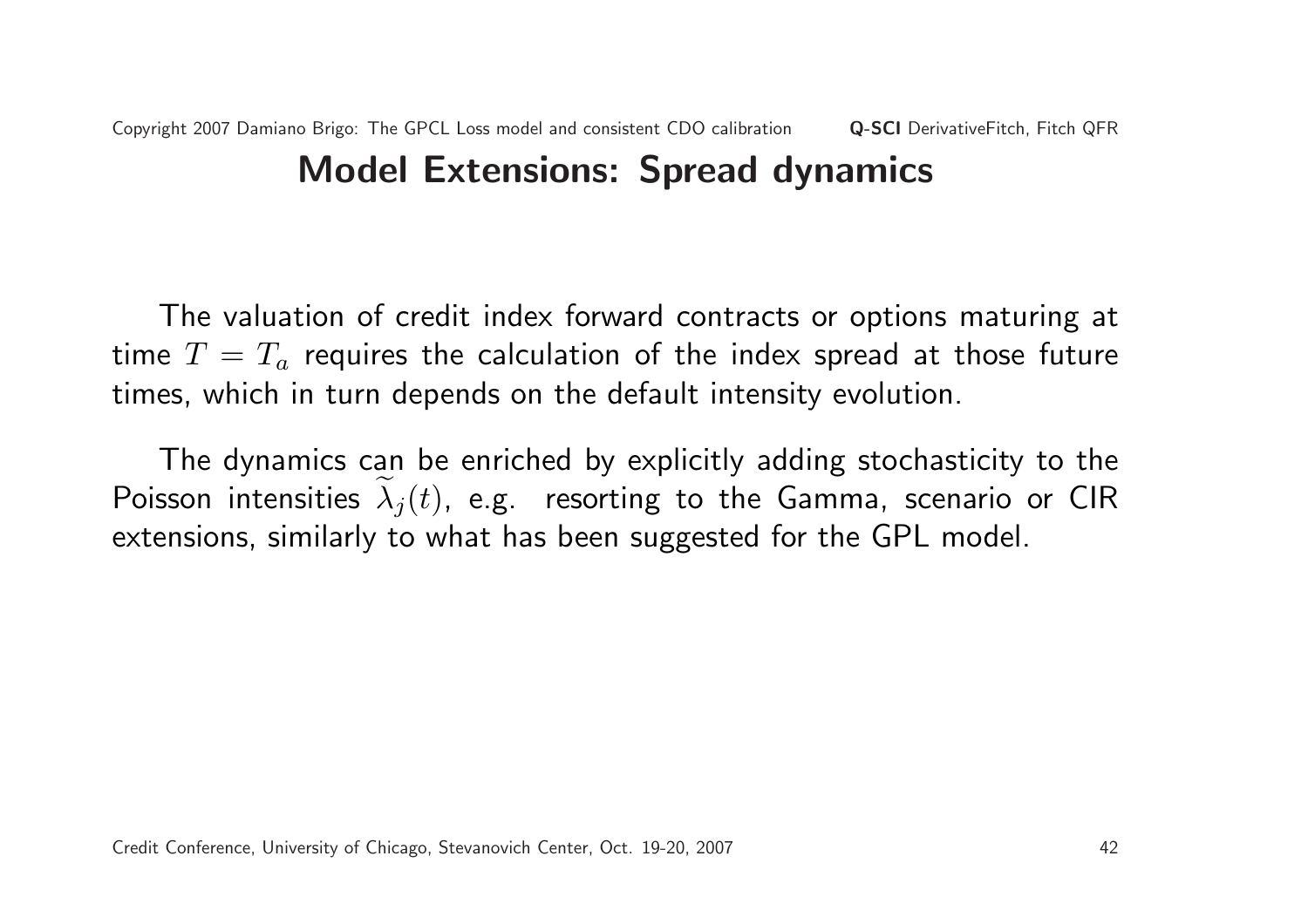$$
d\overline{L}_t = (1 - R_t)d\overline{C}_t \quad \text{(or, more precisely} \quad \overline{L}_t = \int_0^t (1 - R_u)d\overline{C}_u. \quad \text{(8)}
$$

In general, for ease of computation, we assume recovery at default  $R_t$  to be a  $\mathcal{G}_t$ -adapted and left-continuous (and hence predictable) process taking values in the interval  $[0, 1]$ .

Here  $\mathcal{G}_t$  denotes the filtration consisting of default-free market information and of the default-count monitoring up to time  $t$ . This implies in particular, that the loss  $\bar{L}_t$  is  $\mathcal{G}_t$ -adapted too, as is reasonable.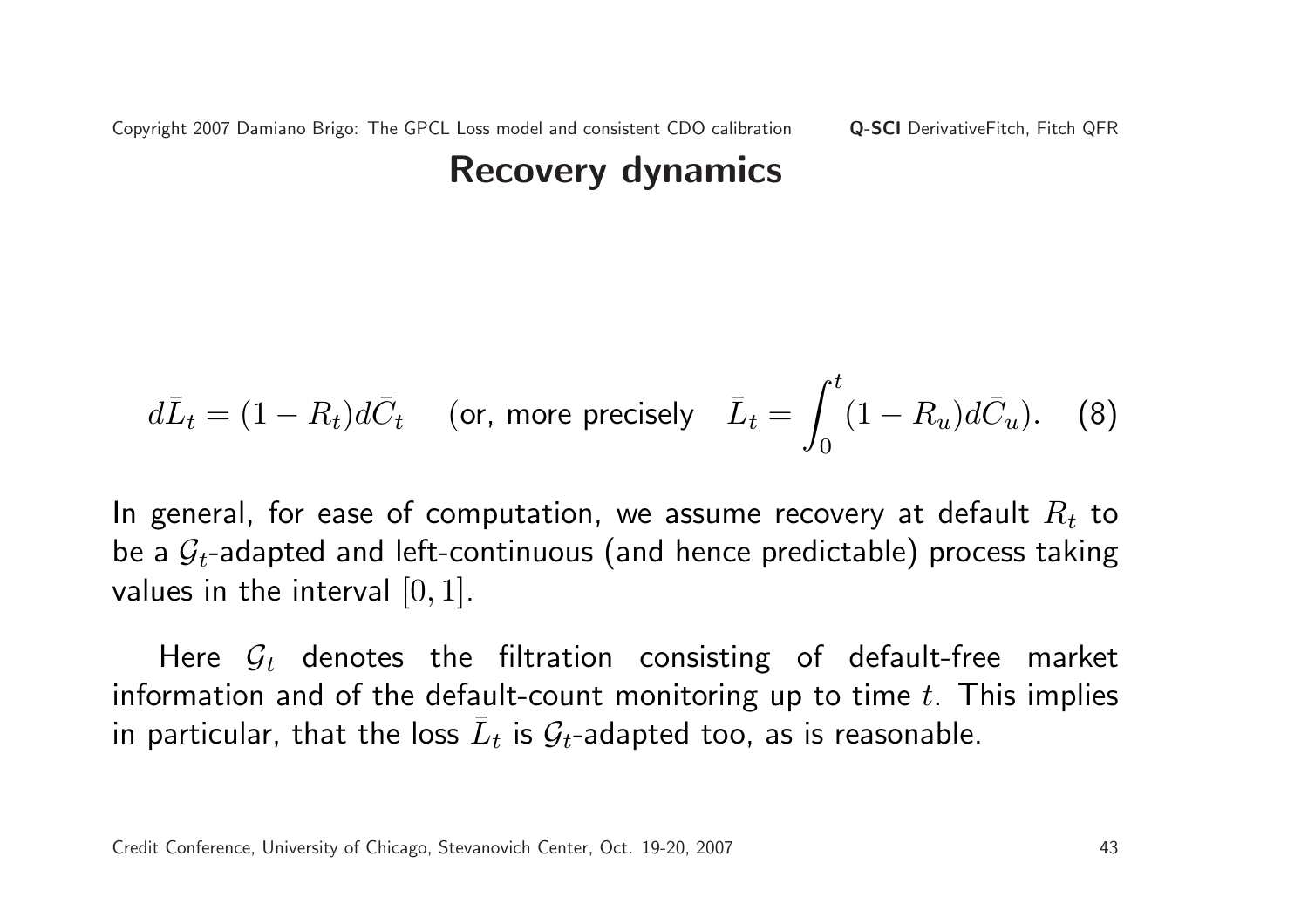The no-arbitrage condition  $d\bar{L}_t \leq \ d\bar{C}_t$  is met if  $R_t$  takes values in  $[0,1].$ Equation (8) leaves us with the freedom of defining only two processes among  $\overline{L}_t$ ,  $\overline{\tilde{C}}_t$  and  $R_t$ . The more natural approach would be modeling explicitly  $(\bar{C}_t, R_t)$ , obtaining  $\bar{L}_t$ , or modeling explicitly  $(\bar{L}_t, R_t)$ , obtaining  $\overline{C}_t$ , all of them adapted.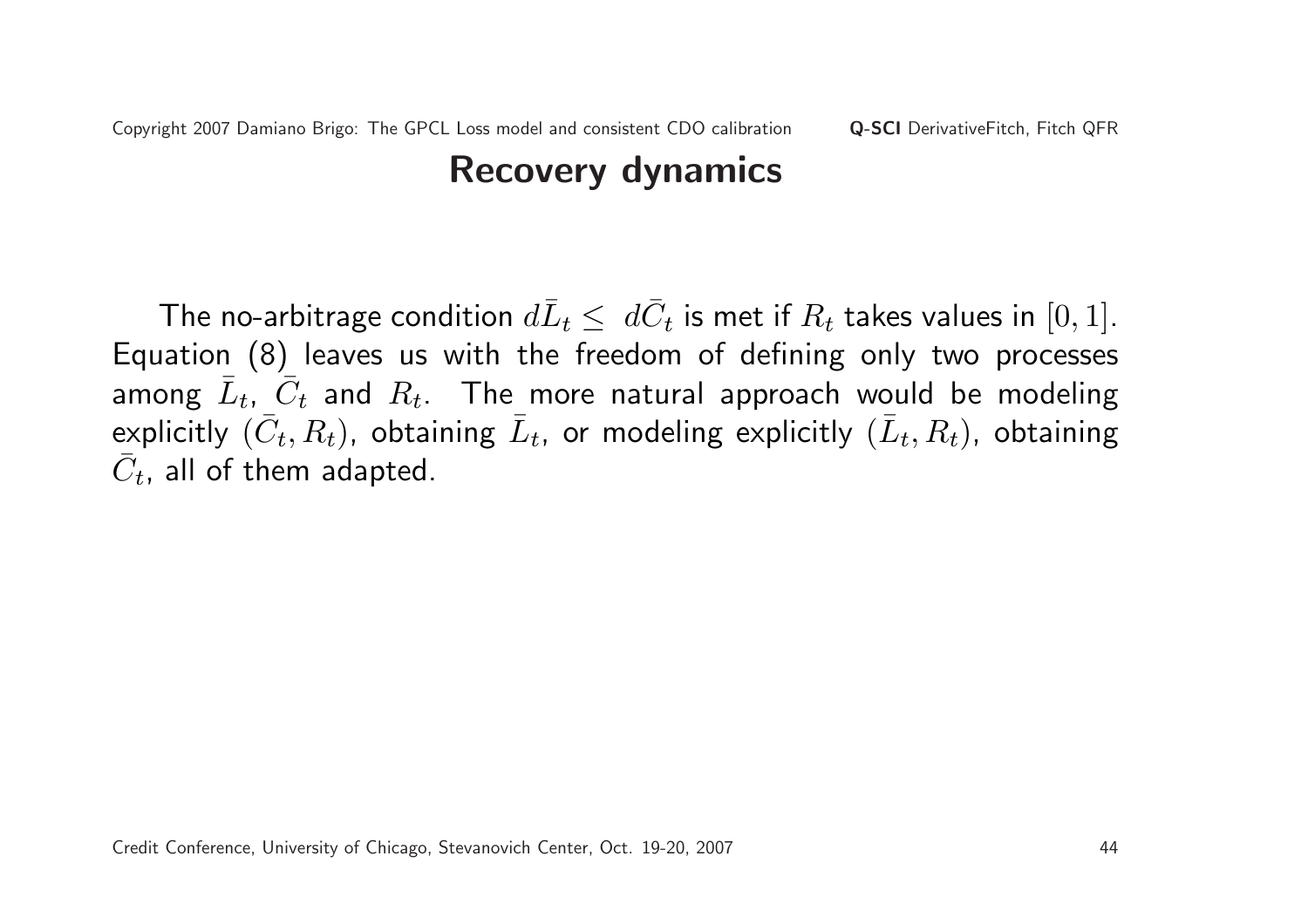In some formulations the predictability of the recovery is not possible. It is also a notion not always realistic: whether one or 125 names default in instant  $(t - dt, t]$  (i.e.  $dC_t = 1$  or  $dC_t = 125$ , respectively), we would be imposing the recovery  $R_t$  to be the same in both cases and, in particular, to depend only on the information up to  $t^{\pm}.$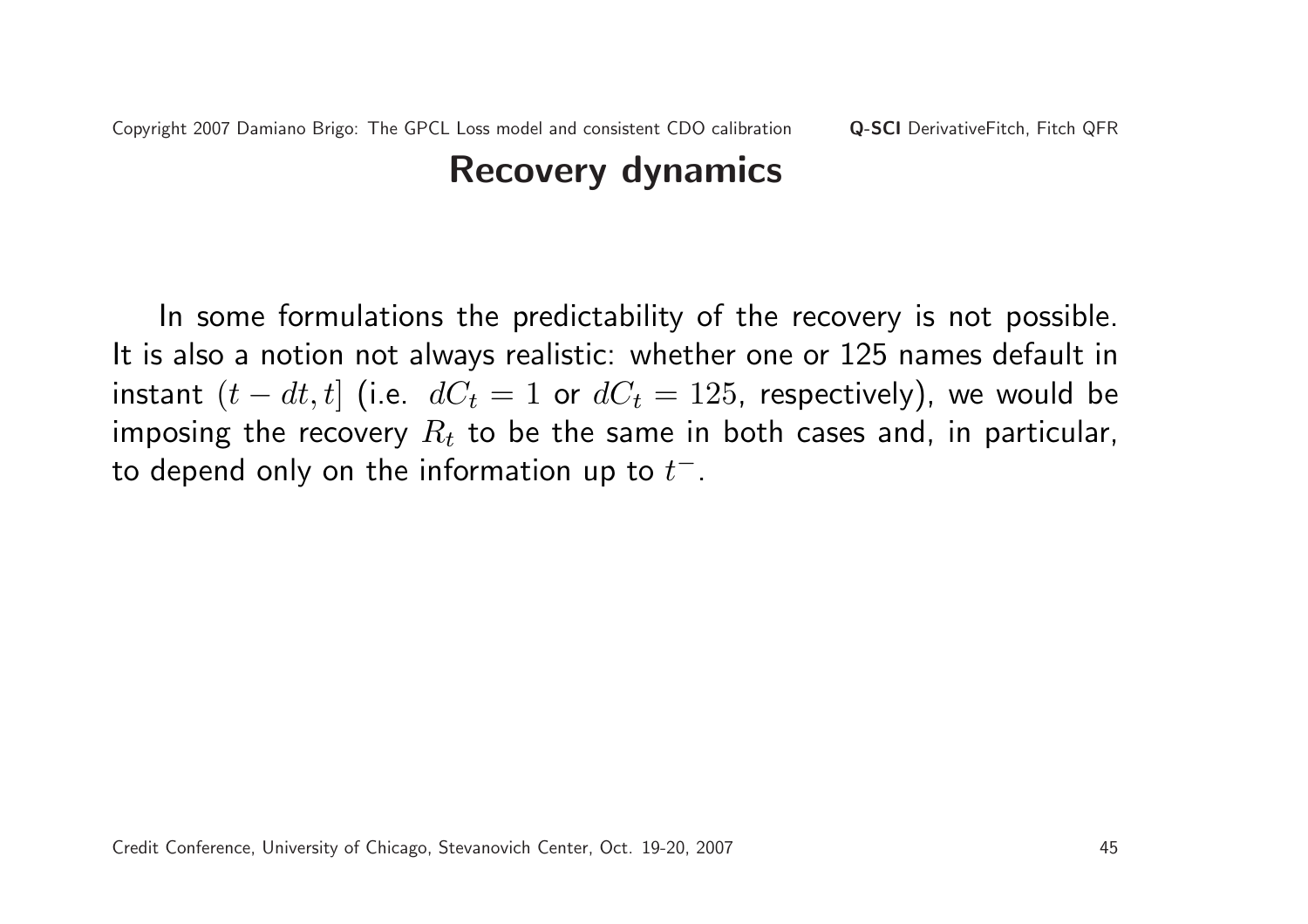We now examine possible ways to model the loss more realistically, starting from a GPL or GPCL model formulated in terms of default counting process. This amounts to implicitly model the recovery rate, since the number of defaults and the loss are linked by the recovery at default.

A first approach to implicitly model recovery rates consists in defining the cumulated portfolio loss  $\bar{L}_t$  process as a deterministic function of the pool counting process  $\bar{C}_t$  via a deterministic map.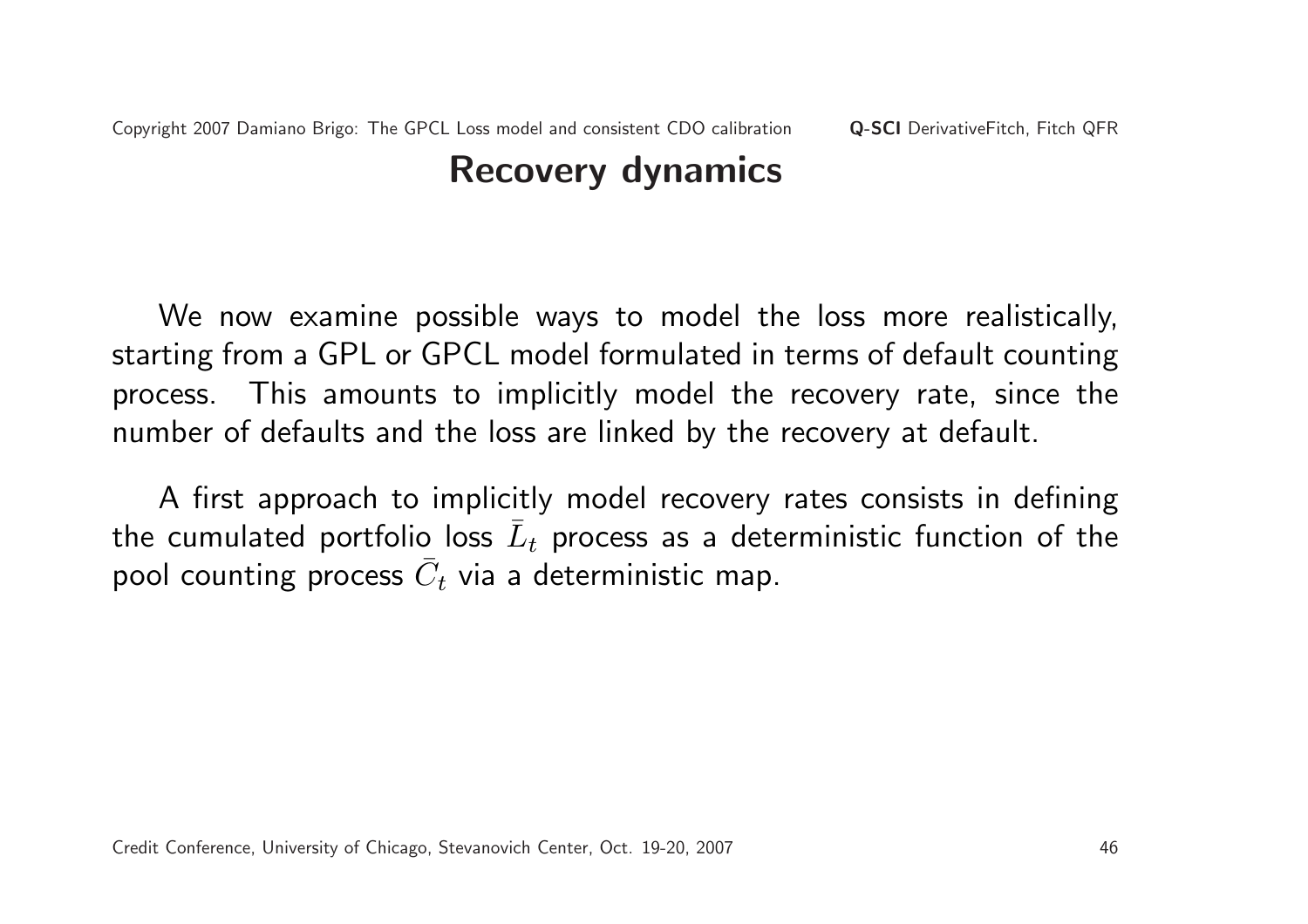Set

$$
\bar{L}_t := \psi(\bar{C}_t),
$$

where  $\psi$  is a non-decreasing deterministic function with  $\psi(0) = 0$  and  $\psi(1) \leq 1$ . What does this imply in terms of recovery dynamics? We can easily write

$$
d\bar{L}_t = \sum_{k=1}^{M} \left[ \frac{\psi(\bar{C}_{t^-} + k/M) - \psi(\bar{C}_{t^-})}{k/M} \right] 1_{\{d\bar{C}_{t} = k/M\}} d\bar{C}_t
$$

which shows that the recovery at default in this case would not be predictable, depending explicitly from  $dC_t$ , except for very special  $\psi$ 's.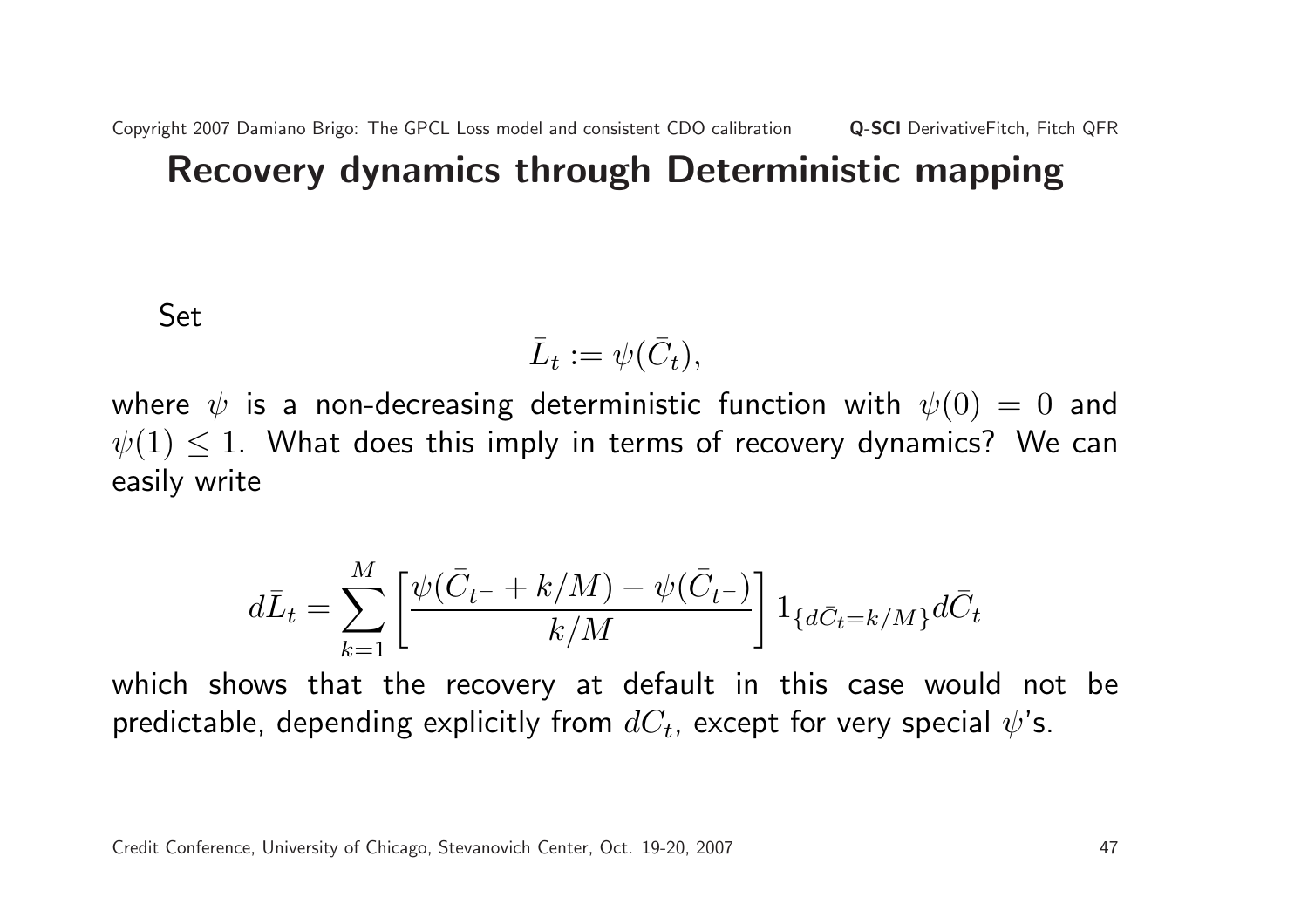#### A generalization based on a random process transformation (rather than a deterministic function) of the counting process leads to a more sophisticated implicit dynamics of the recovery process.

Consider a stochastic process  $u \mapsto \Psi_u$  in time  $u$ ,  $\mathcal{G}_u$ -adapted and taking values in  $[0, 1]$ , right-continuous with left limit, and independent of the default counting process  $\bar{C}_t$ , and use it to map the positive non-decreasing pool counting process  $\bar{C}_t$  taking values in  $[0,1]$  into the portfolio cumulated  $\bar{L}_t$ , sharing the same characteristics, i.e. define

$$
\bar{L}_t:=\Psi_{\bar{C}_t}.
$$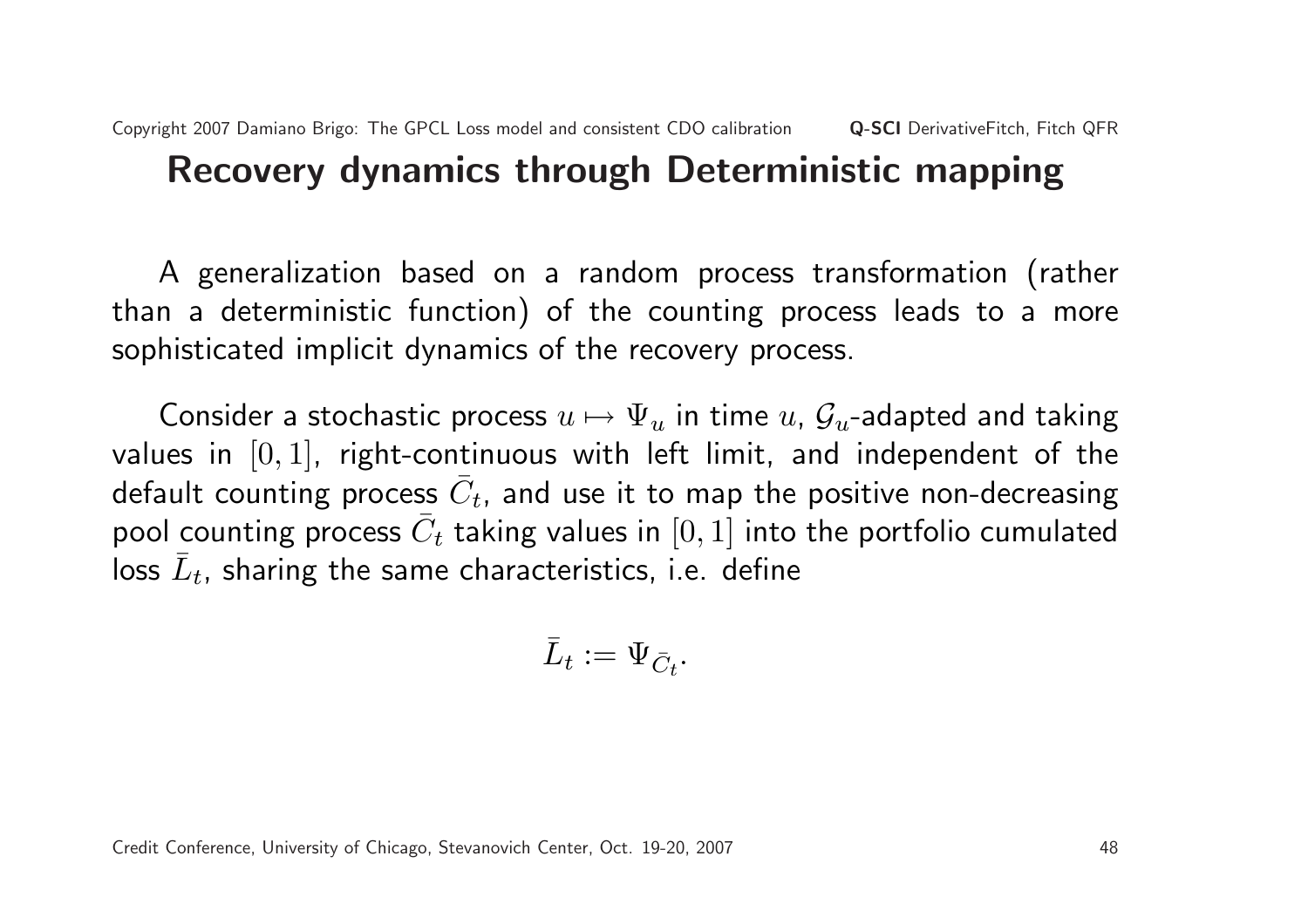Further, assume (no-arbitrage conditions):

 $\Psi_0 = 0$ ,  $\Psi_1 \leq 1$ , and  $d\Psi_t \geq 0$ 

This way the cumulated portfolio loss can be viewed as a stochastic time change of the process  $\Psi$ . Further, in order to allow for portfolio total loss, we enforce the stronger condition  $\Psi_1 = 1$ .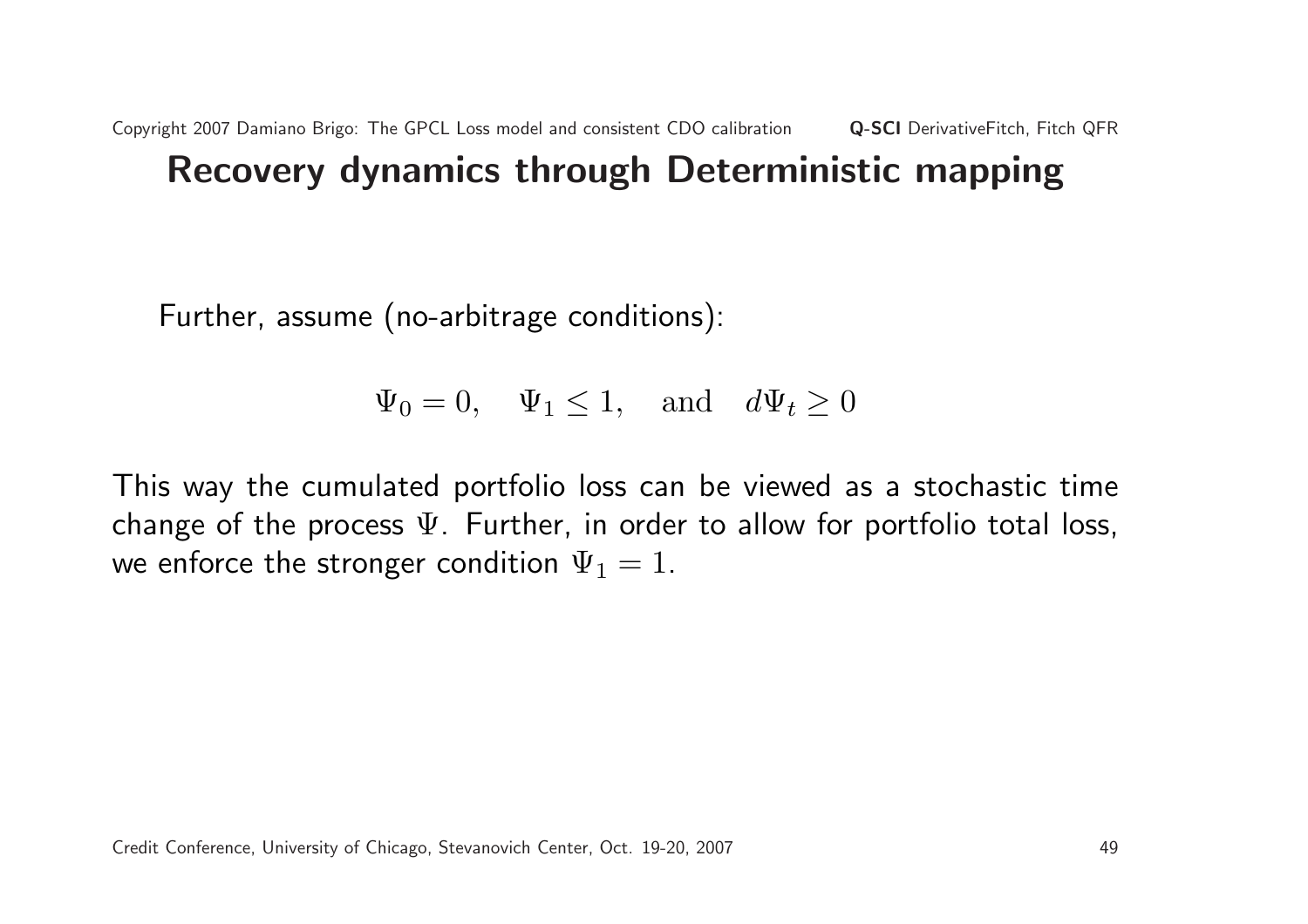The time change does not spoil the analytical tractability of the model. If we know the probability distribution function of the pool counting process and of  $\Psi$ , we can simply derive the probability distribution function of the portfolio loss through an iterated expectation, thanks to independence:

$$
\mathbb{Q}\{\bar{L}_t \le x\} = \mathbb{E}\big[\mathbb{Q}\{\bar{L}_t \le x|\bar{C}_t\}\big] = \int \mathbb{Q}\{\Psi_y \le x\}p_{\bar{C}_t}(y)dy
$$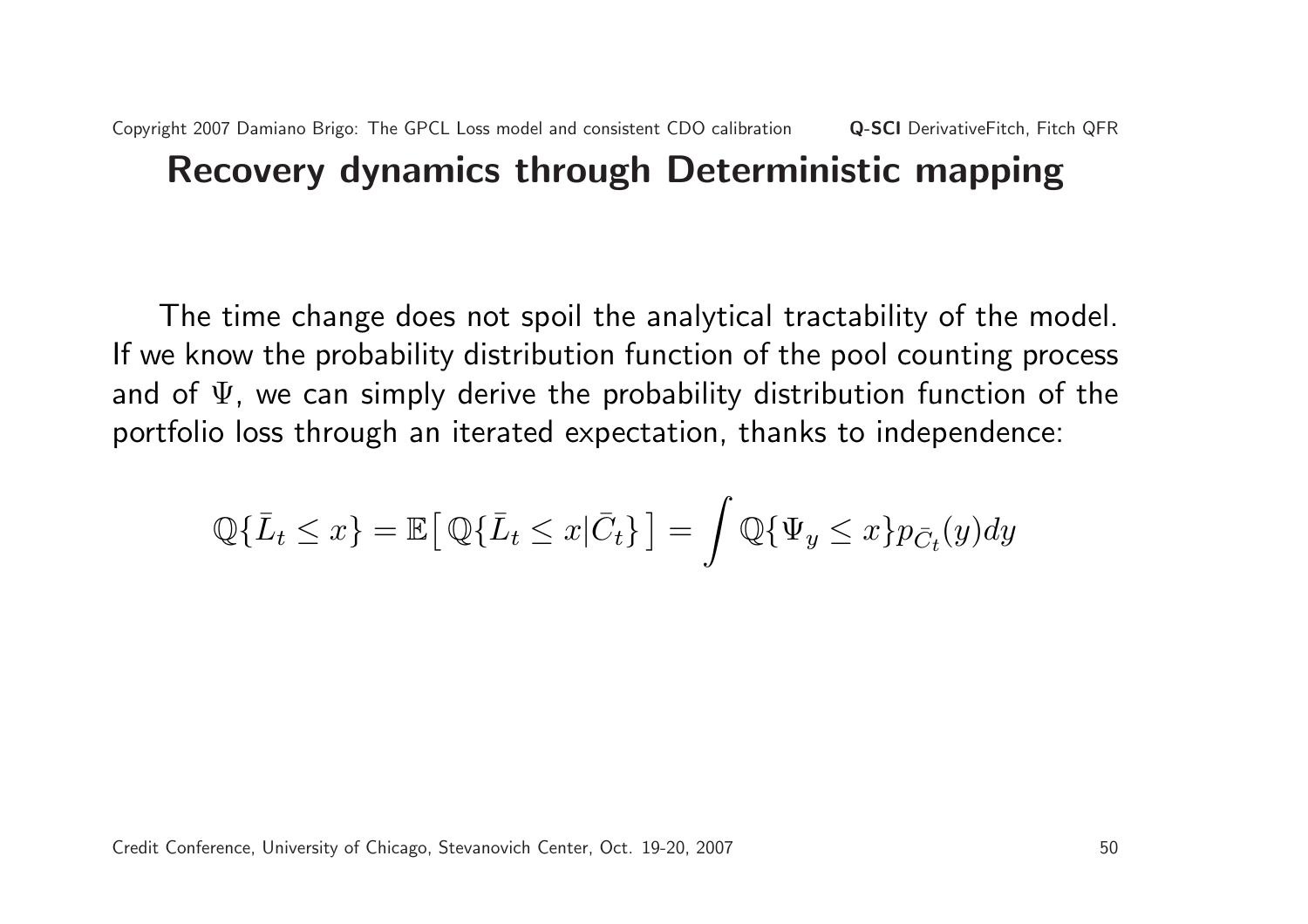As a relevant example, assume the process  $u \mapsto \Psi_u$  is a Gamma process with shape parameter  $\mu(u)$  and scale parameter  $\nu$ . The monotonicity of the resulting loss process can be easily checked, while the probability distribution of the process can be calculated explicitly. Indeed, as a direct calculation can show, for any times  $s < t < T$ , the conditional distribution of  $\Psi_t$ , given  $\Psi_s$  and  $\Psi_T$  is known in terms of the Beta distribution.

The calculation of the unconditional distribution of the cumulated portfolio loss follows directly.

Exactly as for the previous case based on the deterministic transform  $\psi$ , here the implicit recovery at default turns out to be not predictable in general.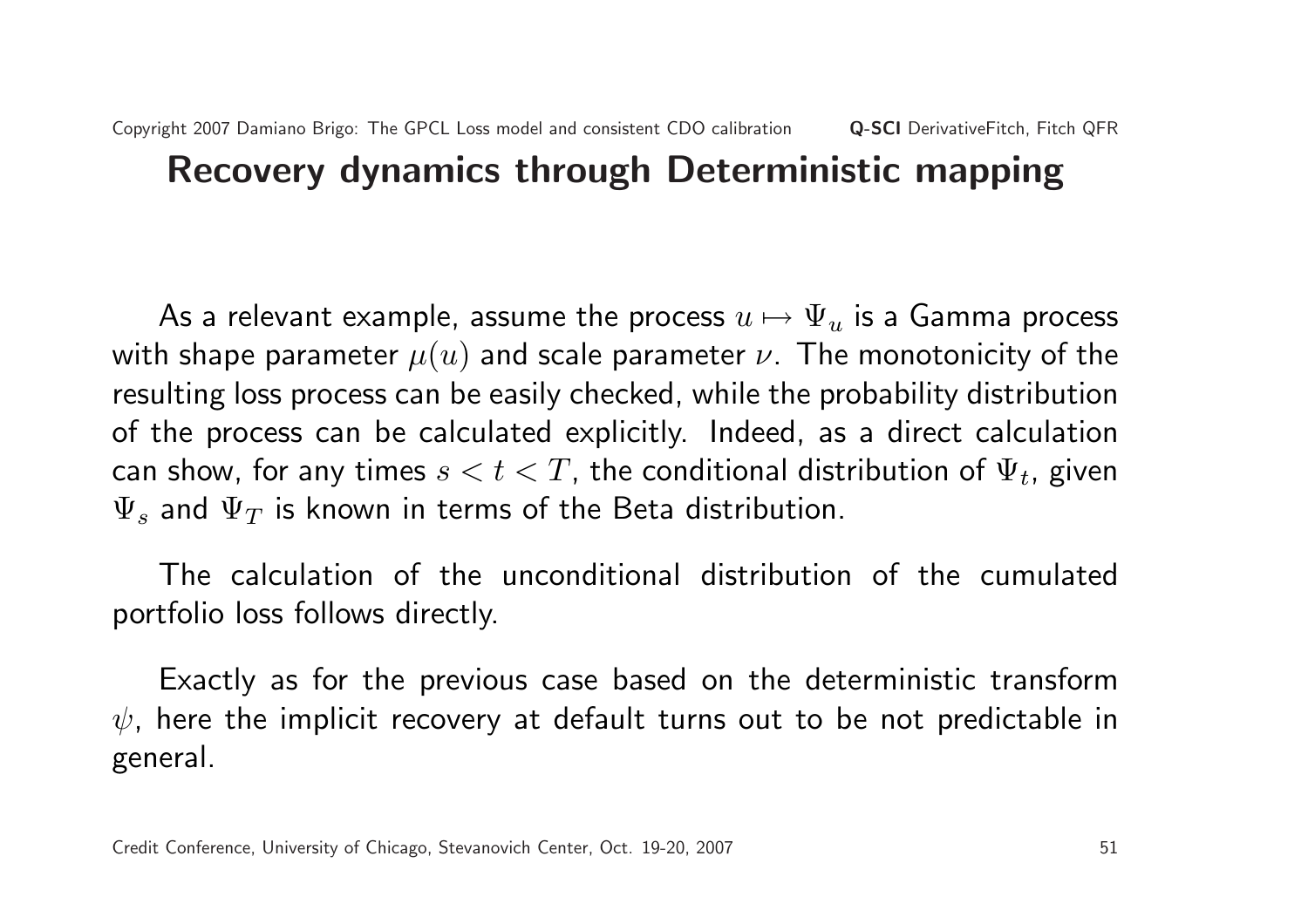#### Copyright 2007 Damiano Brigo: The GPCL Loss model and consistent CDO calibration Q-SCI DerivativeFitch, Fitch QFR GPL and GPCL loss models: conclusions

We extend the common Poisson shock (CPS) framework to avoid repeated defaults, leading to the GPL and GPCL dynamical loss models.

#### GPCL attains good calibration as GPL, further allowing for consistency with single names: one of the few explict top down approaches.

Consistently accounts for index and tranche market quotes across (i) the whole capital structure and (ii) maturity.

Copula models, and in particular the Gaussian copula model leading to implied correlation, cannot achieve (i), let alone (ii).

The model also reads a dynamics for the loss distribution from market data, and we could also use the model to see Ratings under the risk neutral measure, although this is not necessarily a good idea.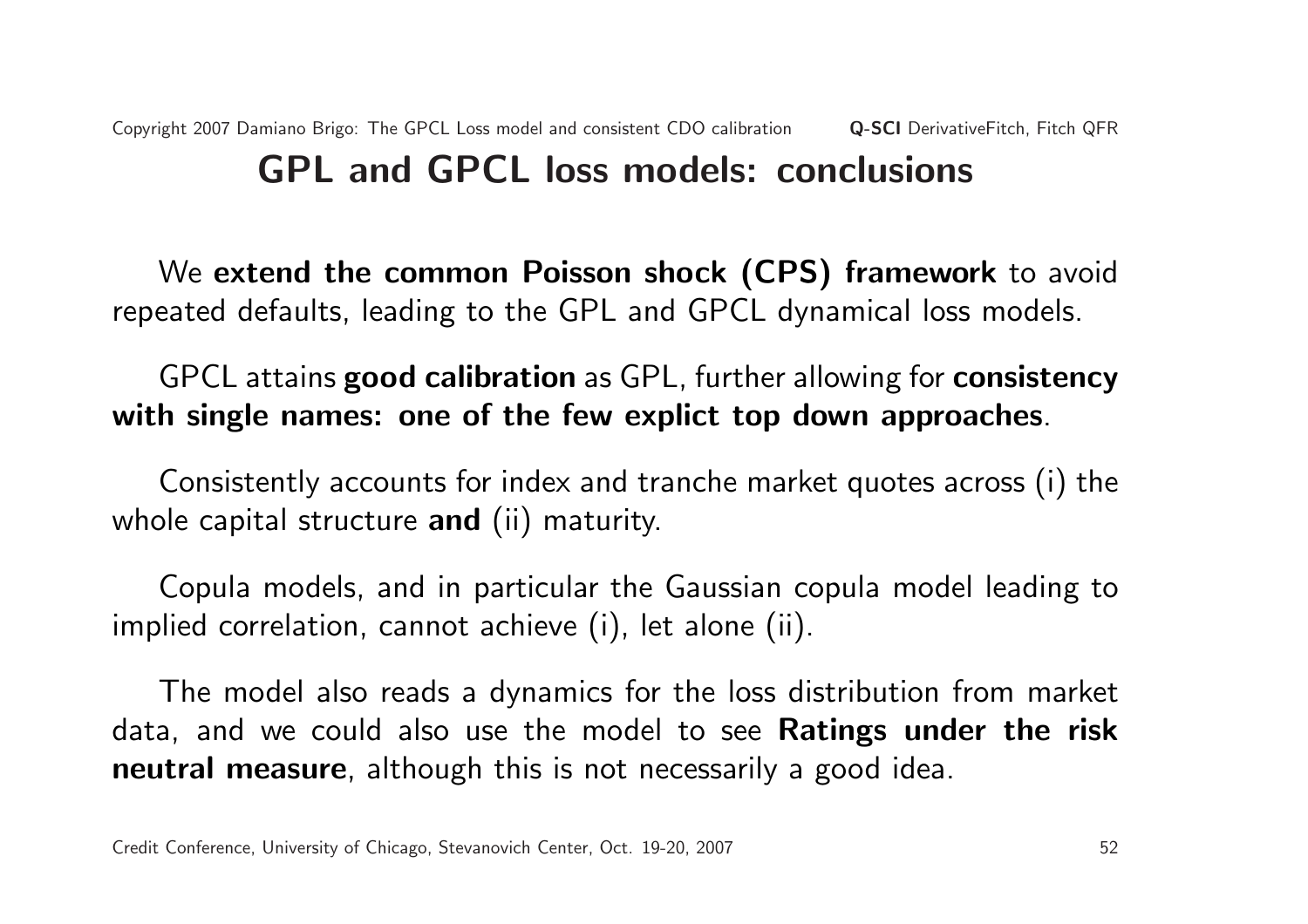#### Copyright 2007 Damiano Brigo: The GPCL Loss model and consistent CDO calibration Q-SCI DerivativeFitch, Fitch QFR GPL and GPCL loss models: conclusions

**Further research** concerns recovery dynamics, calibration and analysis of forward start tranches and tranche options, when liquid quotes will be available, and analysis of calibration stability through history.

Also, basic tranche quotes for **bespoke portfolios** are hardly available, so dependence mapping from the quoted liquid portfolios (itraxx, cdx) to bespoke portfolio needs to be available before we may use GP(C)L for bespoke pools.

A preliminary analysis of stability with the GPL model is however presented in Brigo, Pallavicini and Torresetti (2006b), showing good results. This is encouraging and leads to assuming the GPCL stability as well, although a rigorous check is in order in further work.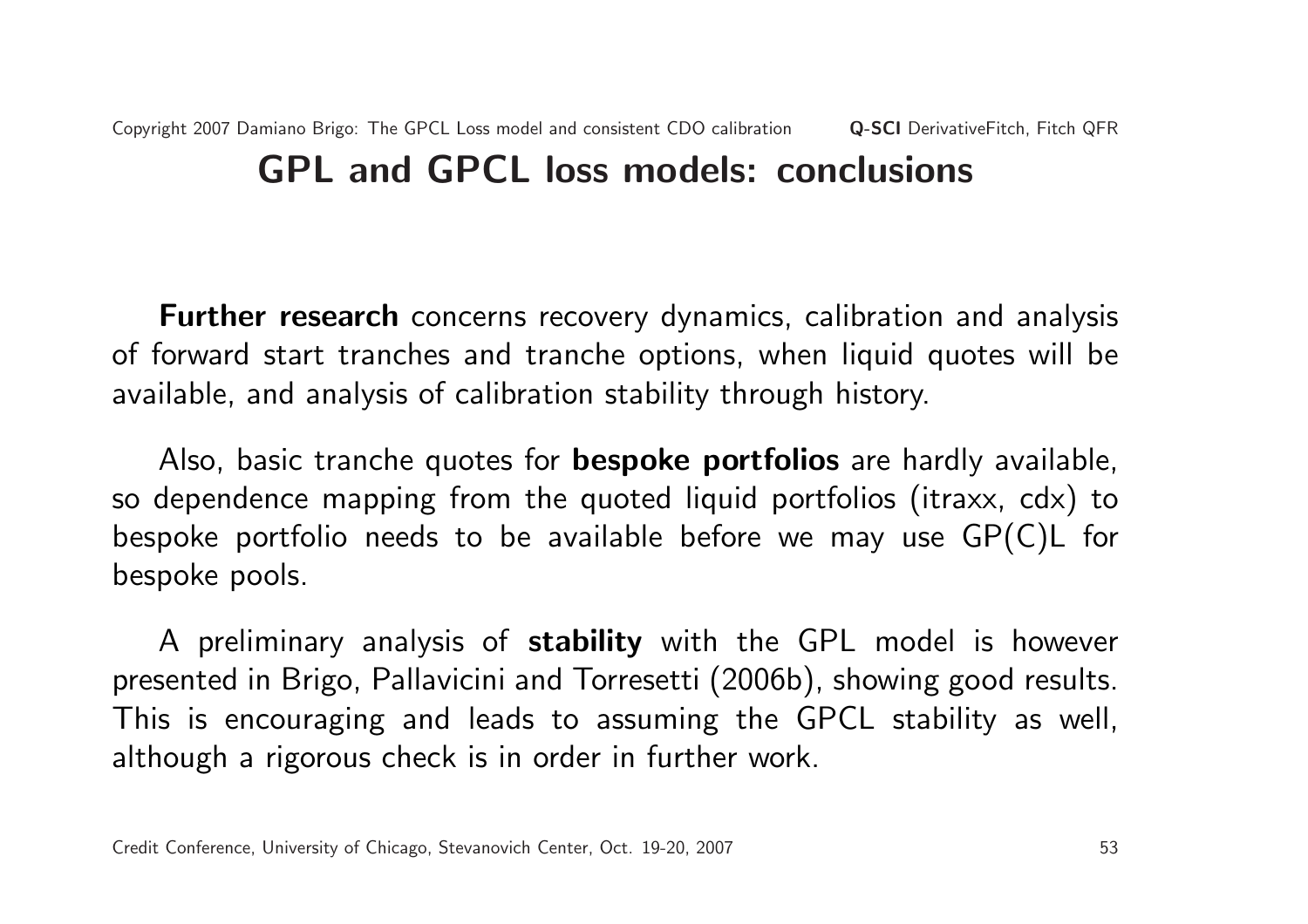## Selected References

#### Loss Models:

Bennani, N. (2005). The forward loss model: a dynamic term structure approach for the pricing of portfolio credit derivatives. Working paper available at http://defaultrisk.com/pp\_crdrv\_95.htm

Schönbucher, P. (2005). Portfolio losses and the term structure of loss transition rates: a new methodology for the pricing of portfolio credit derivatives. http://defaultrisk.com/pp model 74.htm

Sidenius, J., Piterbarg, V., Andersen, L. (2005). A new framework for dynamic credit portfolio loss modeling.

http://defaultrisk.com/pp\_model\_83.htm

Brigo, D., Pallavicini, A., and Torresetti, R. (2006-2007). Calibration of CDO Tranches with the dynamical GPL model. Risk Magazine, June issue. Available also at SSRN.com http://ssrn.com/abstract=900549